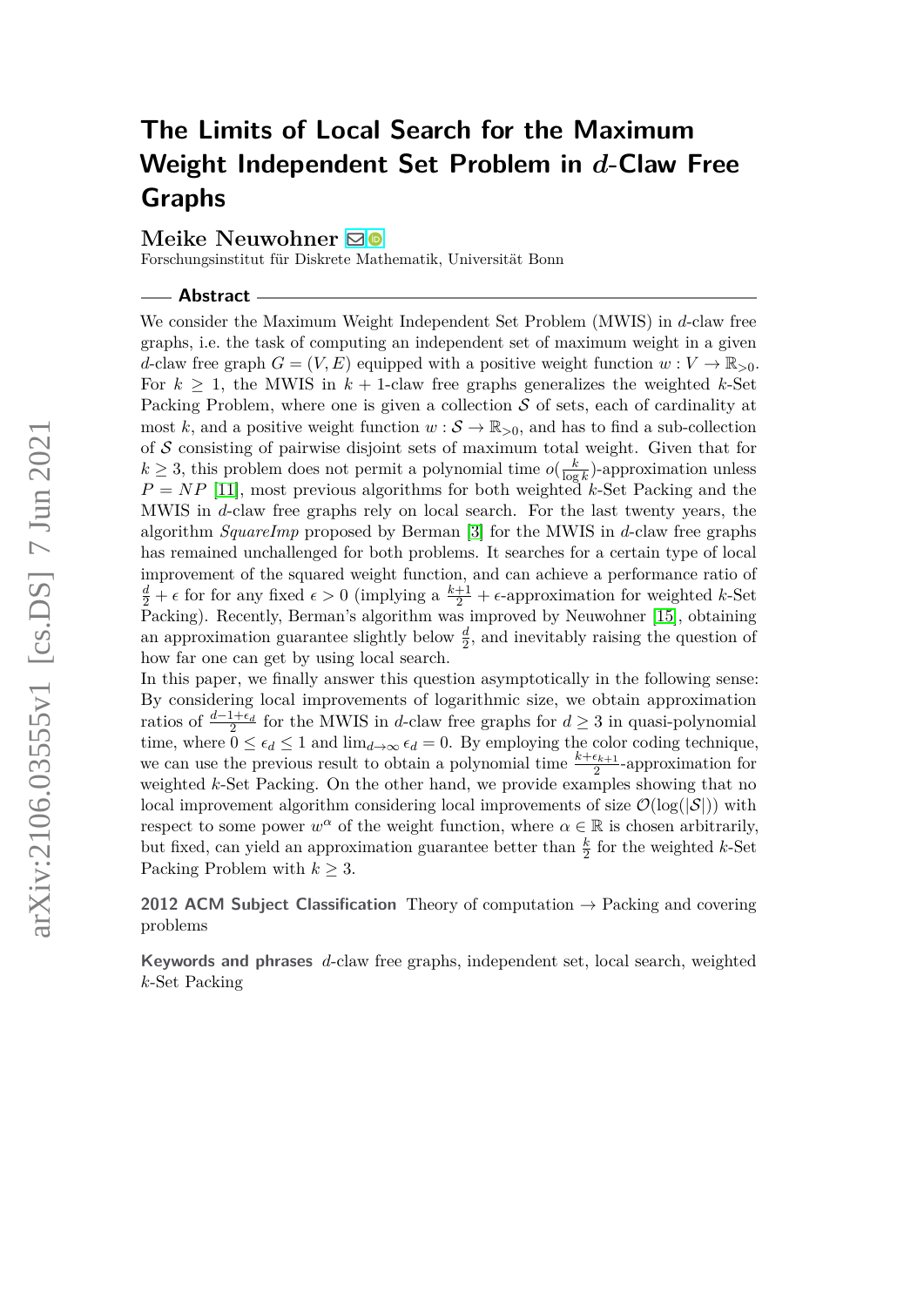

<span id="page-1-0"></span>**Figure 1** A *d*-claw *C* for  $d = 3$ .

## **1 Introduction**

For *d* ≥ 1, a *d-claw C* [\[3\]](#page-44-0) is defined to be a star consisting of one *center node* and a set  $T_C$  of *d* additional vertices connected to it, which are called the *talons* of the claw (see Figure [1\)](#page-1-0). Moreover, similar to [\[3\]](#page-44-0), we define a 0-claw to be a graph consisting only of a single vertex *v*, which is regarded as the unique element of  $T_C$  in this case. An undirected graph  $G = (V, E)$  is said to be *d*-claw free if none of its induced subgraphs forms a *d*-claw. For example, 1-claw free graphs do not possess any edges, while 2-claw free graphs are disjoint unions of cliques. For natural numbers  $k \geq 3$ , the Maximum Weight Independent Set Problem (MWIS) in *k* + 1-claw free graphs is often studied as a generalization of the weighted *k*-Set Packing Problem. The latter is defined as follows: Given a family S of sets each of size at most *k* together with a positive weight function  $w : \mathcal{S} \to \mathbb{R}_{>0}$ , the task is to find a sub-collection *A* of *S* of maximum weight such that the sets in *A* are pairwise disjoint. By considering the *conflict graph*  $G_S$  associated with an instance of the weighted  $k$ -Set Packing Problem, one obtains a weight preserving one-to-one correspondence between feasible solutions to the *k*-Set Packing Problem and independent sets in  $G_{\mathcal{S}}$ . The vertices of  $G_{\mathcal{S}}$  are given by the sets in  $S$  and the edges represent non-empty set intersections. It is not hard to see that  $G_S$  is  $k + 1$ -claw free.

As far as the cardinality version of the *k*-Set Packing Problem is concerned, considerable progress has been made over the last decade. The first improvement upon the approximation guarantee of *k* achieved by a simple greedy approach was obtained by Hurkens and Schrijver in 1989 [\[12\]](#page-45-2), who showed that for any  $\epsilon > 0$ , there exists a constant  $p_{\epsilon}$  for which a local improvement algorithm that first computes a maximal collection of disjoint sets and then repeatedly applies local improvements of constant size at most  $p_{\epsilon}$ , until no more exist, yields an approximation guarantee of  $\frac{k}{2} + \epsilon$ . In this context, a disjoint collection *X* of sets contained in the complement of the current solution *A* is considered a *local improvement of size* |*X*| if the sets in *X* intersect at most  $|X| - 1$  sets from *A*, which are then replaced by the sets in X, increasing the cardinality of the found solution. Hurkens and Schrijver also proved that a performance guarantee of  $\frac{k}{2}$  is best possible for a local search algorithm only considering improvements of constant size, while Hazan, Safra and Schwartz [\[11\]](#page-45-0) established in 2006 that no  $o(\frac{k}{\log n})$  $\frac{k}{\log k}$ )-approximation algorithm is possible in general unless  $P = NP$ . At the cost of a quasi-polynomial runtime, Halldórsson [\[10\]](#page-45-3) proved an approximation factor of  $\frac{k+2}{3}$  by applying local improvements of size logarithmic in the total number of sets. Cygan, Grandoni and Mastrolilli [\[7\]](#page-44-1) managed to get down to an approximation factor of  $\frac{k+1}{3} + \epsilon$ , still with a quasi-polynomial runtime. The first polynomial time algorithm improving on the result by Hurkens and Schrijver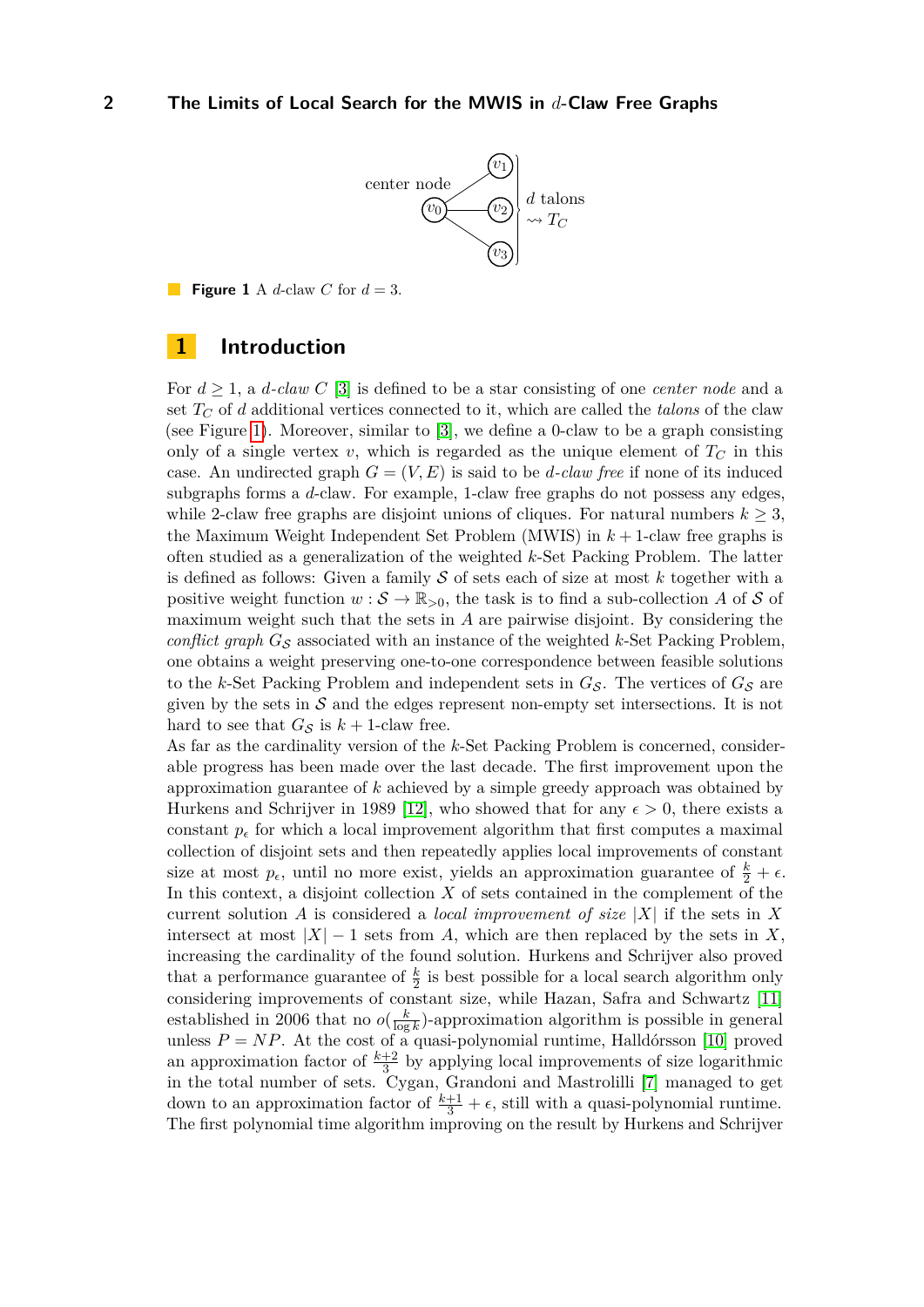was obtained by Sviridenko and Ward [\[18\]](#page-45-4) in 2013. By combining means of color coding with the algorithm presented in [\[10\]](#page-45-3), they achieved an approximation ratio of *k*+2  $\frac{+2}{3}$ . This result was further improved to  $\frac{k+1}{3} + \epsilon$  for any fixed  $\epsilon > 0$  by Cygan [\[6\]](#page-44-2), obtaining a polynomial runtime doubly exponential in  $\frac{1}{\epsilon}$ . The best approximation algorithm for the unweighted *k*-Set Packing Problem in terms of performance ratio and running time is due to Fürer and Yu from 2014 [\[9\]](#page-45-5), who achieved the same approximation guarantee as Cygan, but a runtime only singly exponential in  $\frac{1}{\epsilon}$ . Concerning the unweighted version of the MWIS in *d*-claw free graphs, as remarked in [\[18\]](#page-45-4), both the result of Hurkens and Schrijver as well as the quasi-polynomial time algorithms by Halldórsson and Cygan, Grandoni and Mastrolilli translate to this more general context, yielding approximation guarantees of  $\frac{d-1}{2} + \epsilon$ ,  $\frac{d+1}{3}$  $\frac{+1}{3}$  and  $\frac{d}{3} + \epsilon$ , respectively. However, it is not clear how to extend the color coding approach relying on coloring the underlying universe to the setting of *d*-claw free graphs [\[18\]](#page-45-4). When it comes to the weighted variant of the problem, even less is known. For  $d \leq 3$ , it is solvable in polynomial time (see [\[13\]](#page-45-6) and [\[16\]](#page-45-7) for the unweighted, [\[14\]](#page-45-8) for the weighted variant), while for  $d \geq 4$ , again no  $o(\frac{d}{d}$  $\frac{d}{\log d}$ )-approximation algorithm is possible unless  $P = NP$  [\[11\]](#page-45-0). Moreover, in contrast to the unit weight case, considering local improvements of constant size can only slightly improve on the performance ratio of *d* − 1 obtained by the greedy algorithm since Arkin and Hassin have shown that such an approach yields an approximation ratio no better than *d*−2 in general [\[2\]](#page-44-3). Here, analogously to the unweighted case, given an independent set *A*, an independent set *X* is called a *local improvement of A* if it is disjoint from *A* and the total weight of the neighbors of *X* in *A* is strictly smaller than the weight of *X*. Despite the negative result in [\[2\]](#page-44-3), Chandra and Halldórsson [\[5\]](#page-44-4) have found that if one does not perform the local improvements in an arbitrary order, but in each step augments the current solution  $\tilde{A}$  by an improvement  $\tilde{X}$  that maximizes the ratio between the total weight of the vertices added to and removed from *A* (if exists), the resulting algorithm, which the authors call *BestImp*, approximates the optimum solution within a factor of  $\frac{2d}{3}$ . By scaling and truncating the weight function to ensure a polynomial number of iterations, they obtain a  $\frac{2d}{3} + \epsilon$ -approximation algorithm for the MWIS in *d*-claw free graphs.

For 20 years, the algorithm *SquareImp* devised by Berman [\[3\]](#page-44-0) has been the state-of-theart for both weighted *k*-Set Packing and the MWIS in *d*-claw free graphs. SquareImp iteratively applies local improvements of the squared weight function that arise as sets of talons of claws in *G*, until no more exist. In doing so, SquareImp achieves an approximation ratio of  $\frac{d}{2}$ , leading to a polynomial time  $\frac{d}{2} + \epsilon$ -approximation algorithm for the MWIS in *d*-claw free graphs for any fixed  $\epsilon > 0$ .

Berman also provides an example for  $w \equiv 1$  showing that his analysis is tight. It consists of a bipartite graph  $G = (V, E)$  the vertex set of which splits into a maximal independent set  $A = \{1, \ldots, d-1\}$  such that no claw improves  $|A|$ , and an optimum solution  $B = \begin{pmatrix} A \\ 1 \end{pmatrix} \cup \begin{pmatrix} A \\ 2 \end{pmatrix}$ , where the set of edges is given by  $E = \{\{a, b\} : a \in A, b \in B, a \in b\}.$  As the example uses unit weights, he also concludes that applying the same type of local improvement algorithm for a different power of the weight function does not provide further improvements.

However, as also implied by the result in [\[12\]](#page-45-2), while no small improvements *forming the set of talons of a claw* in the input graph exist in the tight example given by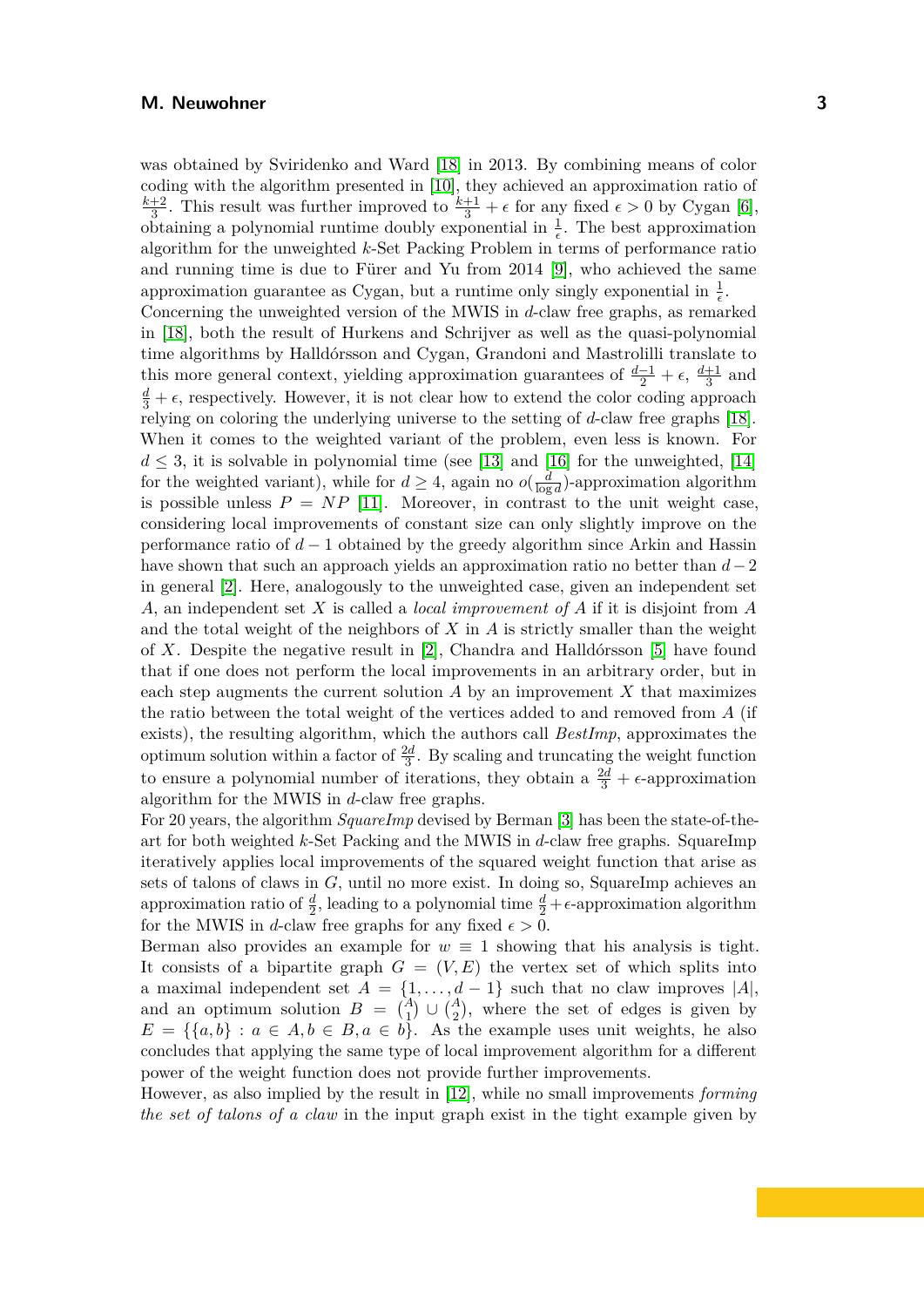<span id="page-3-0"></span>



(b)  $\{\{1\},\{1,3\},\{3\}\}\)$  constitutes a local improvement of constant size.

**Figure 2** (Part of) the tight instance provided in [\[3\]](#page-44-0).

Berman, once this additional condition is dropped, improvements of small constant size can be found quite easily (see Figure [2\)](#page-3-0). This observation is the basis of a recent paper by Neuwohner [\[15\]](#page-45-1), who managed to obtain an approximation guarantee slightly below  $\frac{d}{2}$  by taking into account a broader class of local improvements, namely all improvements of the squared weight function of size at most  $(d-1)^2 + (d-1)$ .

In this paper, following [\[15\]](#page-45-1), we revisit the analysis of the algorithm SquareImp proposed by Berman and show that whenever it is close to being tight, the instance is locally unweighted in the sense that almost every time when a vertex from the solution chosen by SquareImp and a vertex from any optimum solution share an edge, their weights must be very similar. However, while [\[15\]](#page-45-1) merely focuses on one of the two major steps in Berman's analysis, we consider both of them, allowing us to derive much stronger statements concerning the structure of instances where SquareImp does not do much better than a  $\frac{d}{2}$ -approximation. In particular, we are able to transfer techniques that are used in the state-of-the-art works on the unweighted *k*-Set Packing Problems (cf. [\[18\]](#page-45-4), [\[9\]](#page-45-5)) to a setting where vertex weights are locally similar. This is the main ingredient for our algorithm *LogImp*, which, in addition to the type of improvements considered by SquareImp, searches for a certain type of local improvement of logarithmic size. In doing so, it obtains an approximation guarantee of  $\frac{d-1+\epsilon_d}{2}$  for the MWIS in *d*-claw free graphs for  $d \geq 3$ , where  $0 \leq \epsilon_d \leq 1$ and  $\lim_{d\to\infty} \epsilon_d = 0$ .

While we can only guarantee a quasi-polynomial running time for the MWIS in *d*-claw free graphs, we manage to obtain a polynomial time  $\frac{k+\epsilon_{k+1}}{2}$ -approximation algorithm for the weighted *k*-Set Packing Problem by means of color coding.

Furthermore, we provide examples showing that any local improvement algorithm that, for an arbitrarily chosen, but fixed parameter  $\alpha \in \mathbb{R}$ , searches for local improvements of  $w^{\alpha}$  of size  $\mathcal{O}(\log(|\mathcal{S}|))$ , cannot produce an approximation guarantee better than  $\frac{k}{2}$  for the weighted *k*-Set Packing Problem with  $k \geq 3$ . Note that this also implies an analogous statement for the more general MWIS in *d*-claw free graphs, substituting  $k$  by  $d-1$ .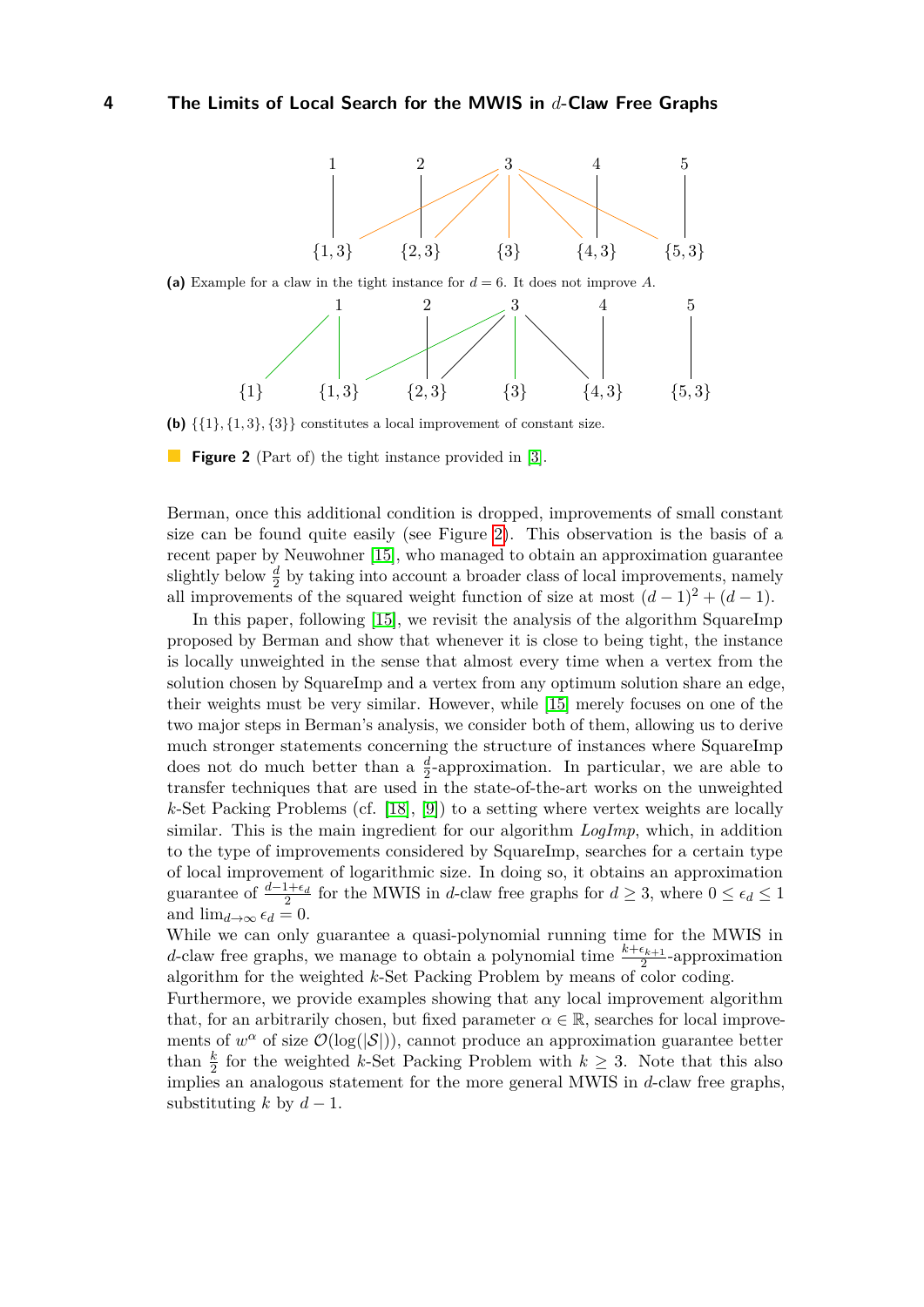## **2 Our Contribution**

In the following, we provide an outline of our results, giving some more details concerning the main ideas and techniques employed. As indicated in the abstract, our main contribution is to present a local improvement algorithm for the weighted *k*-Set Packing Problem which is asymptotically best possible in the sense that for  $k \to \infty$ , the absolute difference between the approximation guarantee of our algorithm LogImp and the best that is possible via pure local search tends to zero. This result is interesting for several reasons:

First, the recent improvement over an approximation guarantee of  $\frac{d}{2}$  by Neuwohner [\[15\]](#page-45-1) has once again raised the question how far one can push the approximation guarantees for the weighted *k*-Set Packing Problem using local search, which has now finally been answered. In doing so, we are the first ones to consider local improvements of logarithmic size and apply more advanced techniques such as color coding to the weighted setting of the problem. While these methods have been the state-of-the-art for the unweighted problem for several years now [\[6\]](#page-44-2),[\[9\]](#page-45-5), only very simple (to describe) algorithms searching for local improvements of constant size have been considered for the weighted case so far.

Furthermore, our lower bound example significantly extends the current state of knowledge in that the one lower bound example specifically tailored to the weighted case [\[2\]](#page-44-3) only considers local improvements of constant size and the original weight function. Additionally, our lower bound construction employs results by Erdős and Sachs [\[8\]](#page-44-5) on the existence of regular graphs of logarithmic girth, for which we derive upper bounds on density (i.e. the ratio between the number of edges and the number of vertices) in subgraphs induced by a logarithmic number of nodes.

Another striking point is the fact that different from the unit weight case where the step from improvements of constant to improvements of logarithmic size can improve the obtainable approximation guarantee by a factor of roughly  $\frac{2}{3}$  [\[12\]](#page-45-2),[\[7\]](#page-44-1),[\[9\]](#page-45-5), in the weighted setting, the approximation guarantees that can be achieved by considering local improvements of constant respectively logarithmic size are asymptotically the same in that their ratio converges to 1 for  $d \to \infty$ .

Further contributions of our paper lie in the methods that we employ in our analysis. In order to prove the existence of local improvements of logarithmic size, the stateof-the-art work concerning the unit weight variant of the *k*-Set Packing Problem [\[9\]](#page-45-5) relies on a result originally proven by Berman and Fürer [\[4\]](#page-44-6). It states that any graph for which the number of edges is by a constant factor larger than the number of vertices, contains a cycle and a subgraph with more edges than vertices of logarithmic size. In Section [4,](#page-8-0) we port this idea to a weighted setting with locally similar weights. More precisely, we show that given a graph  $G = (V, E)$ , equipped with strictly positive vertex weights such that the ratio between the weights of adjacent vertices is close to 1 and with the property that all vertices in *V* except for a subset *Y* of small total weight have a large degree, we can find both a cycle in *G* and a subgraph of *G* with more edges than vertices of logarithmic size. Note that this is not a direct consequence of the unweighted statement because although the weight of *Y* is small, its cardinality can still be large compared to  $|V|$ .

Equipped with this result, we study an algorithm that we call LogImp, which searches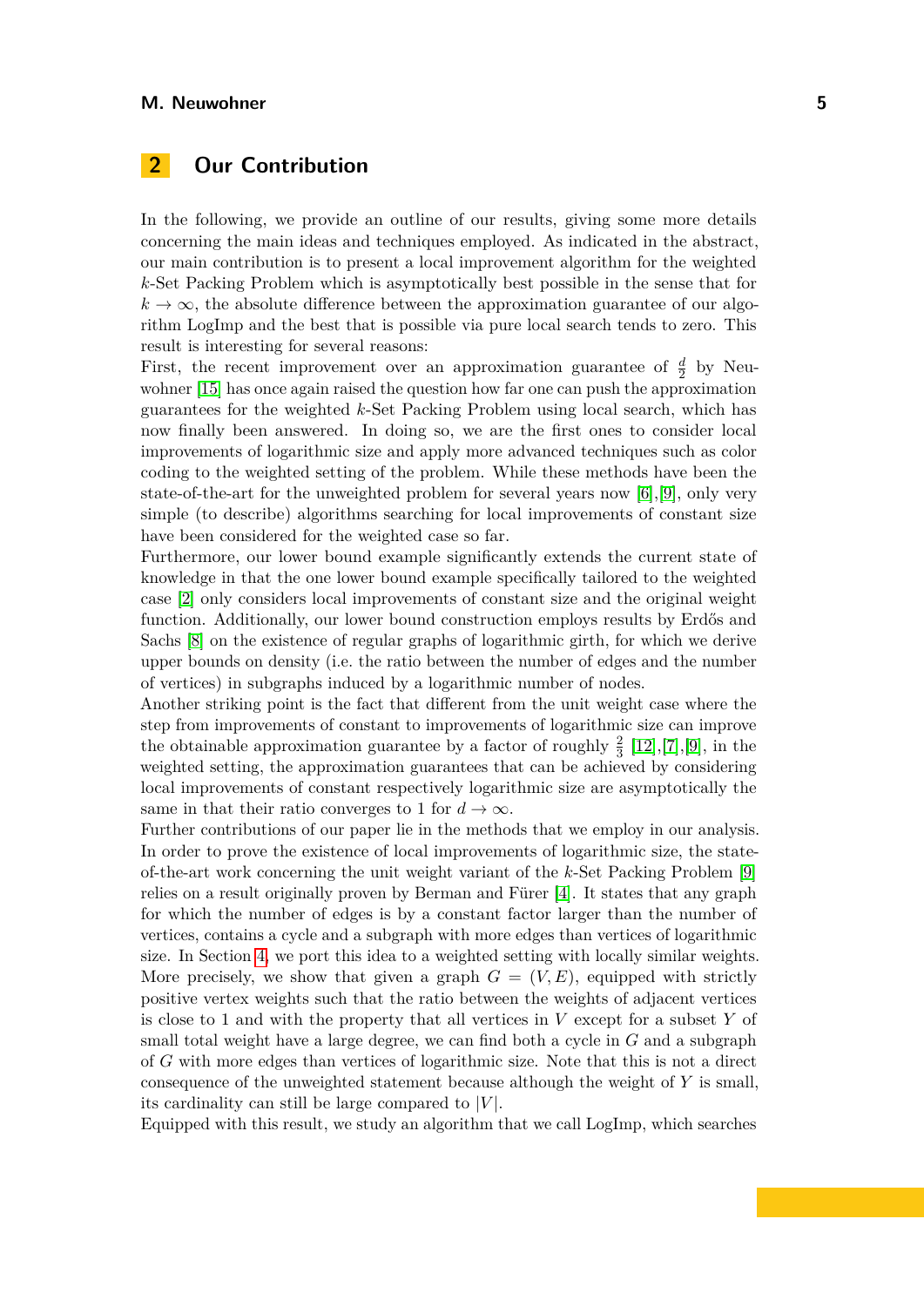for two types of local improvements with respect to the squared weight function. The first type of local improvements are those also considered by Berman's algorithm SquareImp, which we call *claw-shaped*. Cycles of logarithmic size in an auxiliary graph constitute the backbone of the *circular improvements*, the second type of local improvement we consider.

To analyze our algorithm LogImp, we fully classify the vertices in an optimum solution *A*<sup>∗</sup> in relation to any independent set *A* for which no claw-shaped or circular improvement exists. In doing so, we observe that each  $v \in A$  with less than  $d-1$ neighbors (a.k.a. more than one *missing* neighbor) in *A*<sup>∗</sup> improves our bound on  $w(A^*)$  by a constant fraction of its weight. Moreover, we show that for each  $v \in A$ , each of its neighbors in *A*<sup>∗</sup> falls into one of two categories, which we denote by *profitable* and *helpful*. While each profitable neighbor of *v* improves the bound  $w(A^*) \leq \frac{d}{2}$  $\frac{d}{2} \cdot w(A)$  we obtain by applying Berman's analysis [\[3\]](#page-44-0) to our algorithm by a constant fraction of  $w(v)$ , each helpful vertex either contributes a significant amount towards a claw-shaped improvement, or induces an edge in an auxiliary graph. Under certain additional assumptions, cycles of logarithmic size in this auxiliary graph yield circular improvements. Roughly speaking, the latter implies an upper bound on the number of helpful vertices and, hence, a lower bound on the number of missing or profitable vertices, resulting in an improved approximation guarantee.

The rest of this paper is organized as follows: In Section [3,](#page-5-0) we review the algorithm SquareImp by Berman and give a short overview of the analysis pointing out the results we reuse in the analysis of our algorithm. In the next section, we prove the existence of local improvements of logarithmic size in a weighted setting with locally similar weights. In Section [5,](#page-14-0) we introduce our algorithm LogImp, (which stands for *log*arithmic *imp*rovement,) and we prove the first part of our main result, which is given by Theorem [1.](#page-5-1) The second part, i.e. how to achieve a polynomial running time for the weighted *k*-Set Packing Problem, is discussed in Section [6.](#page-35-0)

<span id="page-5-1"></span>▶ **Theorem 1.** *There exists a sequence*  $(\epsilon_d)_{d>3} \in [0,1]^{\mathbb{N}_{\geq 3}}$  *with*  $\lim_{d\to\infty} \epsilon_d = 0$  *and, for each*  $d \geq 3$ *, an algorithm for the MWIS in d-claw free graphs that runs in quasipolynomial time (considering d a constant) and achieves an approximation guarantee of*  $\frac{d-1+\epsilon_d}{2}$ .

*On instances that arise as the conflict graph of a (known) instance of the weighted d* − 1*-Set Packing Problem, the algorithm can be implemented to run in polynomial time.*

Section [7](#page-40-0) shows that any local improvement algorithm that, for an arbitrarily chosen, but fixed parameter  $\alpha \in \mathbb{R}$ , searches for local improvements of  $w^{\alpha}$  of size  $\mathcal{O}(\log(|\mathcal{S}|)),$ cannot produce an approximation guarantee better than  $\frac{k}{2}$  for the weighted *k*-Set Packing Problem with  $k \geq 3$ . Finally, Section [8](#page-44-7) provides some concluding remarks.

## <span id="page-5-0"></span>**3 Preliminaries**

<span id="page-5-2"></span>In this section, we shortly recap the definitions and main results from [\[3\]](#page-44-0) that we will employ in the analysis of our local improvement algorithm. We first introduce some basic notation that is needed for its formal description.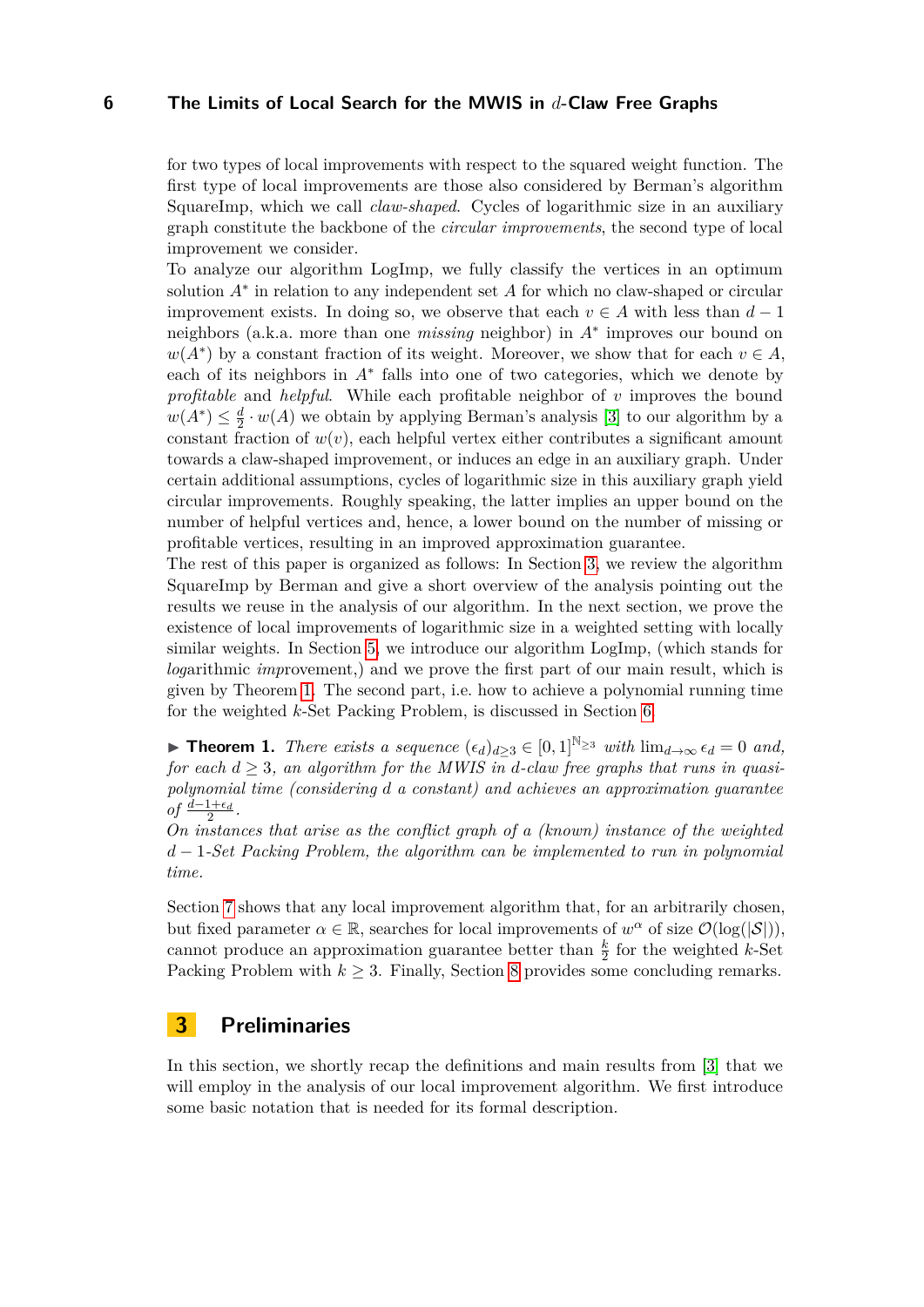**Input:** an undirected *d*-claw free graph  $G = (V, E)$  and a (positive) weight function  $w: V \to \mathbb{R}_{\geq 0}$ **Output:** an independent set  $A \subseteq V$  $\mathbf{1}$   $A \leftarrow \emptyset$ **2 while** *there exists a claw C in G that improves*  $w^2(A)$  **do 3**  $A \leftarrow A \setminus N(T_C, A) \cup T_C$ **4 return** *A*

<span id="page-6-0"></span> $\triangleright$  **Definition 2** (Neighborhood [\[3\]](#page-44-0)). *Given an undirected graph*  $G = (V, E)$  *and subsets*  $U, W \subseteq V$  *of its vertices, we define the neighborhood*  $N(U, W)$  *of U in W as* 

 $N(U, W) := \{w \in W : \exists u \in U : \{u, w\} \in E \vee u = w\}.$ 

*In order to simplify notation, for*  $u \in V$  *and*  $W \subseteq V$ *, we write*  $N(u, W)$  *instead of*  $N({u}, W)$ *.* 

▶ **Notation 3.** *Given a weight function*  $w: V \to \mathbb{R}$  *and some*  $U \subseteq V$ *, we write*  $w^2(U) := \sum_{u \in U} w^2(u)$ . Observe that in general,  $w^2(U) \neq (w(U))^2$ .

 $\triangleright$  **Definition 4** ([\[3\]](#page-44-0)). *Given an undirected graph*  $G = (V, E)$ , a weight function  $w: V \to \mathbb{R}_{\geq 0}$  *and an independent set*  $A \subseteq V$ *, we say that a vertex set*  $B \subseteq V$ improves  $w^2(A)$  if *B* is independent in *G* and  $w^2(A \setminus N(B, A) \cup B) > w^2(A)$  holds. For a claw  $C$  *in*  $G$ *, we say that*  $C$  *improves*  $w^2(A)$  *if its set of talons*  $T_C$  *does.* 

Note that an independent set *B* improves *A* if and only if we have  $w^2(B) > w^2(N(B, A))$ (see Proposition [15\)](#page-14-1).

Using the notation introduced above, Berman's algorithm SquareImp [\[3\]](#page-44-0) can now be formulated as in Algorithm [1.](#page-6-0) Observe that by positivity of the weight function, every  $v \notin A$  such that  $A \cup \{v\}$  is independent constitutes the talon of a 0-claw improving  $w^2(A)$ , so the algorithm returns a maximal independent set.

The main idea of the analysis of SquareImp presented in [\[3\]](#page-44-0) is to charge the vertices in *A* for preventing adjacent vertices in an optimum solution *A*<sup>∗</sup> from being included into *A*. The latter is done by spreading the weight of the vertices in  $A^*$  among their neighbors in the maximal independent set *A* in such a way that no vertex in *A* receives more than  $\frac{d}{2}$  times its own weight. The suggested distribution of weights proceeds in two steps:

First, each vertex  $u \in A^*$  invokes costs of  $\frac{w(v)}{2}$  at each  $v \in N(u, A)$ , leaving a remaining weight of  $w(u) - \frac{w(N(u,A))}{2}$  $\frac{(u,A)}{2}$  to be distributed. (Note that this term can be negative.)

In a second step, each vertex in *u* sends an amount of  $w(u) - \frac{w(N(u,A))}{2}$  $\frac{(u,A))}{2}$  to a heaviest neighbor it possesses in *A*, which is captured by the following definition of *charges*:

<span id="page-6-1"></span> $\triangleright$  **Definition 5** (Charges [\[3\]](#page-44-0)). Let  $G = (V, E)$  be an undirected graph and let  $w: V \to \mathbb{R}_{>0}$  *be a (positive) weight function. Further assume that an independent set A*<sup>∗</sup> ⊆ *V and a maximal independent set A* ⊆ *V are given. We define a map* charge :  $A^* \times A \rightarrow \mathbb{R}$  *as follows:*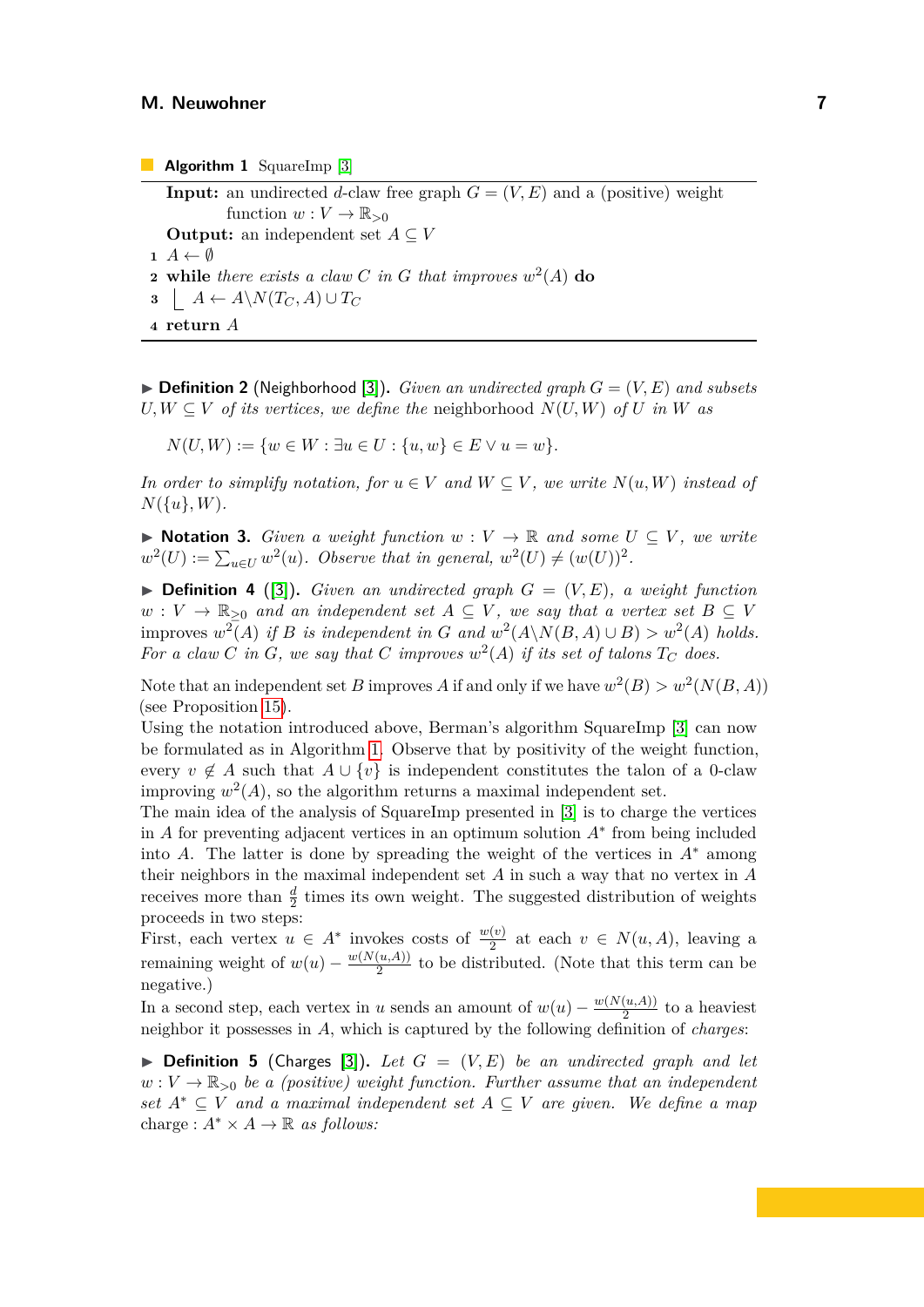*For each*  $u \in A^*$ , pick a vertex  $v \in N(u, A)$  of maximum weight and call it  $n(u)$ . *Observe that this is possible, because A is a maximal independent set in G, implying that*  $N(u, A) \neq \emptyset$  *since either*  $u \in A$  *or u possesses a neighbor in A. Next, for*  $u \in A^*$  *and*  $v \in A$ *, define* 

charge
$$
(u, v) := \begin{cases} w(u) - \frac{1}{2}w(N(u, A)) & , \text{ if } v = n(u) \\ 0 & , \text{ otherwise.} \end{cases}
$$

The definition of charges directly implies the subsequent statement:

<span id="page-7-3"></span>▶ **Corollary 6** ([\[3\]](#page-44-0))**.** *In the situation of Definition [5,](#page-6-1) we have*

$$
w(A^*) = \sum_{u \in A^*} \frac{w(N(u, A))}{2} + \sum_{u \in A^*} \text{charge}(u, n(u))
$$
  

$$
\leq \sum_{u \in A^*} \frac{w(N(u, A))}{2} + \sum_{u \in A^* : \text{charge}(u, n(u)) > 0} \text{charge}(u, n(u)).
$$

The analysis proposed by Berman now proceeds by bounding the total weight sent to the vertices in *A* during the two steps of the cost distribution separately. In doing so, Lemma [7](#page-7-0) bounds the weight received in the first step, while Lemma [8](#page-7-1) and Lemma [9](#page-7-2) take care of the total charges invoked. The following results appear in [\[3\]](#page-44-0), but we have slightly modified the way they are formulated to suit our purposes. Matching proofs, which are partly easier than those presented in [\[3\]](#page-44-0), can be found in Appendix [A.](#page-45-9)

<span id="page-7-0"></span>▶ **Lemma 7** ([\[3\]](#page-44-0))**.** *In the situation of Definition [5,](#page-6-1) if the graph G is d-claw free for some*  $d \geq 2$ *, then* 

$$
\sum_{u \in A^*} \frac{w(N(u,A))}{2} \le \frac{d-1}{2} \cdot w(A).
$$

<span id="page-7-1"></span>▶ **Lemma 8** ([\[3\]](#page-44-0)). In the situation of Definition [5,](#page-6-1) for  $u \in A^*$  and  $v \in A$  with charge $(u, v) > 0$ *, we have* 

$$
w^{2}(u) - w^{2}(N(u, A)\setminus\{v\}) \ge 2 \cdot \text{charge}(u, v) \cdot w(v).
$$

<span id="page-7-2"></span>▶ **Lemma 9** ([\[3\]](#page-44-0)). Let  $G = (V, E)$  be *d*-claw free and  $w : V \to \mathbb{R}_{>0}$ . Let further  $A^*$ *be an independent set in G of maximum weight and let A be independent in G with the property that no claw improves*  $w^2(A)$ *. Then for each*  $v \in A$ *, we have* 

*.*

$$
\sum_{u \in A^* : \text{charge}(u,v) > 0} \text{charge}(u,v) \le \frac{w(v)}{2}
$$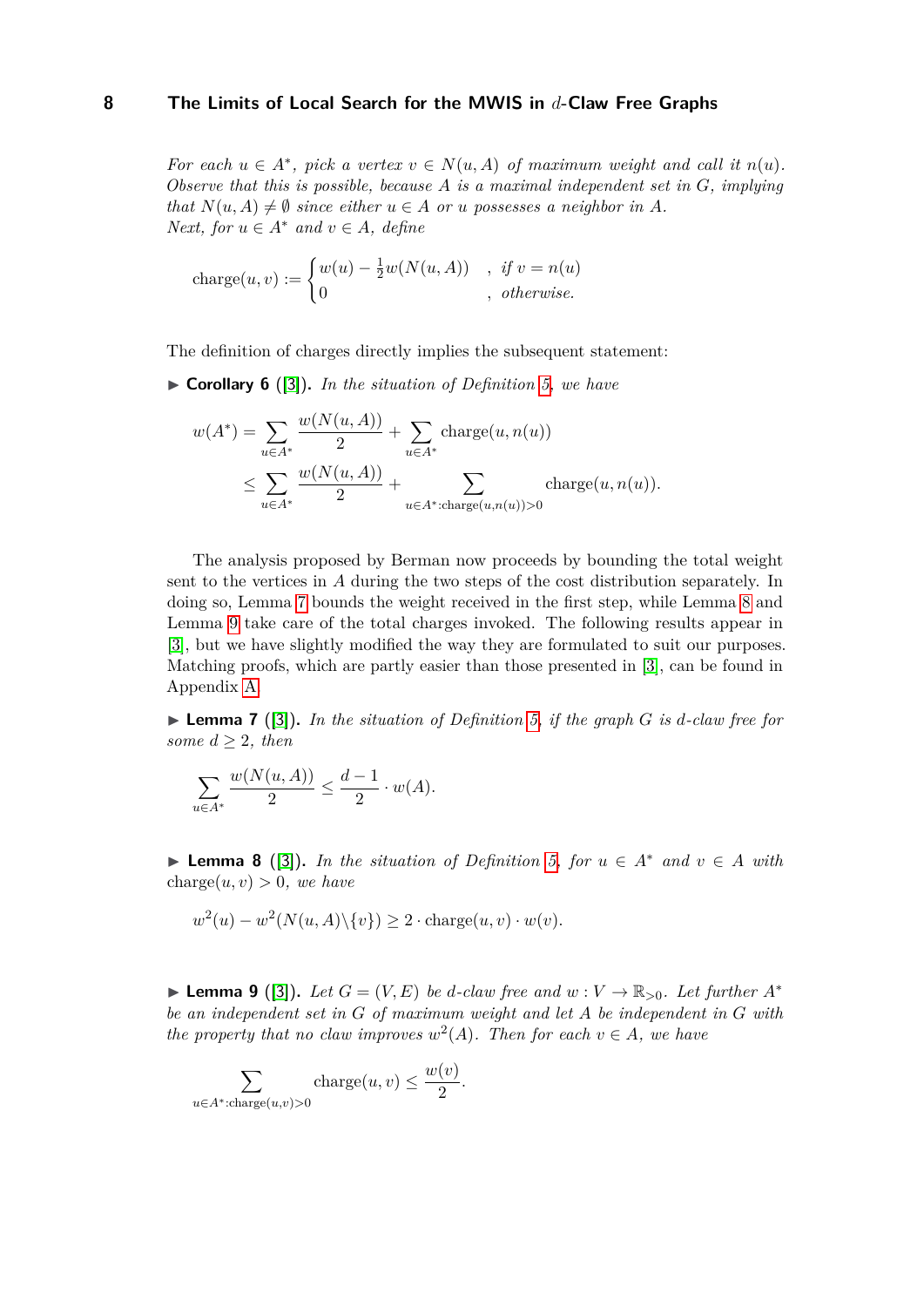By combining Corollary [6](#page-7-3) with the previous lemmata, one obtains Theorem [10,](#page-8-1) which states an approximation guarantee of  $\frac{d}{2}$ .

<span id="page-8-1"></span> $\blacktriangleright$  **Theorem 10** ([\[3\]](#page-44-0)). Let  $G = (V, E)$  be *d*-claw free and  $w : V \to \mathbb{R}_{>0}$ . Let further *A*∗ *be an independent set in G of maximum weight and let A be independent in G* with the property that no claw improves  $w^2(A)$ . Then

$$
w(A^*) \le \sum_{u \in A^*} \frac{w(N(u, A))}{2} + \sum_{u \in A^* : \text{charge}(u, n(u)) > 0} \text{charge}(u, n(u)) \le \frac{d}{2} \cdot w(A).
$$

After having recapitulated the results from [\[3\]](#page-44-0) that we will reemploy in our analysis, we are now prepared to study our algorithm that takes into account a broader class of local improvements. More precisely, similar as in the  $\frac{k+1}{3} + \epsilon$ approximation algorithm for the unweighted *k*-Set Packing Problem by Fürer and Yu [\[9\]](#page-45-5), we want to consider local improvements of logarithmic size. These will correspond to cycles in some auxiliary graph. To this end, we need a statement somewhat similar to Lemma 3*.*2 from [\[4\]](#page-44-6) stating that if a graph possesses considerably more edges than vertices, we can find binoculars (i.e. subgraphs consisting of two cycles connected by a path or sharing a consecutive sequence of edges or a vertex) of logarithmic size. However, as we are in a weighted setting, we have to prove a slightly different statement.

## <span id="page-8-0"></span>**4 The existence of local improvements of logarithmic size**

In this section, we aim at obtaining similar results about the existence of local improvements of logarithmic size as for unit weights. In this unweighted setting, one of the main steps is to bound the number of vertices (in the conflict graph of a *d* − 1-Set Packing instance) in an optimum solution *A*<sup>∗</sup> that have degree one or two to the current solution *A* [\[9\]](#page-45-5). The intuition behind that might be that if all vertices in *A*<sup>∗</sup> had degree at least 3 to *A*, then, as *d*-claw-freeness of *G* implies that each vertex in *A* can have degree at most  $d-1$  to  $A^*$ , one would immediately get that  $|A^*| \leq \frac{d-1}{3}|A|$ . Now, to bound the number of vertices from  $A^*$  having degree one or two to *A*, an auxiliary multi-graph is constructed, where the vertices correspond to *A*, and nodes from *A*<sup>∗</sup> with degree one to *A* induce a loop on the respective vertex, while nodes from *A*<sup>∗</sup> with degree two to *A* correspond to an edge between their neighbors [\[9\]](#page-45-5). It is not hard to see that subgraphs of the auxiliary graph that contain more edges than vertices yield local improvements. (Note that all edges correspond to vertices from the independent set *A*<sup>∗</sup> .) This motivates the following definition:

▶ **Definition 11.** *Let G be an undirected graph, that may contain parallel edges and loops, which are counted twice towards the degree. We call a subgraph H of G* improving *if every vertex in H has degree at least* 2 *and*  $|E(H)| > |V(H)|$  *(i.e. there exists a vertex of degree at least* 3 *in*  $H$ *). We call*  $|E(H)|$  *the size of*  $H$ *.* 

The idea of our analysis is to do a similar construction as in the unweighted case for a subgraph in which the weights of vertices that are connected by an edge only deviate by a factor very close to 1. In doing so, we encounter auxiliary graphs that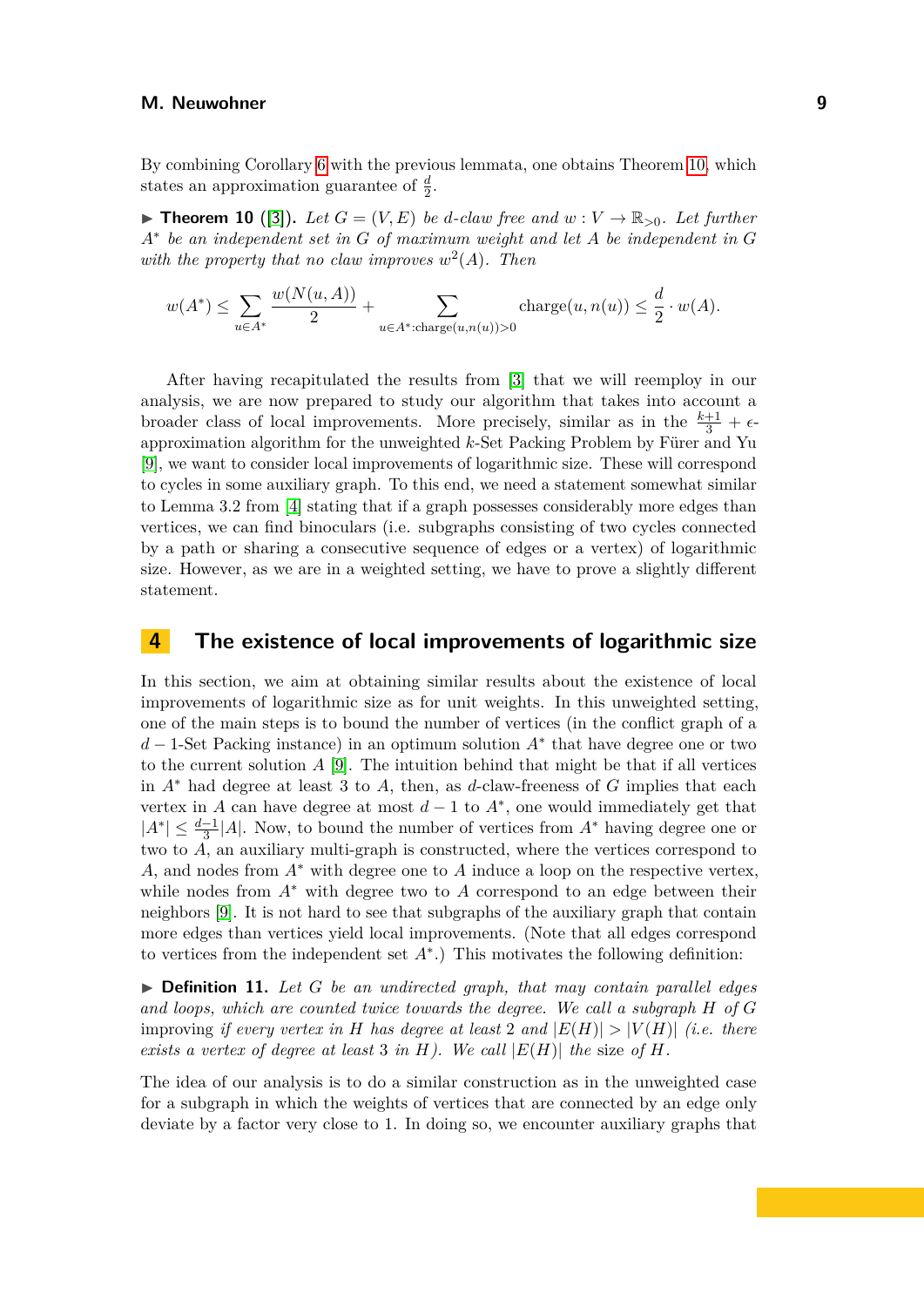bear a special structure. The following lemma shows that we can find improving subgraphs of logarithmic size in these.

<span id="page-9-0"></span>**• Lemma 12.** Let G be a finite, undirected graph on at least two vertices, let  $\alpha \geq 1$ *and let*  $w: V(G) \to \mathbb{R}_{>0}$  *with the property that for each*  $\{u, v\} \in E(G)$ *, we have w*(*u*)  $\frac{w(u)}{w(v)} \in [\alpha^{-\frac{1}{2}}, \alpha^{\frac{1}{2}}]$ . Let further  $t \in \mathbb{N}_{\geq 5}$  such that  $\frac{2\alpha}{t-2} < 1$  and let  $V(G) = X \dot{\cup} Y$  such *that Y is stable and no vertex in Y has incident loops,*  $((1 - \frac{2\alpha}{t-2})^{-1} - 1) \cdot w(Y) < w(X)$ *and every*  $v ∈ X$  *has degree at least t in G. Then G contains an improving subgraph of size at most*  $32 \cdot \log(|V(G)|)$ *. Moreover, G contains a cycle of size at most*  $4 \cdot \log(|V(G)|)$ .

**Proof.** Note that we do not require *G* to be simple and allow loops, which we count twice when it comes to the degree. Moreover, we regard a loop or two parallel edges as edge sets of cycles. Observe that if we have three copies of some edge, then we have found an improving subgraph and are hence done. We can, therefore, assume that this is not the case. If we only want to find a cycle, we can even assume that there are no two parallel edges and no loops in *G*. We first perform the following preprocessing steps:

- **1.** Delete all isolated vertices from *Y* . This can only decrease the weight of *Y* and does not harm any of the other conditions.
- **2.** For each vertex  $y \in Y$  of degree  $k \geq 2$ , fix an order  $x_1, \ldots, x_k$  of the neighbors of *Y* such that if some vertex *x* occurs twice among the neighbors of *y* (i.e. there are two parallel edges  $\{x, y\}$ , then the two occurrences of x in the list are adjacent. Note that all neighbors of *y* come from *X* since *Y* is stable and there are no loops incident to vertices in *Y*. Now, replace the edges  $\{x_1, y\}, \ldots, \{x_k, y\}$  by the edges  ${x_1, x_2}, {x_2, x_3}, \ldots, {x_{k-1}, x_k}$ , where loops are allowed, and delete *y* from *G*. For each of the new edges  $\{x_i, x_{i+1}\}$ , we have

$$
\frac{w(x_{i+1})}{w(x_i)} = \frac{w(x_{i+1})}{w(y)} \cdot \frac{w(y)}{w(x_i)} \le (\alpha^{\frac{1}{2}})^2 = \alpha
$$

and, analogously,  $\frac{w(x_{i+1})}{w(x_i)} \geq \alpha^{-1}$ .

Moreover, the degree of no vertex in *X* can decrease by this operation: If *x* occurs once among the neighbors of *y*, then the fact that  $k \geq 2$  implies that *x* receives at least one incident edge. If *x* occurs twice among the neighbors of *y*, then we build a loop on *x* counting twice towards the degree of *x* (plus maybe some further edges). By our previous assumption, there cannot be more than 2 parallel edges. In case we are only looking for a cycle in *G* of logarithmic size, then we can even assume that there are no loops and no parallel edges initially, meaning that we may introduce parallel edges, but no loops. However, if we introduce parallel edges, this means that we have found a cycle of length at most 4 (depending on whether both of the cycle edges are newly constructed or just one), so we could even assume that there are no parallel edges when looking for a cycle in *G*.

Call the set of vertices from  $Y$  that survive the preprocessing  $Y'$ . By definition of the preprocessing and since  $Y$  is stable, each vertex in  $Y'$  has degree 1.

Let  $G'$  be the graph resulting from the preprocessing. For a subgraph  $G''$  of  $G'$ and  $v \in V(G'')$ , we denote the degree of *v* in  $G''$  by  $\deg_{G''}(v)$ . In particular, for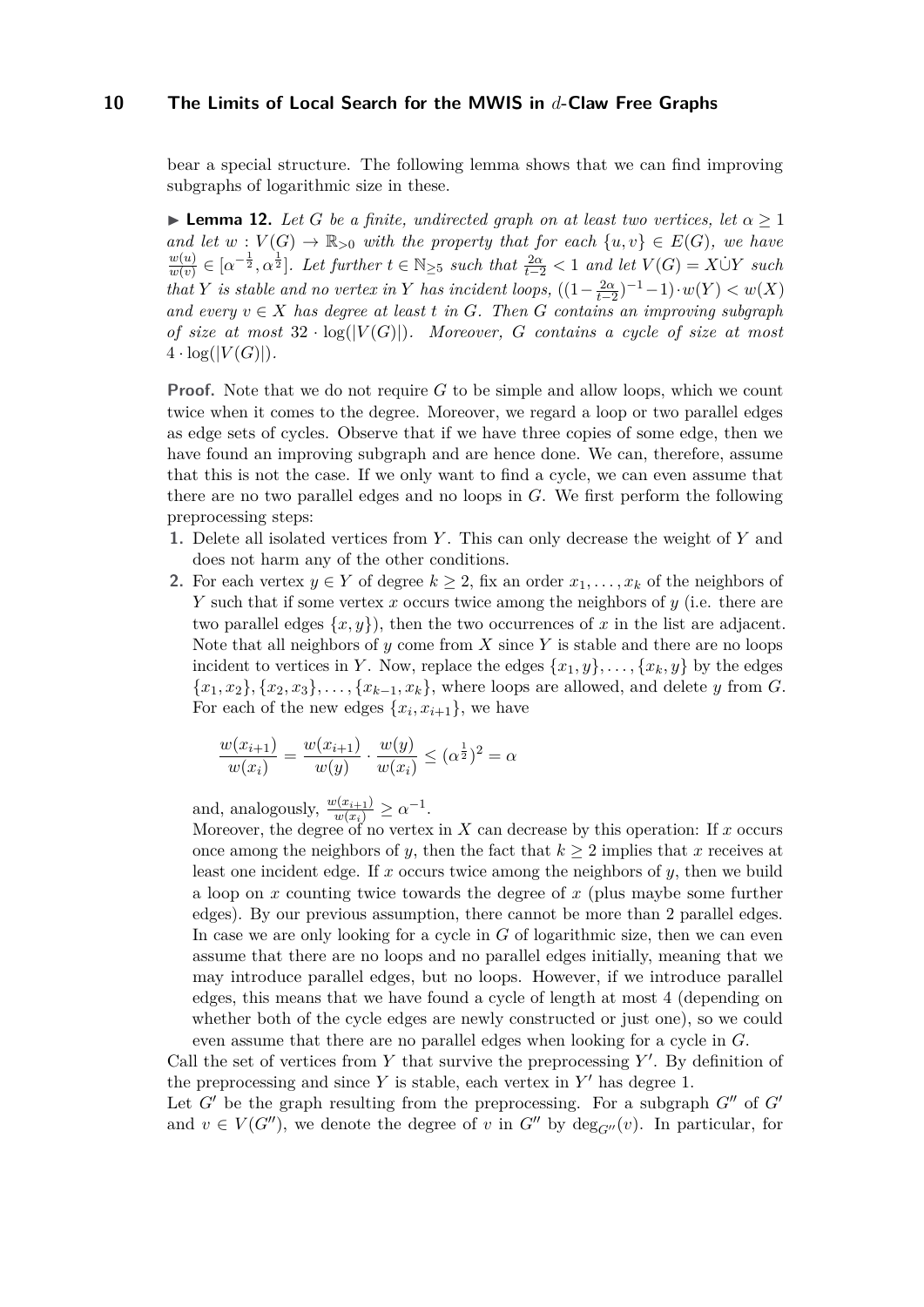**Algorithm 2** Bad vertex deletion

1 
$$
Y^0 \leftarrow Y'
$$
  
\n2 for  $i \leftarrow 1$  to  $\infty$  do  
\n3  $\left[ Y^i \leftarrow \{x \in X \setminus \bigcup_{0 \le j \le i-1} Y^j : \deg_{G'[X \setminus \bigcup_{0 \le j \le i-1} Y^j]}(x) \le 2 \}$ 

<span id="page-10-0"></span> $v \in W \subseteq V(G')$ ,  $deg_{G'[W]}(v)$  denotes the degree of *v* in the subgraph of *G*<sup>'</sup> that is induced by *W*.

Moreover, for  $v \in V(G')$  and  $W \subseteq V(G') \setminus \{v\}$ , we use the term  $\delta_{G'}(v, W)$  to refer to the set of incident edges of  $v$  that have their other endpoint in  $W$ , and denote its cardinality by  $deg_{G'}(v, W) := |\delta_{G'}(v, W)|$ . Note that as  $v \notin W$ ,  $\delta_{G'}(v, W)$  does not contain any loop and  $\deg_{G'}(v, W)$  actually is the portion of the degree of *v* coming from edges with one endpoint in *W*.

We now have the following properties:

<span id="page-10-4"></span><span id="page-10-2"></span>
$$
\forall \{u, v\} \in E(G') : \frac{w(u)}{w(v)} \in [\alpha^{-1}, \alpha]
$$
\n
$$
(1)
$$

<span id="page-10-5"></span>
$$
\forall y \in Y' : \deg_{G'}(y) = 1 \tag{2}
$$

$$
w(Y') \le w(Y) < \left( \left( 1 - \frac{2\alpha}{t - 2} \right)^{-1} - 1 \right)^{-1} \cdot w(X) \tag{3}
$$

<span id="page-10-1"></span>
$$
\forall x \in X : |\deg_{G'}(x)| \ge t > 4 \tag{4}
$$

Consider Algorithm [2.](#page-10-0) Note that after at most  $|V(G')|$  iterations, we have  $Y^i = \emptyset$ because if  $Y^i = \emptyset$ , then  $Y^{i+1} = Y^i = \emptyset$  by definition of the sets  $Y^j$  and since all vertices in *X* have degree  $> 2$  in  $G'$ , and it follows inductively that all subsequent sets are empty. On the other hand, each iteration where  $Y^i$  is non-empty removes at least one vertex, so there can be at most  $|V(G')|$  of these. Set  $\overline{Y} := \bigcup_{i=0}^{\infty} Y^i = \bigcup_{i=0}^{|V(G')|} Y^i$ .

 $\rhd$  Claim.  $w(\bar{Y}\backslash Y') < w(X)$ .

Observe that this claim implies  $X\backslash \bar{Y} \neq \emptyset$  because  $X\backslash \bar{Y} = X\backslash (\bar{Y}\backslash Y')$  since  $Y' \subseteq Y$ and *Y* and *X* are disjoint. Further note that as all occurring sets are finite as subsets of  $V(G')$ , everything is well-defined.

Proof of the claim. By definition, we have  $w(\bar{Y}) = \sum_{i=0}^{\infty} w(Y^i)$ , where only finitely many summands are non-zero. By [\(4\)](#page-10-1), the definition of  $Y^i$  for  $i \geq 1$  and as  $V(G')\backslash X=Y'=Y^0$ , we get

<span id="page-10-3"></span>
$$
\forall i \ge 1 : \forall x \in Y^i : |\delta_{G'}(x, \bigcup_{0 \le j \le i-1} Y^j)| \ge t - 2. \tag{5}
$$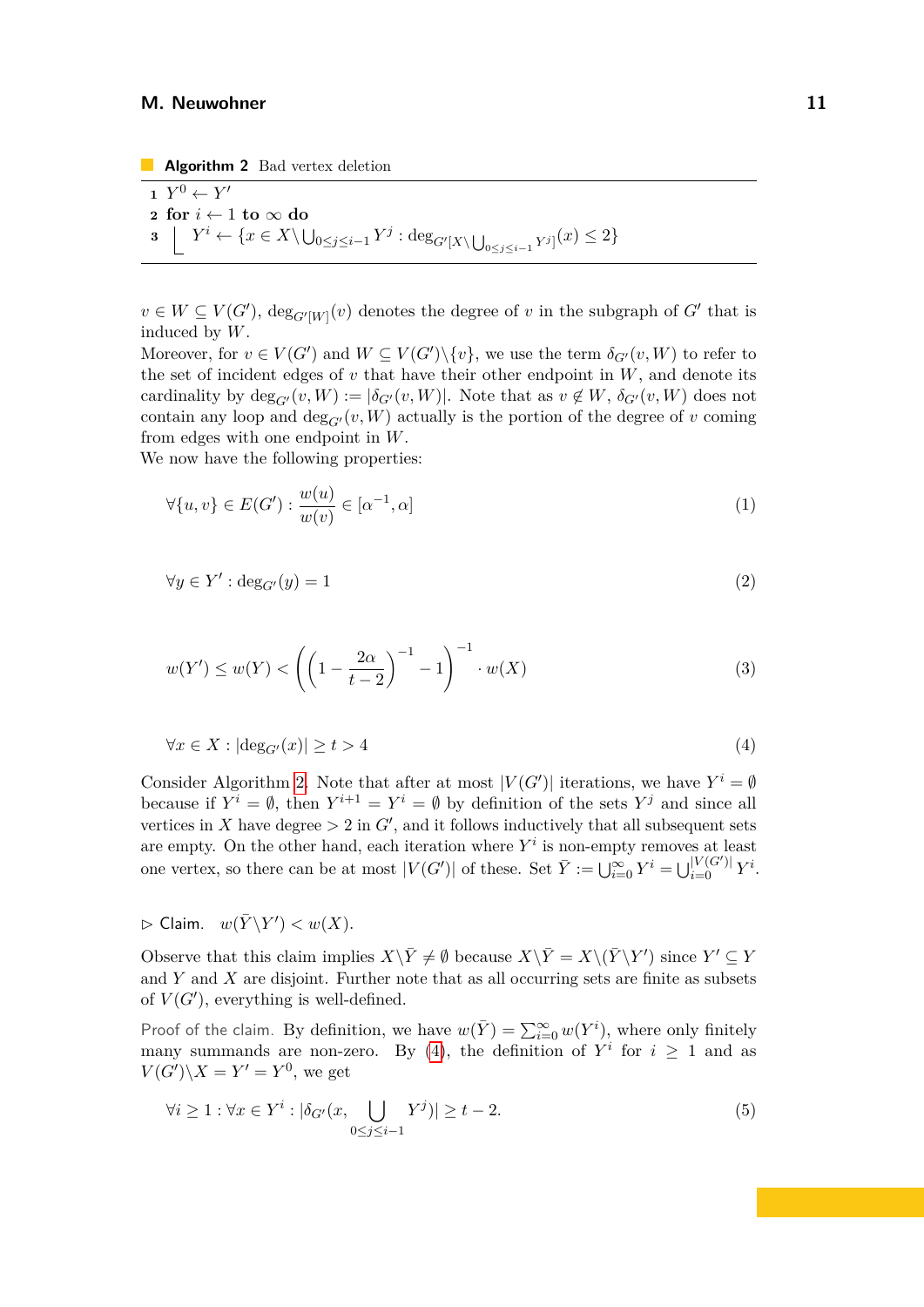Moreover, by [\(2\)](#page-10-2) and as for  $i \geq 1$  and  $v \in Y^i$ , we have

$$
|\delta(v,\bigcup_{j\geq i+1}Y^j)|\leq \deg_{G'[X\setminus \bigcup_{0\leq j\leq i-1}Y^j]}(v)\leq 2,
$$

we further obtain

<span id="page-11-0"></span>
$$
\forall i \in \mathbb{N}_0 : \forall v \in Y^i : |\delta_{G'}(v, \bigcup_{j \ge i+1} Y^j)| \le 2. \tag{6}
$$

From this, using that in each of the following sums, only finitely many summands are non-zero, we calculate

$$
w(\bar{Y}) = \sum_{i=0}^{\infty} w(Y^{i}) = w(Y^{0}) + \sum_{i=1}^{\infty} w(Y^{i}) = w(Y') + \sum_{i=1}^{\infty} \sum_{y \in Y^{i}} w(y)
$$
  
\n
$$
\leq w(Y') + \frac{1}{t-2} \sum_{i=1}^{\infty} \sum_{y \in Y^{i}} |\delta_{G'}(y, \bigcup_{0 \leq j \leq i-1} Y^{j})| \cdot w(y)
$$
  
\n
$$
= w(Y') + \frac{1}{t-2} \sum_{i=1}^{\infty} \sum_{y \in Y^{i}} \sum_{e=\{y,z\} \in \delta_{G'}(y, \bigcup_{0 \leq j \leq i-1} Y^{j})} w(y)
$$
  
\n
$$
\leq w(Y') + \frac{1}{t-2} \sum_{i=1}^{\infty} \sum_{y \in Y^{i}} \sum_{e=\{y,z\} \in \delta_{G'}(y, \bigcup_{0 \leq j \leq i-1} Y^{j})} \alpha \cdot w(z)
$$
  
\n
$$
= w(Y') + \frac{\alpha}{t-2} \sum_{i=1}^{\infty} \sum_{y \in Y^{i}} \sum_{e=\{y,z\} \in \delta_{G'}(y, \bigcup_{0 \leq j \leq i-1} Y^{j})} w(z)
$$
  
\n
$$
= w(Y') + \frac{\alpha}{t-2} \sum_{i=0}^{\infty} \sum_{z \in Y^{i}} |\delta_{G'}(z, \bigcup_{j \geq i+1} Y^{j})| \cdot w(z)
$$
  
\n
$$
\leq w(Y') + \frac{2\alpha}{t-2} \sum_{i=0}^{\infty} \sum_{z \in Y^{i}} w(z) = w(Y') + \frac{2\alpha}{t-2} \cdot w(\overline{Y}).
$$

From this, we get  $(1 - \frac{2\alpha}{t-2}) \cdot w(\bar{Y}) \leq w(Y')$  and our assumption that  $\frac{2\alpha}{t-2} < 1$  further yields

$$
w(\bar{Y}) \le \left(1 - \frac{2\alpha}{t-2}\right)^{-1} \cdot w(Y').
$$

As  $Y' \subseteq \overline{Y}$ , this leads to

$$
w(\overline{Y}\backslash Y') \le \left(\left(1 - \frac{2\alpha}{t-2}\right)^{-1} - 1\right) \cdot w(Y')
$$
  

$$
\stackrel{(3)}{\le} \left(\left(1 - \frac{2\alpha}{t-2}\right)^{-1} - 1\right) \cdot \left(\left(1 - \frac{2\alpha}{t-2}\right)^{-1} - 1\right)^{-1} \cdot w(X) = w(X),
$$

i.e.  $w(\bar{Y} \backslash Y') < w(X)$ . This proves the claim.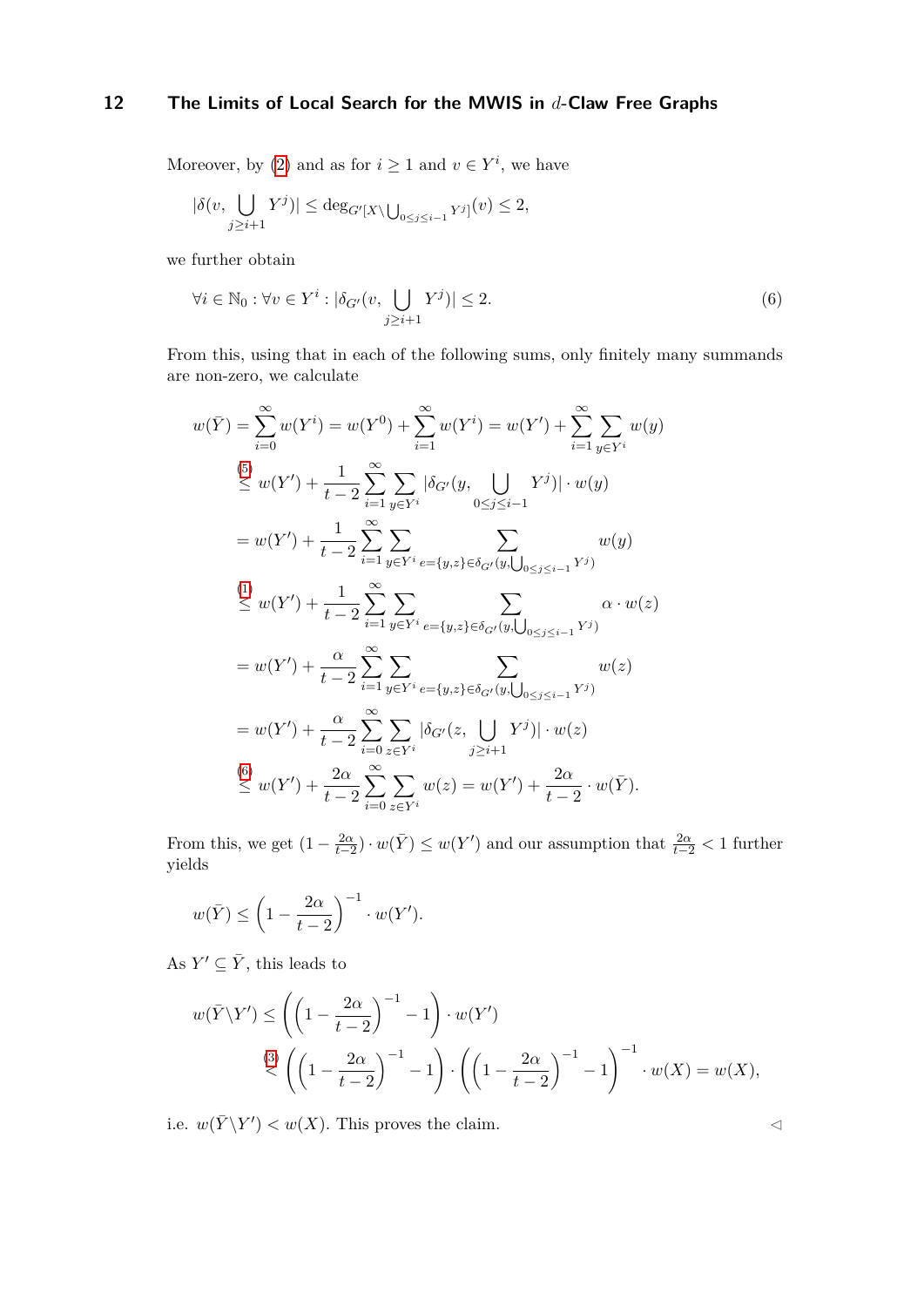Let  $X^* := X \backslash \overline{Y}$ . Assume there were a vertex  $x \in X^*$  such that  $\deg_{G'[X^*]}(x) \leq 2$ . As  $|V(G')|$  is finite, x has only finitely many neighbors and in particular, there are only finitely many sets  $Y^j$  containing a neighbor of x. Hence, there exists *i* such that  $\deg_{G'[X\setminus \bigcup_{0\leq j\leq i} Y^j]}(x) \leq 2$ . Pick  $i \in \mathbb{N}_0$  minimum with this property. But then, as  $x \in X^*$  and, therefore,  $x \in X \setminus \bigcup_{0 \leq j \leq i} Y^j$ , we get  $x \in Y^{i+1} \subseteq \overline{Y}$ , a contradiction. Consequently, every vertex in  $X^*$  has degree at least 3 in  $G'[X^*]$ . By our definition of the degree of loops, this implies that  $|E(G'[X^*])| \geq \frac{3}{2} \cdot |X^*|$  because when summing up all degrees, each edge is counted twice. If  $|X^*| = 1$ , then the unique vertex in  $X^*$ must have at least two incident loops, and we have found cycle and an improving subgraph of size at most 2. Otherwise, we can apply Lemma 3*.*2 from [\[4\]](#page-44-6), which tells us that any graph  $G = (V, E)$  with  $|E| \geq \frac{s+1}{s} \cdot |V|$  for some integer  $s \geq 1$ contains an improving subgraph with less than  $4 \cdot s \cdot \log(|V|)$  nodes. In particular, by removing edges from this subgraph until the number of edges is by excactly one larger than the number of vertices, we find an improving subgraph of size at most  $4 \cdot s \cdot \log(|V|)$ . Hence, we know that  $G'[X^*]$  contains an improving subgraph  $H'$  with at most  $8 \cdot \log(|X^*|)$  edges. Also, the proof of Lemma 3.1 from [\[4\]](#page-44-6) (using the stronger assumption that every vertex has degree at least 3) implies that  $G'[X^*]$  contains a cycle C' of length at most  $2 \cdot \log(|X^*|)$ . Anyways, we could also just take some cycle in *H*′ , resulting in a slightly worse size bound.

We want to transform  $C'$  into a cycle  $C$  in  $G$  and  $H'$  into an improving subgraph *H* in *G*. To this end, call an edge in *G*′ *dashed* if it was introduced by the second preprocessing step, and *solid* otherwise. For a dashed edge  $e$ , let  $y_e \in Y$  be the vertex it corresponds to. We first consider  $C'$ , and then  $H'$ .

 $C'$ : As long as there is a dashed edge left in  $C'$ , do the following: Let  $y$  be the vertex the dashed edge corresponds to. Consider the connected components of  $C'$ induced by the dashed edges corresponding to *y*, where we ignore components that are isolated vertices. Then each component is a path because all of the dashed edges corresponding to *y* form a path (recall that we could assume that we do not create loops).

In case there is only one component, let  $x_1$  and  $x_2$  be its endpoints and let P be the  $x_1$ - $x_2$ -path in  $C'$  consisting of the edges that are not dashed edges induced by *y*.

In case there are at least two connected components, pick  $x_1$  and  $x_2$  as two endpoints of two neighboring components such that  $x_1$  and  $x_2$  are connected by a path consisting of edges from *C* ′ not induced by *y*. Define *P* to be this path.

In either case, replace the arc  $C' - P$  by  $\{x_1, y\}$ ,  $\{x_2, y\}$ . In doing so, we replace a sub-path of *C* ′ containing all dashed edges incident to *y* by a path of length 2 via *y*. As *y* did not occur among the vertices of *C* ′ before, this maintains the property that  $C'$  is a cycle. Also, we do not introduce any new dashed edges and the only new vertex added in such a step is *y*. Hence, the procedure terminates and we add at most one new vertex per dashed edge in *C* ′ , meaning that we obtain a cycle *C* in *G* of size

$$
|E(C)| = |V(C)| \le |V(C')| + |E(C')| = 2 \cdot |V(C')| \le \max\{2, 4 \cdot \log(|X^*|)\} \le 4 \cdot \log(|V(G)|).
$$

*H*′ **:** Perform the following postprocessing steps: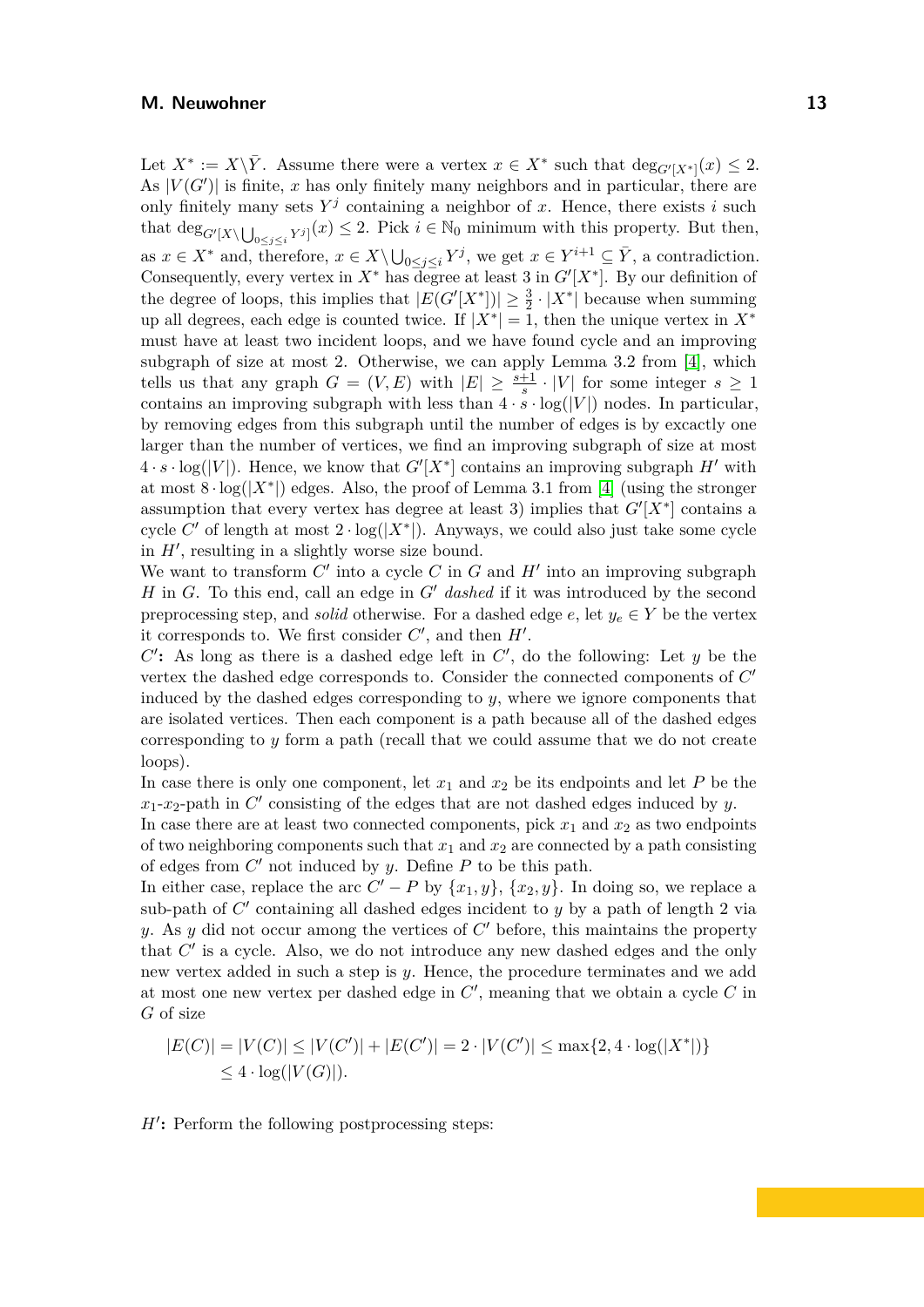- **1.** Determine all pairs  $(y, x)$  with  $x \in X^*$  and  $y \in Y$  such that  $H'$  contains a dashed edge incident to *x* that corresponds to *y*. For each such pair, add all copies of  $\{x, y\}$  existing in *G* to *H'*.
- **2.** Remove all dashed edges from *H*′ .
- **3.** Delete all vertices from  $X^*$  that have degree 1 (in  $H'$ ) now.

Call the resulting graph *H*. By definition, it is a subgraph of *G*. As we have at most two copies of each edge and add at most 1 new vertex per dashed edge in  $H'$ , each dashed edge leads to at most four new edges (two per endpoint). If  $m_d$  denotes the number of dashed edges in  $H'$ , then the number of edges of  $H$  is bounded by

$$
|E(H)| \le |E(H')| - m_d + 4 \cdot m_d \le |E(H')| + 3m_d \le 4|E(H')|
$$
  

$$
\le 4 \cdot \max\{2, 8 \cdot \log(|X^*|)\} \le 32 \cdot \log(|V(G)|).
$$

We need to see that *H* is improving. Note that as soon as we have shown this, we also get  $|V(H)| \leq |E(H)|$ . First, there cannot be an isolated vertex from  $X^*$  in *H* after the deletion of dashed edges because if a vertex in *X*<sup>∗</sup> has an incident dashed edge in  $H'$ , then it has an incident edge to  $Y$  in  $H$ . Furthermore, note that each vertex  $x$  deleted in the third step can only have had a neighbor in  $Y$ : If not,  $x$  must have had at least one incident solid edge (as we only add new edges to *Y* ) and hence exactly one since it would not be deleted in the third step otherwise. As *H*′ was improving, *x* must have had degree at least 2 (and therefore an incident dashed edge) in  $H'$ . But now, the fact that  $x$  had at least one incident dashed edge implies that we have added at least one new edge incident to a vertex in *Y* , and together with the solid edge, this produces a degree of at least 2, a contradiction. In particular, removing the vertices of degree  $1$  from  $X^*$  can only decrease the degree of vertices in *Y*. Hence, all vertices in  $V(H) \cap X$  have degree at least 2 because there is no isolated vertex after step 2 and step 3 deletes all vertices of degree 1 from *X*.

Next, we want to see that all vertices in  $V(H) \cap Y$  have degree at least 2 in *H*. To this end, note the degree of a vertex  $x \in X$  can only drop to 1 in the second step if all of its incident edges are dashed and correspond to the same vertex in  $y$ , to which it has exactly one edge. As we add at most two dashed edges (and no dashed loop) incident to *x* and corresponding to *y* in such a case, the incident edges of *x* in  $H'$  are precisely the two dashed edges corresponding to *y*.

Initially, each vertex  $y \in Y \cap V(H)$  has degree at least 2 since the dashed edge in *H'* it corresponds to has at least two endpoints or is a loop corresponding to two parallel edges we add. We know that whenever a neighbor  $x$  of  $y$  is deleted, it had precisely two incident edges in *H*′ and both of them are dashed non-loop edges corresponding to *y*. Consider a maximal path in *H*′ all edges of which are dashed and correspond to *y* and all inner vertices of which are deleted from *H*′ . Consider the endpoints of the path. If one of them is deleted, both incident edges in *H*′ are dashed and correspond to *y*. Moreover, as after removing the loops, the dashed edges corresponding to *y* do not contain a cycle by construction, we could continue our path in this case, leading to a contradiction. Hence, both endpoints of the path are not deleted and distinct by definition of a path and have incident dashed edges corresponding to *y* in *H*′ . Hence, *y* becomes connected to both of them and has degree at least 2 in *H*.

It remains to see that at least one vertex in *H* has degree at least 3. We have already seen that we only delete vertices from *X*<sup>∗</sup> that had degree 2 before. Now, suppose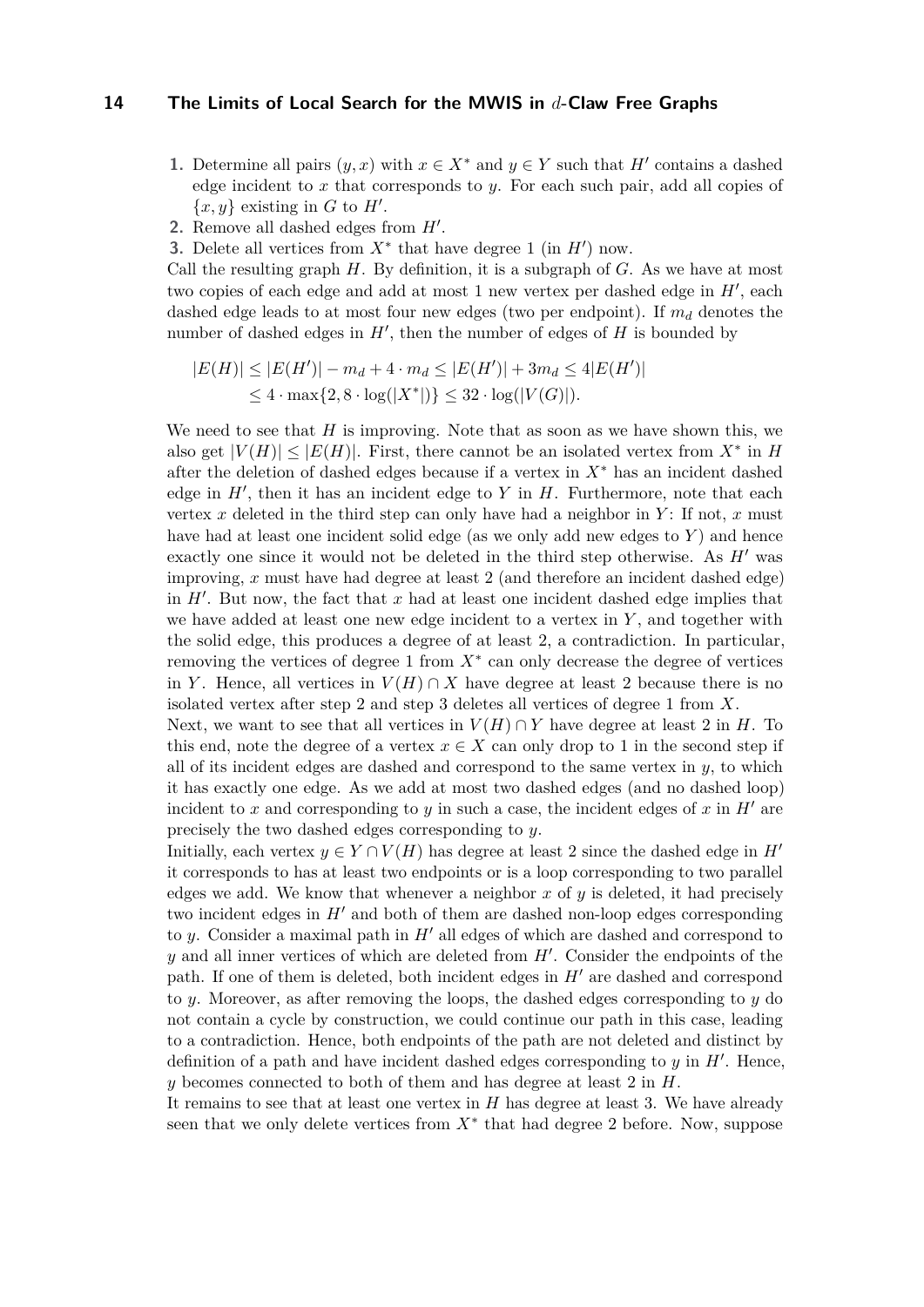there is  $x \in X^*$  of degree at least 3 in  $H'$  such that the degree of *x* drops to 2 in *H*. (We are done if the degree remains at least 3 and we do not generate isolated vertices and the degree cannot drop to 1 as we had degree  $\geq$  3 before.) We distinguish two cases:

- **1.** *x* has 2 incident dashed edges corresponding to the same *y*. At most one of them is a loop since we assumed to have at most two copies per edge initially, so *x* occurred at most twice in the list. In case of a loop, we get two edges between *x* and *y* and an additional edge from *y* to the other endpoint of the non-loop. In case none of the two edges is a loop, its two other endpoints are distinct since the non-loop dashed edges corresponding to *y* do not induce a cycle, so again *y* has degree at least 3 (1 edge to *x* and to each of the other endpoints). By considering maximal paths all inner vertices of which only have dashed edges incident to *y* and that are deleted starting in *x* with the non-loop dashed edges corresponding to *y*, we see that *y* still has degree  $\geq 3$  after the deletions.
- **2.** No two dashed edges of *x* correspond to the same vertex in *y*. All solid edges of *x* remain as we do not delete endpoints of solid edges as we have seen. A dashed loop is replaced by two incident edges to the corresponding *y*, and a dashed edge by one incident edge to the corresponding *y*. Hence, the degree of *x* cannot decrease.

As a consequence, we can conclude that *H* yields an improving subgraph of logarithmic size  $|E(H)| \leq 32 \cdot \log(|V(G)|)$  as claimed.

## <span id="page-14-0"></span>**5 Improving the Approximation Factor**

## **5.1 The Algorithm LogImp**

<span id="page-14-2"></span> $\triangleright$  **Definition 13** (Local improvement). *Given a d-claw free graph*  $G = (V, E)$ , a *(positive)* weight function  $w: V \to \mathbb{R}_{>0}$  and an independent set  $A \subseteq V$ , we call an *independent set*  $X \subseteq V$  *a* local improvement *of*  $w^2(A)$  *if* 

$$
w^2(A \backslash N(X, A) \cup X) > w^2(A).
$$

<span id="page-14-3"></span> $\blacktriangleright$  **Proposition 14.** Let  $G$ *, w and A be as in Definition [13.](#page-14-2) If*  $X$  *is a local improvement of*  $w^2(A)$ *, then*  $A \setminus N(X, A) \cup X$  *is independent in G.* 

<span id="page-14-1"></span> $\triangleright$  **Proposition 15.** Let *G*, *w* and *A* be as in Definition [13.](#page-14-2) Then an independent set *X* constitutes a local improvement of *A* if and only if we have  $w^2(N(X, A)) < w^2(X)$ .

**Proof.** By Definition [2,](#page-5-2) we have  $N(X, A) \subseteq A$  and  $(A \setminus N(X, A)) \cap X = \emptyset$ , so

$$
w^{2}(A \setminus N(X, A) \cup X) = w^{2}(A \setminus N(X, A)) + w^{2}(X)
$$
  
= 
$$
w^{2}(A) - w^{2}(N(X, A)) + w^{2}(X),
$$

implying the claim.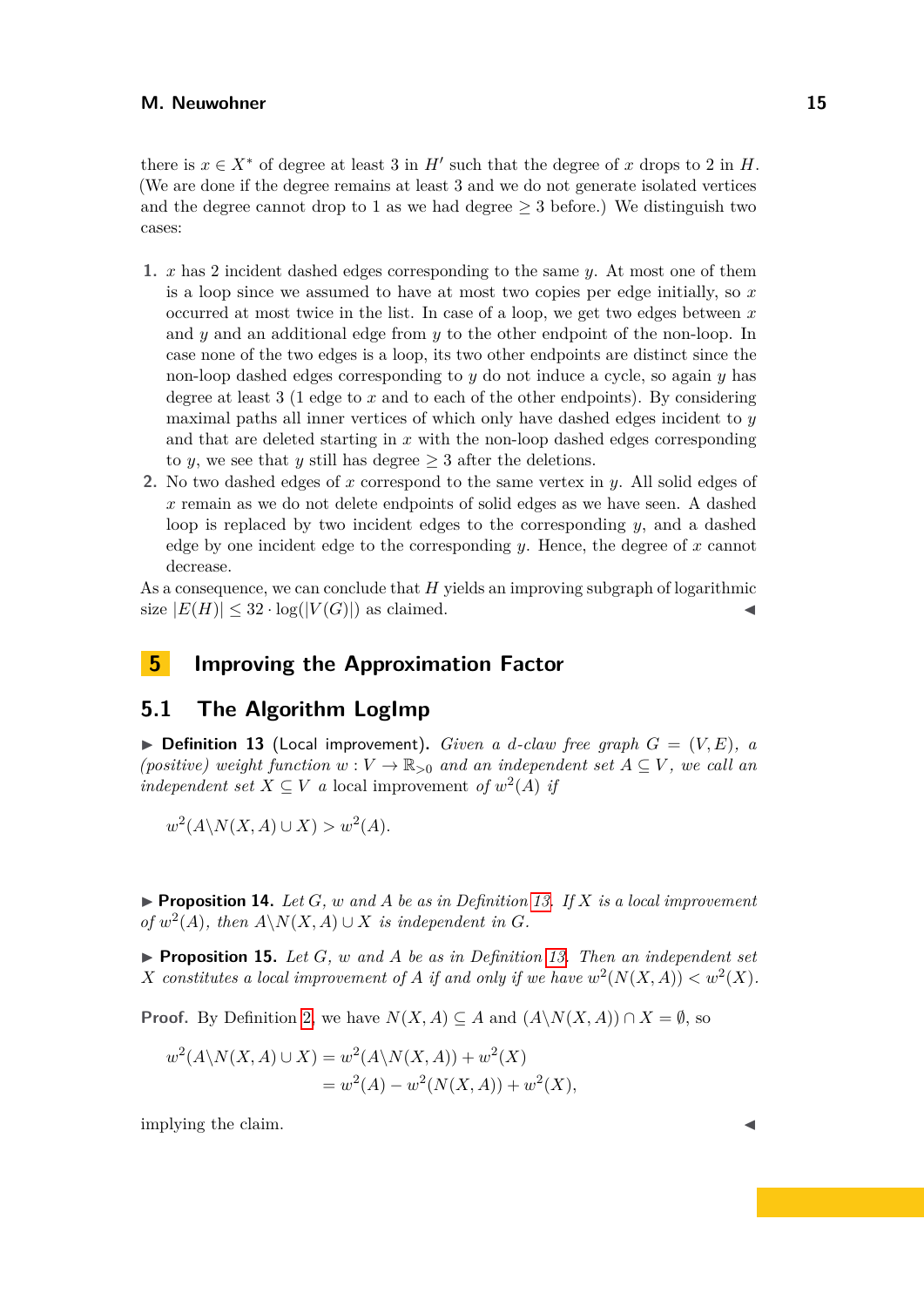**Algorithm 3** The algorithm LogImp. **Input:** an undirected *d*-claw free graph  $G = (V, E)$  and a (positive) weight function  $w: V \to \mathbb{R}_{>0}$ **Output:** an independent set  $A \subseteq V$  $\mathbf{1}$   $A \leftarrow \emptyset$ **2** while there exists a claw-shaped or circular local improvement X of  $w^2(A)$ **do 3**  $A \leftarrow A \setminus N(X, A) \cup X$ **4 return** A

<span id="page-15-0"></span>▶ **Definition 16** (Claw-shaped local improvement)**.** *We call a local improvement X* claw-shaped *if*  $|X| = 1$  *and*  $N(X, A) = \emptyset$  *or if there is*  $v \in A$  *such that*  $\{v\} \cup X$ *induces a* |*X*|*-claw in G centered at v, that is if X is the set of talons of some claw in G centered in A, if the center is non-empty.*

#### ▶ **Definition 17** (Circular improvement)**.** *Let two fixed maps*

- $\blacksquare$  *n* :  $\{u \in V \setminus A : N(u, A) \neq \emptyset\} \rightarrow A$  *mapping u to an element of*  $N(u, A)$  *of maximum weight and*
- $n_2$ :  $\{u \in V \setminus A : |N(u, A)| \geq 2\} \rightarrow A$  *mapping u to an element of*  $N(u, A) \setminus \{n(u)\}$  $\equiv$ *of maximum weight*

*be given.*

*We call a local improvement*  $X \subseteq V \backslash A$  circular *if there exists* 

*U* ⊆ *X* ∩ { $u \in V \setminus A$  :  $|N(u, A)| \geq 2$ } *with*  $|U| \leq 4 \cdot \log(|V|)$  *such that* 

- $(i)$   $C := (\bigcup_{u \in U} \{n(u), n_2(u)\}, \{e_u = \{n(u), n_2(u)\}, u \in U\})$  *is a cycle, where the edge set is considered as a multiset and two parallel edges are regarded as forming a cycle of length* 2*.*
- (ii) *If we define*  $Y_v := \{x \in X \setminus U : n(x) = v\}$  *for*  $v \in A$ *, then*  $|Y_v| \leq d 1$  *for all*  $v \in A$  *and moreover,*  $X = U \cup \bigcup_{v \in V(C)} Y_v$ .
- <span id="page-15-1"></span>(iii) *For each*  $u \in U$ *:*

$$
w^{2}(u) + \frac{1}{2} \cdot w^{2}(Y_{n(u)} \cup Y_{n_{2}(u)}) > \frac{w^{2}(n(u)) + w^{2}(n_{2}(u))}{2}
$$
  
+  $w^{2}(N(u, A) \setminus \{n(u), n_{2}(u)\})$   
+  $\frac{1}{2} \cdot \sum_{x \in Y_{n(u)}} w^{2}(N(x, A) \setminus \{n(u)\})$   
+  $\frac{1}{2} \cdot \sum_{x \in Y_{n_{2}(u)}} w^{2}(N(x, A) \setminus \{n_{2}(u)\})$ 

<span id="page-15-2"></span>The remainder of Section [5](#page-14-0) is now dedicated to the analysis of our algorithm LogImp (Algorithm [3\)](#page-15-0) for the Maximum Weight Independent Set Problem in *d*-claw free graphs for  $d \to \infty$ . Note that in LogImp, we can always first check for a claw-shaped improvement and if none exists, we know that *A* is maximal and that we can define maps *n* (with domain  $V \setminus A$ ) and  $n_2$  meeting the requirements of Definition [17.](#page-15-1) The main result of this section is given by the following theorem: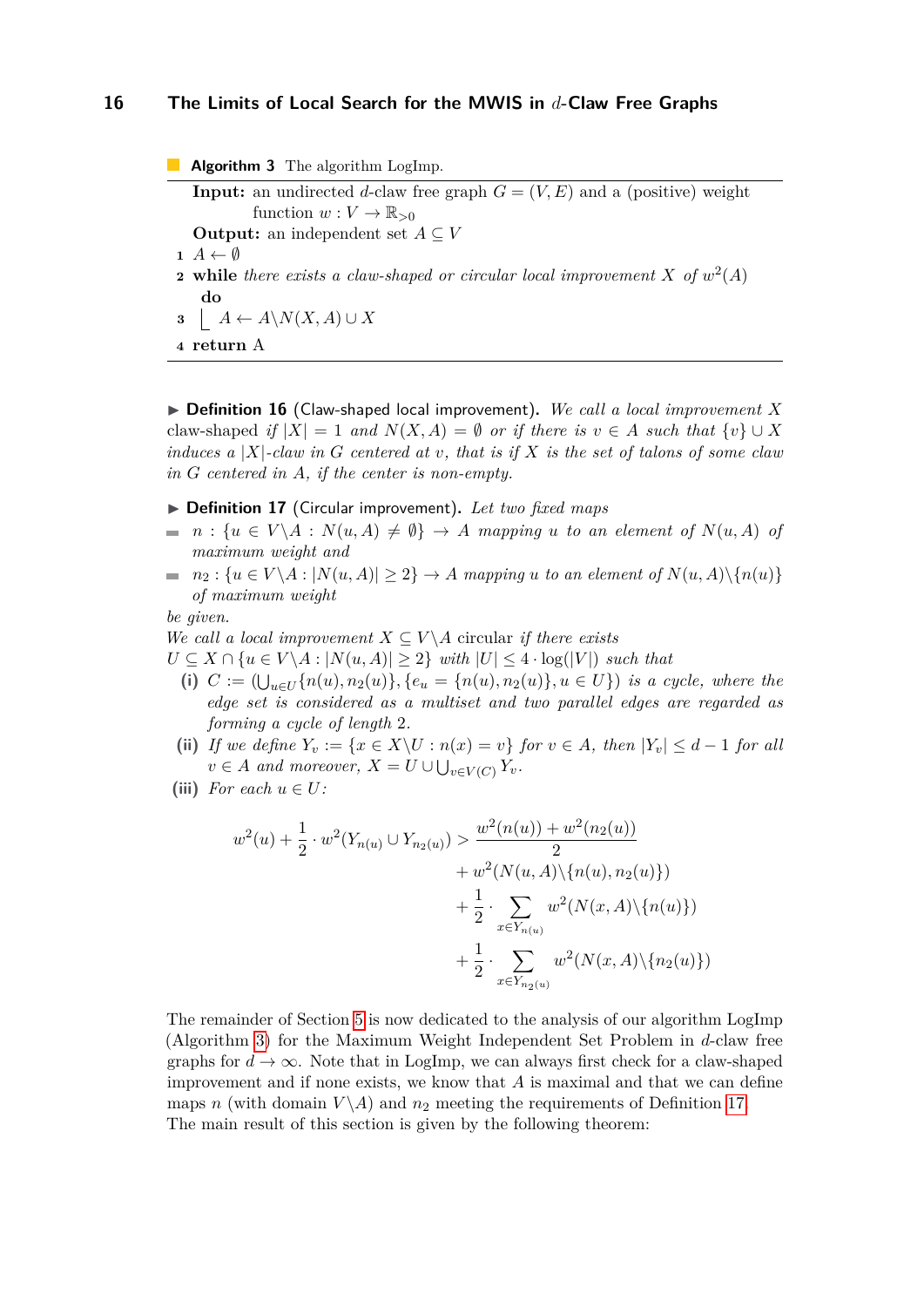**► Theorem 18.** For any  $\delta > 0$ , there exists  $d_{\delta} \in \mathbb{N}$  with the following property: If  $A^*$  *is an optimum solution to the MWIS in a <i>d*-claw free graph *G* for some  $d \geq d_{\delta}$ *and A denotes the solution returned by LogImp, then we have*

$$
w(A^*) \le \frac{d-1+\delta}{2} \cdot w(A).
$$

First, note that LogImp is correct in the sense that it returns an independent set. This follows immediately from the fact that we maintain the property that *A* is independent throughout the algorithm, because  $\emptyset$  is independent and Proposition [14](#page-14-3) tells us that none of our update steps can harm this invariant.

Next, observe that LogImp is guaranteed to terminate, since no set *A* can be attained twice, given that  $w^2(A)$  strictly increases in each iteration of the while-loop, and there are only finitely many possibilities. Furthermore, each iteration runs in quasipolynomial time (considering *d* a constant) because there are only  $\mathcal{O}(|V|^{4 \cdot d \cdot \log(|V|)})$ many possible choices for *X* and we can check in polynomial time whether a given one constitutes a local improvement, and whether it is of one of the two allowed shapes. More precisely, to check whether a local improvement *X* is claw-shaped, we first check whether  $|X| \leq d-1$ , and whether  $|X| = 1$  or all vertices in X have a common neighbor in *A*. To check whether *X* is circular, we can try all  $2^{4 \cdot d \cdot \log(|V|)} = |V|^{4d}$ possible choices for *U*. For each choice of *U*, the partition into the sets  $Y_v$  is uniquely determined by the map *n* (although it might of course be impossible to find one).

In order to achieve a polynomial number of iterations, we scale and truncate the weight function as explained in [\[5\]](#page-44-4) and [\[3\]](#page-44-0). Given a constant  $N > 1$ , we first compute a greedy solution *A'* and rescale the weight function *w* such that  $w(A') = N \cdot |V|$ holds. Recall that the greedy algorithm is known to yield a  $d-1$ -approximation, and note that this property is preserved when rescaling the weight function. After the rescaling, we delete vertices *v* of truncated weight  $|w(v)| = 0$  and run LogImp with the integral weight function  $|w|$ . In doing so, we know that  $|w|^2(A)$  equals zero initially and must increase by at least one in each iteration. On the other hand, at each point, we have

$$
\lfloor w \rfloor^{2}(A) \le w^{2}(A) \le (w(A))^{2} \le (d-1)^{2}w^{2}(A') = (d-1)^{2} \cdot N^{2} \cdot |V|^{2},
$$

which bounds the total number of iterations by the latter term. Finally, if  $r > 1$ specifies the approximation guarantee achieved by LogImp, *A* denotes the solution it returns and *A*<sup>∗</sup> is an independent set of maximum weight with respect to the original respectively the scaled, but untruncated weight function *w*, we know that

$$
r \cdot w(A) \ge r \cdot \lfloor w \rfloor(A) \ge \lfloor w \rfloor(A^*) \ge w(A^*) - |A^*| \ge w(A^*) - |V| \ge \frac{N-1}{N} \cdot w(A^*),
$$

so the approximation ratio increases by a factor of at most  $\frac{N}{N-1}$ . Before we dive into the analysis of LogImp, we point out that Theorem [18,](#page-15-2) combined

with the previous considerations, already implies Theorem [1:](#page-5-1)

**Proof of Theorem [1,](#page-5-1) assuming Theorem [18.](#page-15-2)** Assume that Theorem [18](#page-15-2) holds. For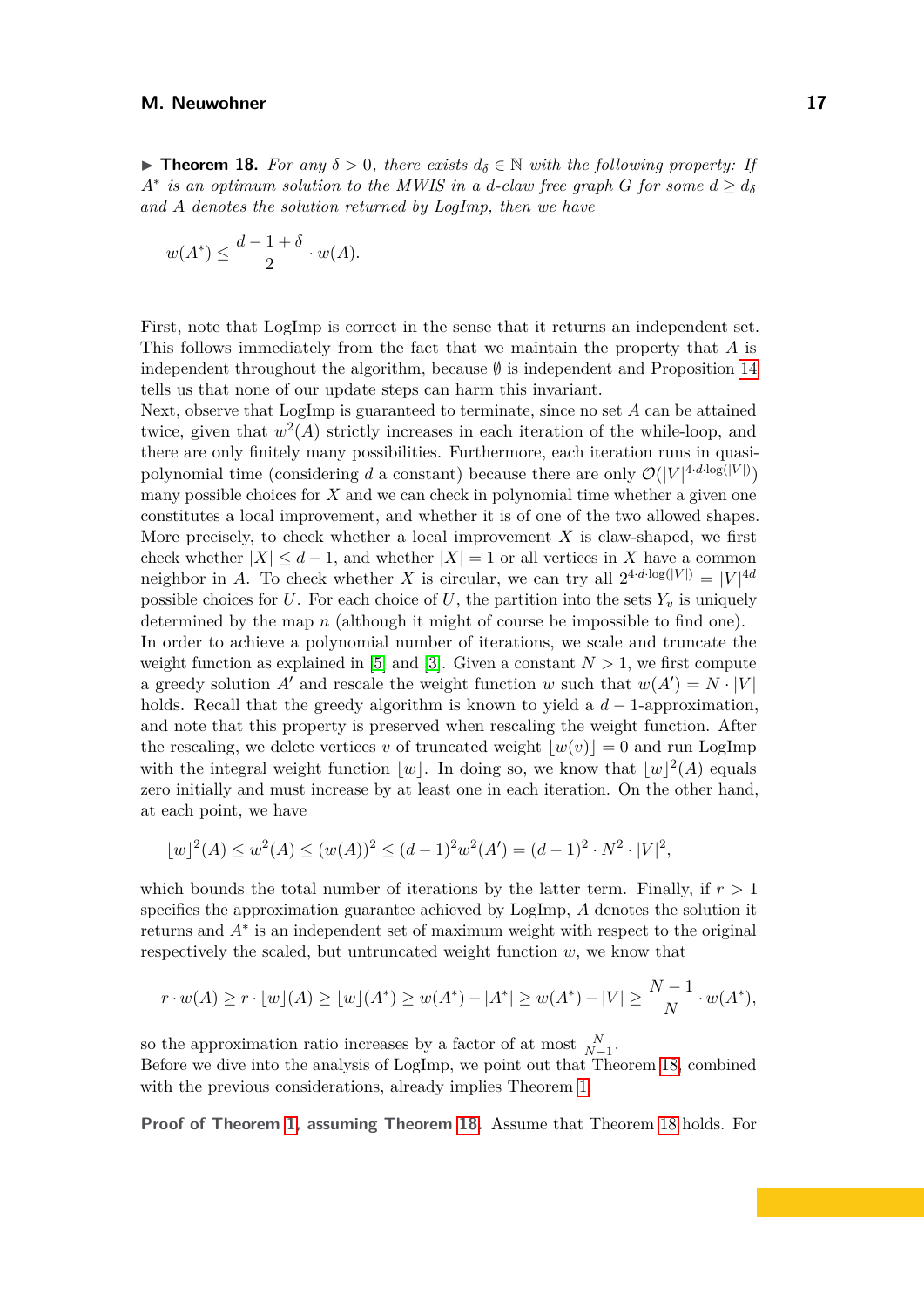$\delta \in (0, 1]$ , define

$$
d_{\delta}^* := \min\{n \in \mathbb{N}_{\geq 3} : \forall d \geq n : \text{LogImp yields a } \frac{d-1+\delta}{2} \text{-approximation for the MWIS in } d\text{-claw free graphs}\}.
$$

Note that by definition, for  $0 < \delta_1 \leq \delta_2 \leq 1$ , we have  $d_{\delta_1}^* \geq d_{\delta_2}^*$ . Moreover, as we have seen that LogImp has to terminate eventually and that when it does, there is no claw-shaped improvement of  $w^2(A)$ , we can apply Theorem [10](#page-8-1) to conclude that  $d_1^* = 3$ . Hence, for each  $d \geq 3$ , the set  $\{\delta \in (0,1] : d \geq d_{\delta}^*\}$  is non-empty and we can define

$$
\epsilon'_d:=\inf\{\delta\in(0,1]:d\geq d_\delta^*\}.
$$

By definition of the infimum, we know that for each  $d \geq 3$ , LogImp yields a  $\frac{d-1+\epsilon'_d}{2}$ approximation for the MWIS in *d*-claw free graphs. On the other hand, we know that the algorithm from [\[15\]](#page-45-1) gives a  $\frac{d}{2} - \frac{1}{M}$ -approximation, where  $M := 63, 700, 992$ . Hence, by either running both algorithms and taking the better one of the two solutions they produce, or also checking for all local improvements of  $w^2(A)$  of constant size at most  $d-1+(d-1)^2$  in each iteration of LogImp, we know that for each  $d\geq 3$ , we have a  $\frac{d-1+\epsilon''_d}{2}$ -approximation for the MWIS in *d*-claw free graph, where  $\epsilon''_d := \min\{\frac{M-1}{M}, \epsilon'_d\}.$ Hence, if we choose  $N_d := 2 \cdot (d-1) \cdot d \cdot M + 1$  and apply LogImp and the algorithm from [\[15\]](#page-45-1), or the extended version of LogImp, after performing the respective weight scaling as explained before, we obtain an approximation guarantee of

$$
\frac{N_d}{N_d - 1} \cdot \frac{d - 1 + \epsilon''_d}{2} = \left(1 + \frac{1}{N_d - 1}\right) \cdot \frac{d - 1 + \epsilon''_d}{2}
$$

$$
= \left(1 + \frac{1}{2 \cdot (d - 1) \cdot d \cdot M}\right) \cdot \frac{d - 1 + \epsilon''_d}{2}
$$

$$
= \frac{d - 1 + \frac{1}{2 \cdot d \cdot M} + \left(1 + \frac{1}{2 \cdot (d - 1) \cdot d \cdot M}\right) \cdot \epsilon''_d}{2}.
$$

As a consequence, we can choose

$$
\epsilon_d := \frac{1}{2 \cdot d \cdot M} + \left(1 + \frac{1}{2 \cdot (d-1) \cdot d \cdot M}\right) \cdot \epsilon_d''
$$
  
\n
$$
\leq \frac{1}{2 \cdot d \cdot M} + \left(1 + \frac{1}{2 \cdot (d-1) \cdot d \cdot M}\right) \cdot \frac{M-1}{M}
$$
  
\n
$$
\leq \frac{1}{2 \cdot d \cdot M} + \frac{M-1}{M} + \frac{1}{2 \cdot (d-1) \cdot d \cdot M} < 1
$$

and get a quasi-polynomial time  $\frac{d-1+\epsilon_d}{2}$ -approximation for each  $d \geq 3$ . (Moreover, by the way we ensure a polynomial running time for weighted *k*-Set Packing in Section [6,](#page-35-0) it is clear that the same arguments would also apply to the modified version of LogImp.) By Theorem [18,](#page-15-2) we know that for each  $\delta \in (0,1)$ ,  $d_{\frac{\delta}{3}}^*$  is finite, and hence, for  $d \geq \max\{d_{\frac{\delta}{3}}^*, \lceil \frac{1}{\delta} \rceil\}$  $\frac{1}{\delta}$ ], we know that  $\epsilon''_d \leq \epsilon'_d \leq \frac{\delta}{3}$  $\frac{0}{3}$ . This leads to

$$
\epsilon_d = \frac{1}{2 \cdot d \cdot M} + \left(1 + \frac{1}{2 \cdot (d-1) \cdot d \cdot M}\right) \cdot \epsilon''_d \le \frac{\delta}{2M} + 2 \cdot \epsilon''_d \le \frac{\delta}{3} + 2 \cdot \frac{\delta}{3} = \delta,
$$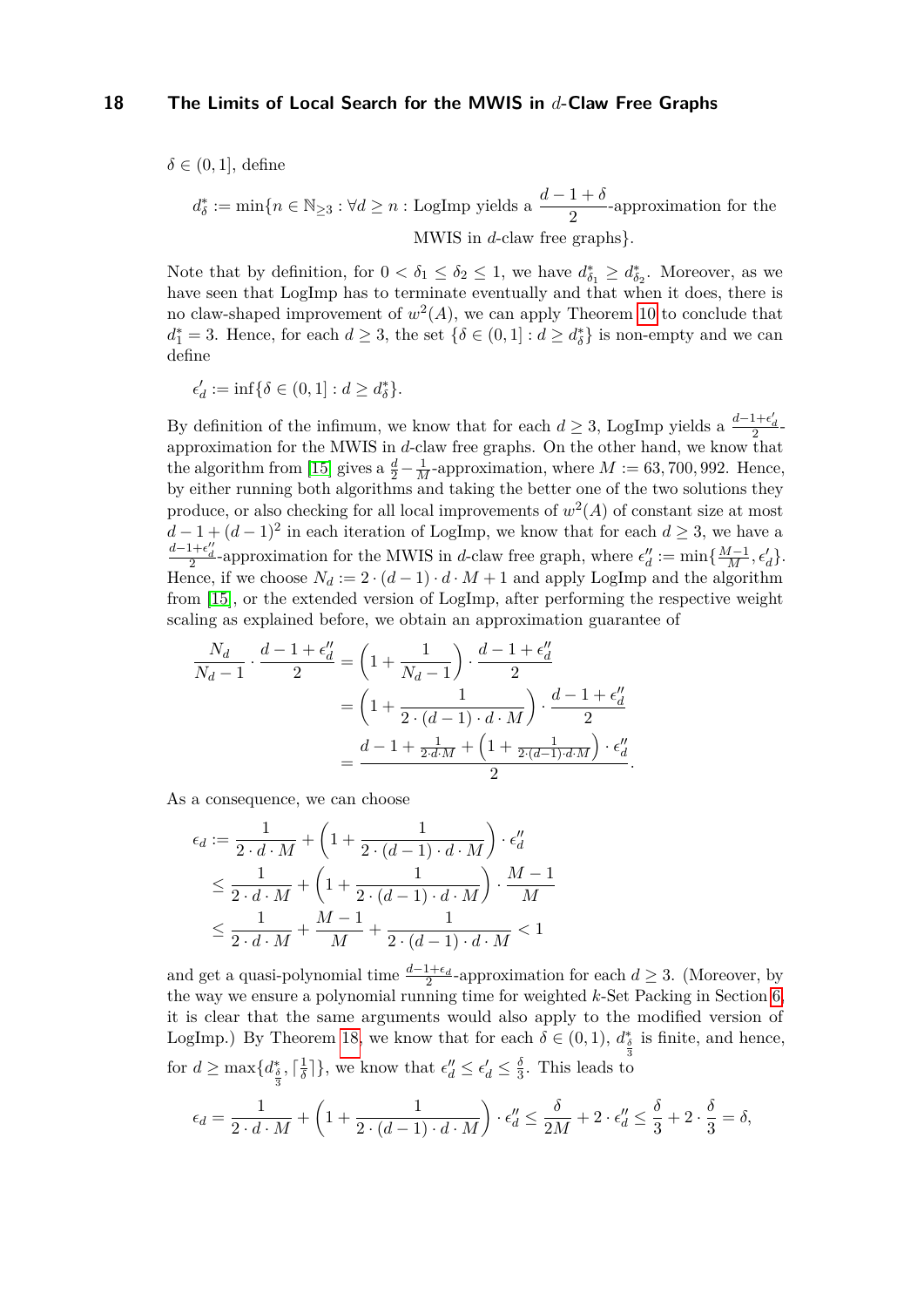proving that  $\lim_{d\to\infty} \epsilon_d = 0$ .

As a consequence, we can focus on proving Theorem [18](#page-15-2) for the main analysis.

## **5.2 Analysis of the Performance Ratio**

We now move to the analysis of the approximation guarantee. Denote some optimum solution by  $A^*$  and denote the solution found by LogImp by  $A$ . Observe that by positivity of the weight function, *A* must be a maximal independent set, as adding a vertex would certainly yield a claw-shaped local improvement of  $w^2(A)$ . Fix maps *n* and  $n_2$  as in Definition [17](#page-15-1) (and observe that the domain of *n* is  $V \setminus A$ ).

Our goal is to prove Theorem [18,](#page-15-2) i.e. to show that for any  $\delta > 0$ , there exists  $d_{\delta} \in \mathbb{N}$ such that for  $d \geq d_{\delta}$ , LogImp produces a  $\frac{d-1+\delta}{2}$ -approximation. We use some notation as well as most of the analysis of the algorithm SquareImp by Berman. In particular, we employ the same definition of neighborhoods and charges. Observe that this is well-defined as we have seen that the solution *A* returned by our algorithm must constitute a maximal independent set in the given graph.

Fix  $0 < \delta < 1$ . (Note that the statement for  $\delta \geq 1$  follows from the statement for any smaller  $\delta$ , or from Theorem [10.](#page-8-1)) For our analysis, we need two auxiliary parameters,  $\epsilon'$  and  $\tilde{\epsilon}$ . We choose them to be  $\tilde{\epsilon} := \frac{\delta}{2}$  and  $\epsilon' := \frac{\delta^2}{2500}$ . Additionally, let  $d_{\delta} := \frac{200,000}{\delta^3}$  $\frac{3,000}{\delta^3} + 1$ . These choices satisfy a bunch of conditions that pop up during our analysis at some point and are listed (and proven) in Appendix [B.](#page-46-0) We remark that since we are more interested in the qualitative statement anyways, our constants are not optimized, but rather chosen in a way that simplifies the proof of the conditions we want them to fulfill.

The first step of our analysis is to examine the structure of the neighborhoods  $N(v, A^*)$  of vertices  $v \in A$ . To this end, the following definition is required:

▶ **Definition 19**  $(T_v \text{ [15]})$  $(T_v \text{ [15]})$  $(T_v \text{ [15]})$ . For  $v \in A$ , we define  $T_v := \{u \in A^* : \text{charge}(u, v) > 0\}.$ 

▶ **Definition 20** (Contribution [\[15\]](#page-45-1))**.** *Define a contribution map* contr :  $A^* \times A \to \mathbb{R}_{\geq 0}$  by setting

$$
contr(u, v) := \begin{cases} \max\left\{0, \frac{w^2(u) - w^2(N(u, A) \setminus \{v\})}{w(v)}\right\} , & \text{if } v \in N(u, A) \\ 0 , & \text{else.} \end{cases}
$$

<span id="page-18-0"></span>▶ **Proposition 21** ([\[15\]](#page-45-1)). For each  $v \in A$ , we have  $\sum_{u \in A^*} \text{contr}(u, v) \leq w(v)$ .

**Proof.** If  $v \in A^*$ , this is true, because we get  $N(v, A^*) = N(v, A) = \{v\}$  and  $contr(v, v) = w(v)$  in this case.

If  $v \notin A^*$ , the set *T* of vertices sending positive contributions to *v* constitutes the set of talons of a claw centered at *v* and  $\sum_{u \in T}$  contr $(u, v) > w(v)$  would imply that *T* constitutes a local improvement of *w* 2 . ◀

<span id="page-18-1"></span>▶ **Proposition 22** ([\[15\]](#page-45-1)). For each  $u \in A^*$ , we have

$$
\sum_{v \in A} \operatorname{contr}(u, v) \ge \operatorname{contr}(u, n(u)) \ge 2 \cdot \operatorname{charge}(u, n(u)).
$$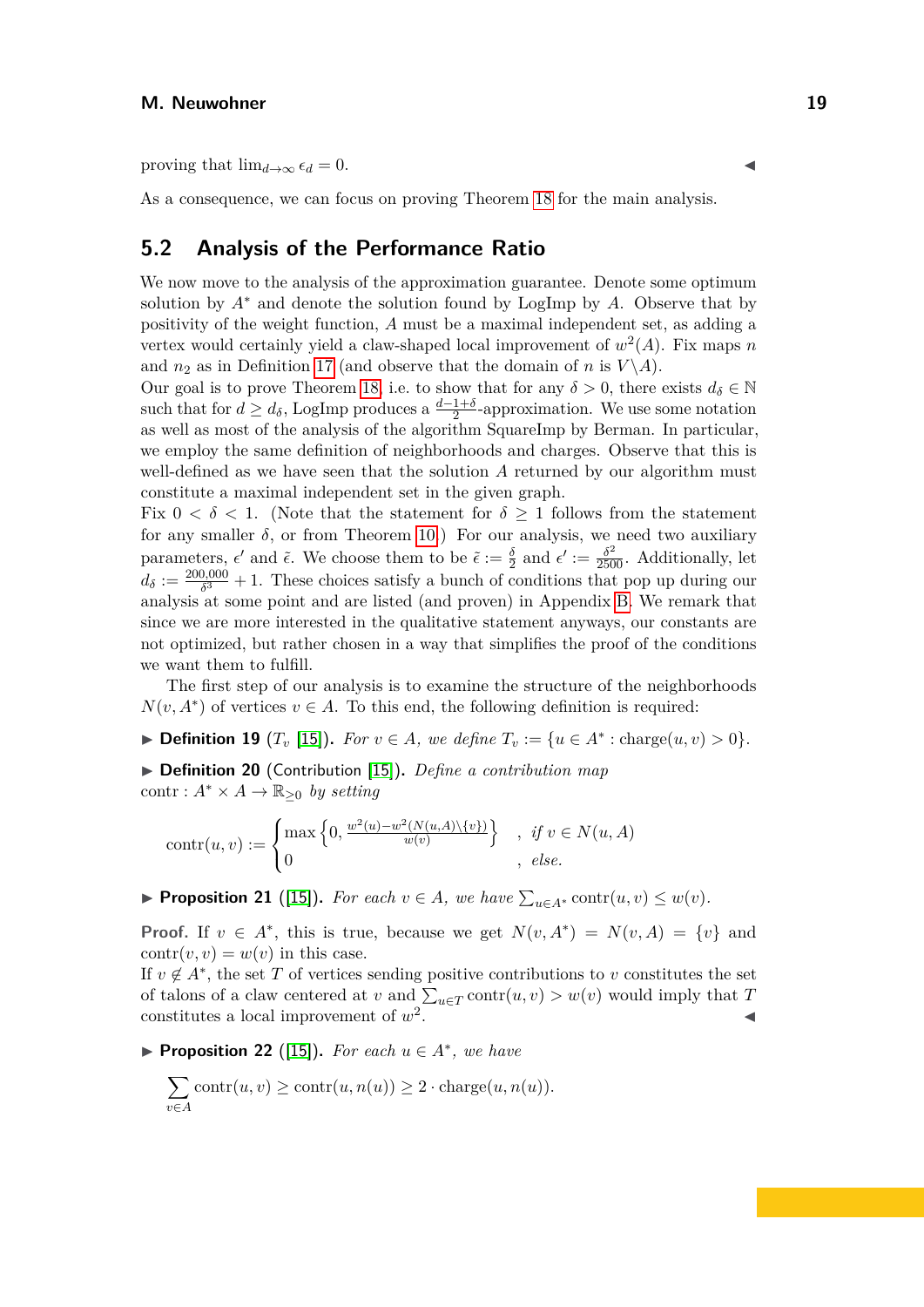**Proof.** The first inequality follows by non-negativity of the contribution, which also implies the second inequality in case charge $(u, n(u)) \leq 0$ . If charge $(u, n(u)) > 0$ , Lemma [8](#page-7-1) provides the desired statement.

Following [\[15\]](#page-45-1), we begin by classifying the vertices in  $T_v$ . Recall that we have fixed maps *n* and *n*<sup>2</sup> according to Definition [17](#page-15-1) for the analysis.

▶ **Definition 23** (Single vertex). Let  $0 < \beta < 1$ . For  $v \in A$ , we call a vertex  $u \in T_v$ *β*-single *if*

- **(i)**  $\frac{w(u)}{w(v)}$  ∈ [1 − *β*, 1 + *β*] *and*
- **(ii)**  $w(N(u, A)) \leq (1 + \beta) \cdot w(v)$ .

▶ **Definition 24** (Double vertex). Let  $0 < \beta < 1$ . For  $v \in A$ , we call a vertex  $u \in T_v$  $\beta$ -double *if*  $|N(u, A)| \geq 2$  *and for*  $v_1 := v$  *and*  $v_2 := n_2(u)$ *, the following properties hold:*

- **(i)**  $\frac{w(u)}{w(v_1)} \in [1 \beta, 1 + \beta]$
- **(ii)**  $\frac{w(v_2)}{w(v_1)} \in [1 \beta, 1]$  *and*
- (iii)  $(2 \beta) \cdot w(v_1) \leq w(N(u, A)) < 2 \cdot w(u)$ .

The following lemma generalizes Lemma 18 from [\[15\]](#page-45-1).

▶ **Lemma 25.** *Let*  $v \in A$ *, let*  $u \in T_v$  *and let*  $0 < \gamma < 1$ *. Then we have one of the following:*

- **(i)** *u is*  $\sqrt{\gamma}$ *-single.*
- **(ii)** *u is*  $\sqrt{\gamma}$ *-double.*
- <span id="page-19-1"></span>(iii) contr $(u, v) - 2 \cdot \text{charge}(u, v) \geq \gamma \cdot \max\left\{w(v), \frac{w(u)}{2}\right\}$  $\binom{\left(u\right)}{2}$ . (In particular, this means *that u is*  $\frac{\gamma}{2}$ -contributive, a term that is introduced in Definition [28.](#page-21-0)

**Proof.** Pick  $u \in T_v$ . First, assume that contr $(u, v) - 2 \cdot \text{charge}(u, v) \geq \gamma \cdot w(v)$ . If additionally  $w(v) \geq \frac{w(u)}{2}$  $\frac{(u)}{2}$ , we are done, so assume this is not the case. As by maximality of  $w(v)$  in  $N(u, A)$ , we have

$$
(\text{contr}(u, v) - 2 \cdot \text{charge}(u, v)) \cdot w(v) \ge w^2(u) - w^2(N(u, A) \setminus \{v\})
$$
  

$$
- (2 \cdot w(u) - w(N(u, A))) \cdot w(v)
$$
  

$$
\ge w^2(u) - w(v) \cdot (w(N(u, A)) - w(v))
$$
  

$$
- (2 \cdot w(u) - w(N(u, A))) \cdot w(v)
$$
  

$$
= (w(u) - w(v))^2 \ge \frac{w(u)}{2} \cdot w(v)
$$

since  $w(v) < \frac{w(u)}{2}$  $\frac{(u)}{2}$ , we are again done. Therefore, assume that

<span id="page-19-0"></span>
$$
w2(u) - w2(N(u, A) \setminus \{v\}) - 2 \cdot \text{charge}(u, v) \cdot w(v) < \gamma \cdot w2(v).
$$
 (7)

By definition of charges, we know that  $v = n(u)$  is a neighbor of *u* in *A* of maximum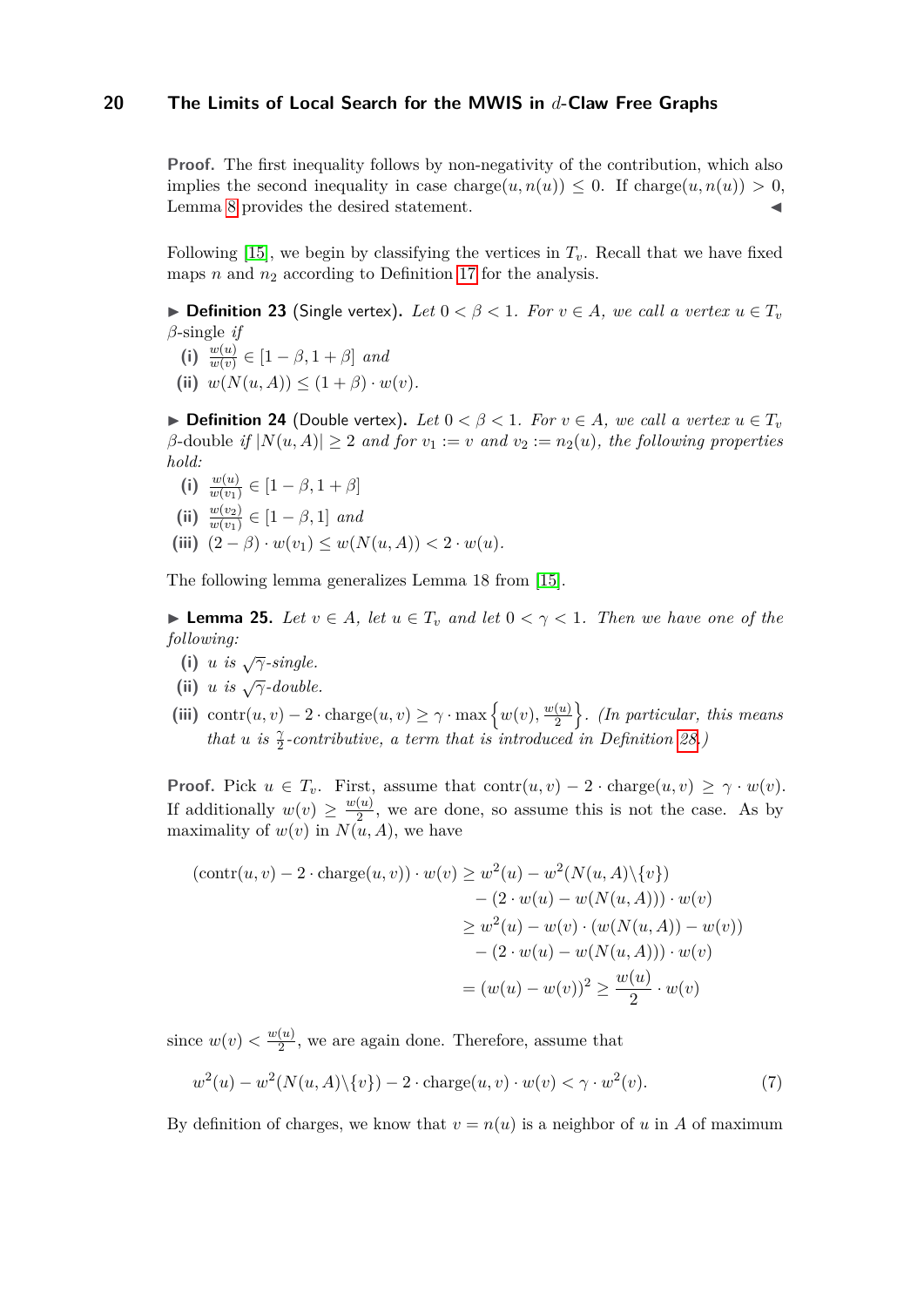weight, implying

<span id="page-20-0"></span>
$$
w^{2}(N(u, A)\setminus\{v\}) = \sum_{x \in N(u, A)\setminus\{v\}} w^{2}(x)
$$
  
\n
$$
\leq \sum_{x \in N(u, A)\setminus\{v\}} w(x) \cdot \max\{0, \max_{y \in N(u, A)\setminus\{v\}} w(y)\}
$$
  
\n
$$
= (w(N(u, A)) - w(v)) \cdot \max\{0, \max_{y \in N(u, A)\setminus\{v\}} w(y)\},
$$
\n(8)

where  $\max \emptyset := -\infty$ . By [\(7\)](#page-19-0), we obtain

$$
w^{2}(u) - w^{2}(N(u, A)\setminus\{v\}) \leq 2 \cdot \text{charge}(u, v) \cdot w(v) + \gamma \cdot w^{2}(v)
$$
  
\n
$$
\Leftrightarrow w^{2}(u) - w^{2}(N(u, A)\setminus\{v\}) \leq (2 \cdot w(u) - w(N(u, A))) \cdot w(v)
$$
  
\n
$$
\Leftrightarrow w^{2}(u) + w^{2}(v) - w^{2}(N(u, A)\setminus\{v\}) \leq (2 \cdot w(u) + w(v) - w(N(u, A))) \cdot w(v)
$$
  
\n
$$
+ \gamma \cdot w^{2}(v),
$$

which results in

$$
(w(u) - w(v))^{2} - w^{2}(N(u, A) \setminus \{v\}) + (w(N(u, A)) - w(v)) \cdot w(v) < \gamma \cdot w^{2}(v).
$$

<span id="page-20-1"></span>Applying [\(8\)](#page-20-0) yields

$$
(w(u) - w(v))^2 + (w(N(u, A)) - w(v)) \cdot (w(v) - \max\{0, \max_{y \in N(u, A) \setminus \{v\}} w(y)\}) < \gamma \cdot w^2(v).
$$
\n(9)

As both summands in [\(9\)](#page-20-1) are non-negative,  $v \in N(u, A)$  is of maximum weight and  $w > 0$ , [\(9\)](#page-20-1) in particular implies that both

<span id="page-20-3"></span><span id="page-20-2"></span>
$$
\gamma \cdot w^2(v) \ge (w(u) - w(v))^2 \text{ and } \tag{10}
$$

$$
\gamma \cdot w^2(v) \ge (w(N(u, A)) - w(v)) \cdot (w(v) - \max\{0, \max_{y \in N(u, A) \setminus \{v\}} w(y)\}).
$$
 (11)

From [\(10\)](#page-20-2), we can infer that  $|w(u) - w(v)| \leq \sqrt{\gamma} \cdot w(v)$ , which in turn implies that

<span id="page-20-5"></span>
$$
\frac{w(u)}{w(v)} \in [1 - \sqrt{\gamma}, 1 + \sqrt{\gamma}].\tag{12}
$$

In addition to that, [\(11\)](#page-20-3) tells us that at least one of the two inequalities

<span id="page-20-4"></span>
$$
\sqrt{\gamma} \cdot w(v) \ge w(v) - \max\{0, \max_{y \in N(u, A) \setminus \{v\}} w(y)\} \text{ or } (13)
$$

<span id="page-20-7"></span>
$$
\sqrt{\gamma} \cdot w(v) \ge w(N(u, A)) - w(v) \tag{14}
$$

must hold. If [\(13\)](#page-20-4) applies, the fact that  $\gamma < 1$ , together with  $w(v) > 0$ , implies that  $N(u, A) \setminus \{v\} \neq \emptyset$ , so let  $v_2 := n_2(u)$ . Then

<span id="page-20-6"></span>
$$
w(v) - w(v_2) \le \sqrt{\gamma} \cdot w(v) \text{ and, hence,}
$$
  

$$
(1 - \sqrt{\gamma}) \cdot w(v) \le w(v_2) \le w(v)
$$
 (15)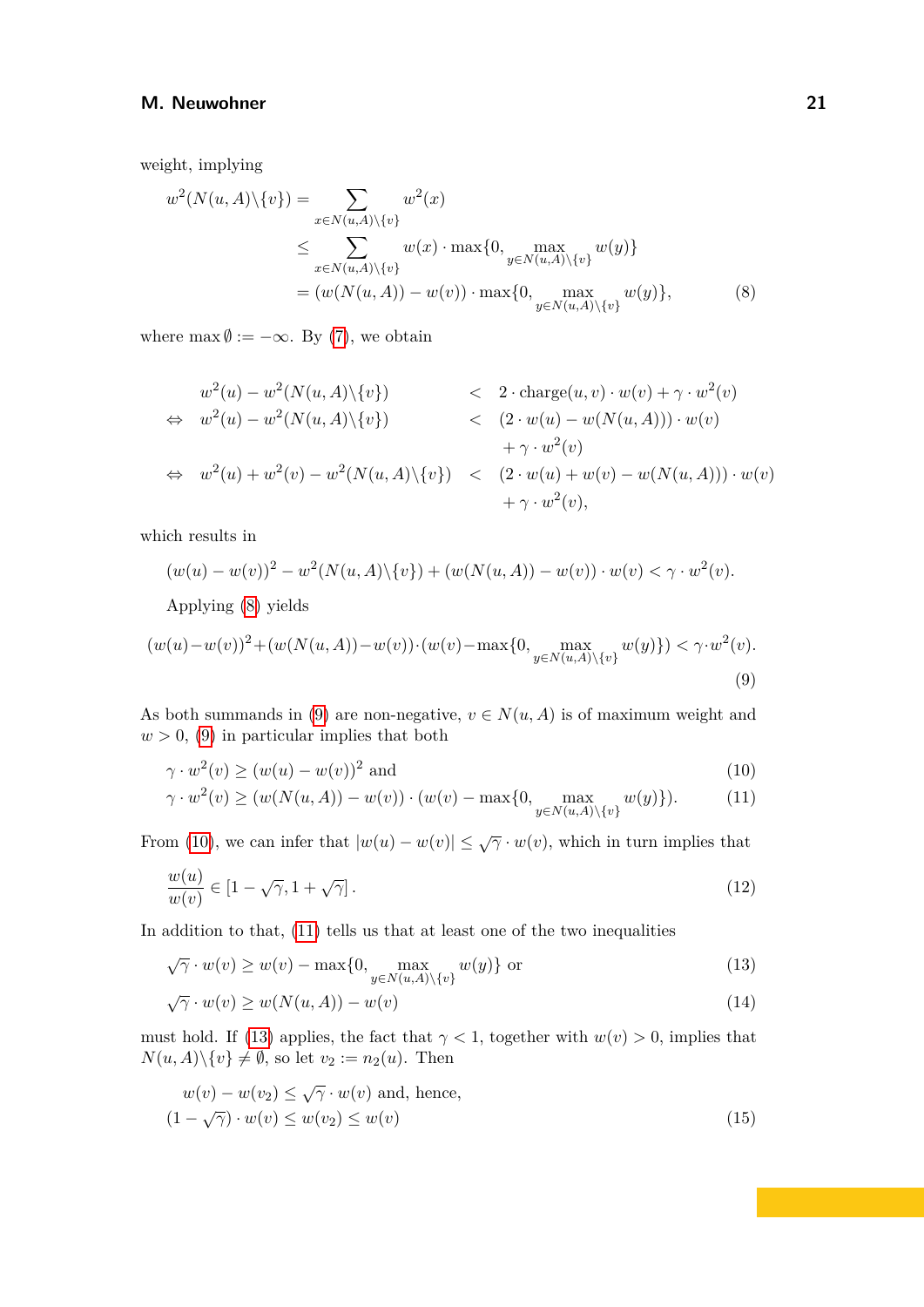by maximality of  $w(v)$  in  $N(u, A)$ . From this, we also get

$$
(2 - \sqrt{\gamma}) \cdot w(v) \le w(v) + w(v_2) \le w(N(u, A)) < 2 \cdot w(u),
$$

where the last inequality follows from the fact that *u* sends positive charges to *v*. Hence, together with [\(12\)](#page-20-5) and [\(15\)](#page-20-6), all conditions for *<sup>u</sup>* being <sup>√</sup>*γ*-double are fulfilled. In case [\(14\)](#page-20-7) holds true, we get  $w(N(u, A)) \leq (1 + \sqrt{\gamma}) \cdot w(v)$ , leaving us with a vertex that is  $\sqrt{\gamma}$ -single by [\(12\)](#page-20-5).

The next step is to classify the vertices in  $N(v, A^*)\backslash T_v$  for  $v \in A$ :

 $\blacktriangleright$  **Definition 26** (Payback vertex). Let  $\beta > 0$ . We say that  $u \in A^*$  is a  $\beta$ -payback  $vertex if w(N(u, A)) \geq (2 + \beta) \cdot w(u)$ .

▶ **Definition 27** (Good vertex)**.** *Let* 1 *> β >* 0*. We call a vertex u* ∈ *A*<sup>∗</sup> *β-*good *if*  $|N(u, A)| \geq 2$  *and*  $2 \cdot w(u) \leq w(N(u, A)) \leq (2 + \beta) \cdot w(u)$  *and for*  $v_1 := n(u)$  *and*  $v_2 := n_2(u)$ *, we have* 

**(i)**  $w(v_2)$  ≥  $(1 - β) \cdot w(v_1)$  *and* 

$$
\textbf{(ii)}\ \frac{w(u)}{w(v_1)}\in\left[1-\beta,\frac{1}{1-\beta}\right].
$$

<span id="page-21-0"></span>▶ **Definition 28** (Contributive vertex). Let  $\beta > 0$ . We call a vertex  $u \in A^*$   $\beta$ contributive *if*

 $\text{contr}(u, n(u)) \geq \beta \cdot w(u) + 2 \cdot \max\{0, \text{charge}(u, n(u))\}.$ 

▶ **Lemma 29.** *Let* 0 *< γ* ≤ √  $\sqrt{2}-1$  *such that*  $2+\gamma-\frac{1}{1+\gamma}$  $\frac{1}{1-\sqrt{2\gamma}} \geq \sqrt{2\gamma}$ *. Let*  $u \in A^*$  such *that*  $w(N(u, A)) \geq 2 \cdot w(u)$ *. Then at least one of the following applies:* 

- **(i)**  $u$  *is*  $\gamma$ *-payback.* (ii) *u is*  $\sqrt{2\gamma}$ -good.
- 
- <span id="page-21-1"></span>**(iii)** *u is γ-contributive.*

**Proof.** If *u* is  $\gamma$ -payback, we are done, so assume that  $w(N(u, A)) < (2 + \gamma) \cdot w(u)$ . Let  $v := n(u)$ . As  $w(N(u, A)) \geq 2 \cdot w(u)$ , we have charge $(u, v) \leq 0$ . If  $N(u, A) = \{v\}$ , then

$$
w^{2}(u) - w^{2}(N(u, A)\setminus\{v\}) = w^{2}(u) \ge w(u) \cdot \frac{w(N(u, A))}{2 + \gamma} \ge \gamma \cdot w(u) \cdot w(v)
$$

since  $N(u, A) = \{v\}$  and  $\gamma \leq \frac{1}{2+1}$  $\frac{1}{2+\gamma}$  because  $0 < \gamma \leq$ √  $\sqrt{2} - 1$ . So *u* is  $\gamma$ -contributive in this case and we can assume  $|N(u, A)| \ge 2$  in the following and pick  $v_2 := n_2(u)$ . Then

$$
w^{2}(u) - w^{2}(N(u, A)\setminus\{v\}) \geq w^{2}(u) - w(v_{2}) \cdot (w(N(u, A)) - w(v))
$$
  
\n
$$
\geq w^{2}(u) - w(v_{2}) \cdot ((2 + \gamma) \cdot w(u) - w(v))
$$
  
\n
$$
= w^{2}(u) - w(v) \cdot ((2 + \gamma) \cdot w(u) - w(v))
$$
  
\n
$$
+ (w(v) - w(v_{2})) \cdot ((2 + \gamma) \cdot w(u) - w(v))
$$
  
\n
$$
= (w(u) - w(v))^{2} - \gamma \cdot w(u) \cdot w(v)
$$
  
\n
$$
+ (w(v) - w(v_{2})) \cdot ((2 + \gamma) \cdot w(u) - w(v))
$$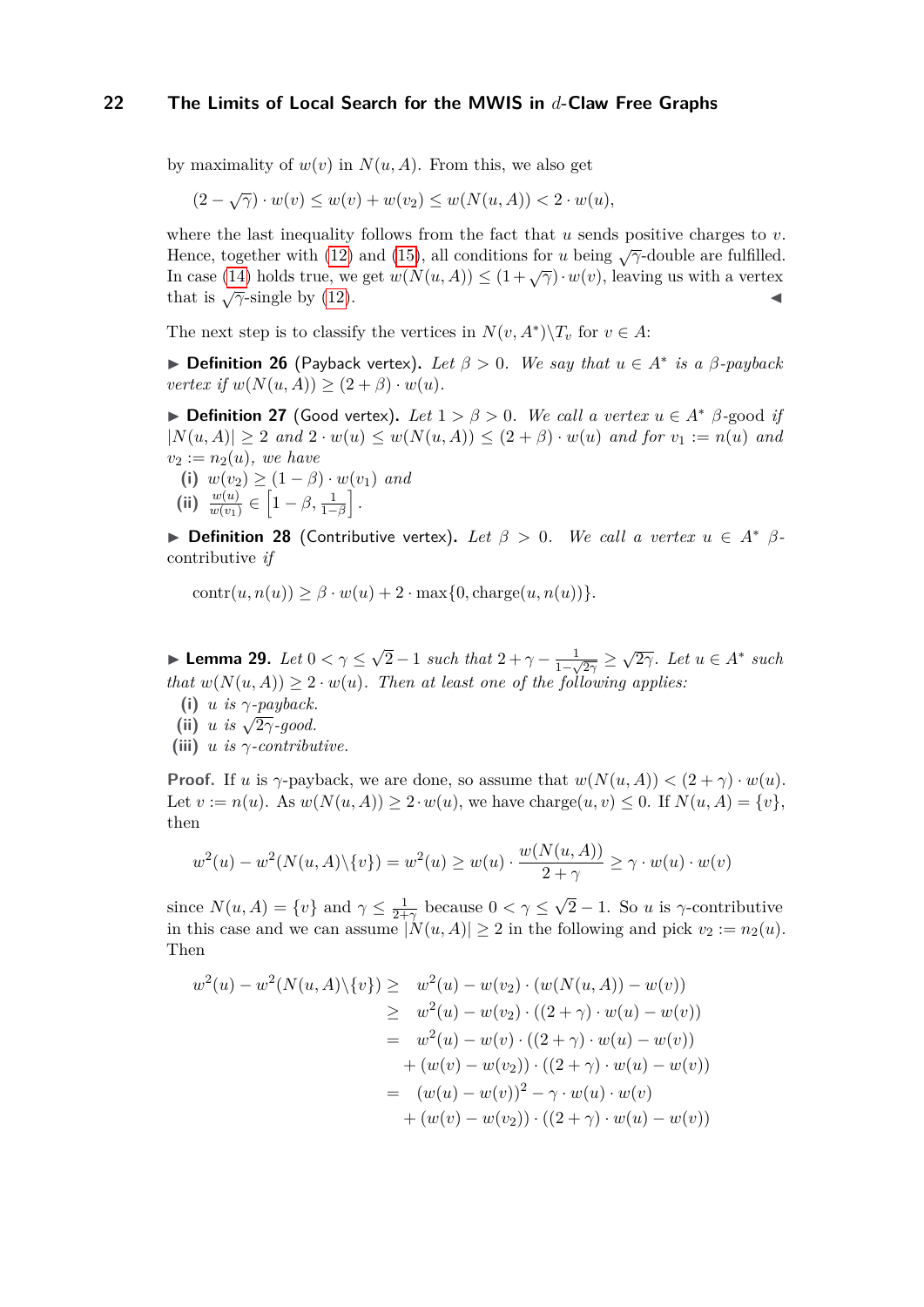The first and the third summand are non-negative since real squares are non-negative and because  $w(v_2) \leq w(v)$  by maximality of  $w(n(u)) = w(v)$  in  $N(u, A)$ , and  $w(v) \leq w(N(u, A)) < (2 + \gamma) \cdot w(u)$  by our assumption that *u* is not *γ*-payback. If we have  $\min\{w(u), w(v)\} \leq (1 - \sqrt{2\gamma}) \cdot \max\{w(u), w(v)\},\$ then we get

$$
(w(u) - w(v))^2 \ge 2\gamma \cdot \max\{w(u), w(v)\}^2 \ge 2\gamma \cdot w(u) \cdot w(v),
$$

 $\text{implying } w^2(u) - w^2(N(u, A) \setminus \{v\}) \geq \gamma \cdot w(u) \cdot w(v)$  and hence  $\gamma$ -contributivity of *u* since *u* sends no positive charges.

So assume that  $\min\{w(u), w(v)\} > (1 - \sqrt{2\gamma}) \cdot \max\{w(u), w(v)\}.$ If further  $w(v_2) \leq (1 - \sqrt{2\gamma}) \cdot w(v)$ , then we obtain

$$
(w(v) - w(v_2)) \cdot ((2 + \gamma) \cdot w(u) - w(v)) \ge \sqrt{2\gamma} \cdot w(v) \cdot \left(2 + \gamma - \frac{1}{1 - \sqrt{2\gamma}}\right) \cdot w(u)
$$
  

$$
\ge 2\gamma \cdot w(u) \cdot w(v)
$$

by our assumption on  $\gamma$ . Hence, *u* is  $\gamma$ -contributive in this case. On the other hand, if  $w(v_2) \geq (1 - \sqrt{2\gamma}) \cdot w(v)$ , then all conditions for *u* being  $\sqrt{2\gamma}$ -good are fulfilled.

▶ **Definition 30** (Missing neighbor). For  $v \in A$  with  $|N(v, A^*)| < d-1$ , we say that *v has*  $d-1-|N(v, A^*)|$  missing neighbors.

▶ **Definition 31** (Helpful vertex). We say that a vertex  $u \in N(v, A^*)$  is helpful for *v if one of the following holds:*

 $u$  *is*  $\sqrt{\epsilon'}$ -double or  $\sqrt{2\epsilon'}$ -good and  $v \in \{n(u), n_2(u)\}.$ *u is*  $\sqrt{\epsilon'}$ -aouvie or  $\sqrt{2\epsilon'}$ -good<br>*u is*  $\sqrt{\epsilon'}$ -single and  $v = n(u)$ .

We want to show that a large fraction (in terms of weight) of all vertices in *A* has only very few neighbors that are missing,  $\epsilon'$ -payback,  $\frac{\epsilon'}{2}$  $\frac{e'}{2}$ -contributive or not helpful for *v*. To this end, we need to see how a vertex *v profits* from neighbors of the aforementioned types.

▶ **Definition 32.** *Define a profit map* profit :  $A^* \times A \rightarrow \mathbb{R}_{\geq 0}$  *as follows:* **1.** *If*  $u \in N(v, A^*)$  *is*  $\epsilon'$ -payback, then  $\text{profit}(u, v) := \left(\frac{1}{2} - \frac{w(u)}{w(N(u, A))}\right) \cdot w(v)$ . **2.** *If*  $u \in N(v, A^*)$  *is*  $\frac{\epsilon'}{2}$  $\frac{\epsilon'}{2}$ -contributive, but not  $\epsilon'$ -payback, then

$$
\text{profit}(u, v) := \frac{1}{2} \cdot (\text{contr}(u, n(u)) - 2 \cdot \max\{0, \text{charge}(u, n(u))\}) \cdot \frac{w(v)}{w(N(u, A))}.
$$

**3.** *If*  $u \in N(v, A^*)$  *is*  $\sqrt{2\epsilon'}$ -good, but not helpful for *v*, and neither  $\frac{\epsilon'}{2}$  $\frac{\epsilon'}{2}$ -contributive *nor*  $\epsilon'$ -payback and for  $v_1 := n(u)$  and  $v_2 := n_2(u)$ , we have

$$
w(v_1) + w(v_2) + (1 - \epsilon') \cdot w(N(u, A) \setminus \{v_1, v_2\}) \ge 2 \cdot w(u),
$$

*then*

$$
\text{profit}(u, v) := \frac{\frac{w(N(u, A))}{2} - w(u)}{w(N(u, A) \setminus \{v_1, v_2\})} \cdot w(v).
$$

*Note that as*  $v \in N(u, A) \setminus \{v_1, v_2\}$  *and all weights are positive, we do not divide by zero here.*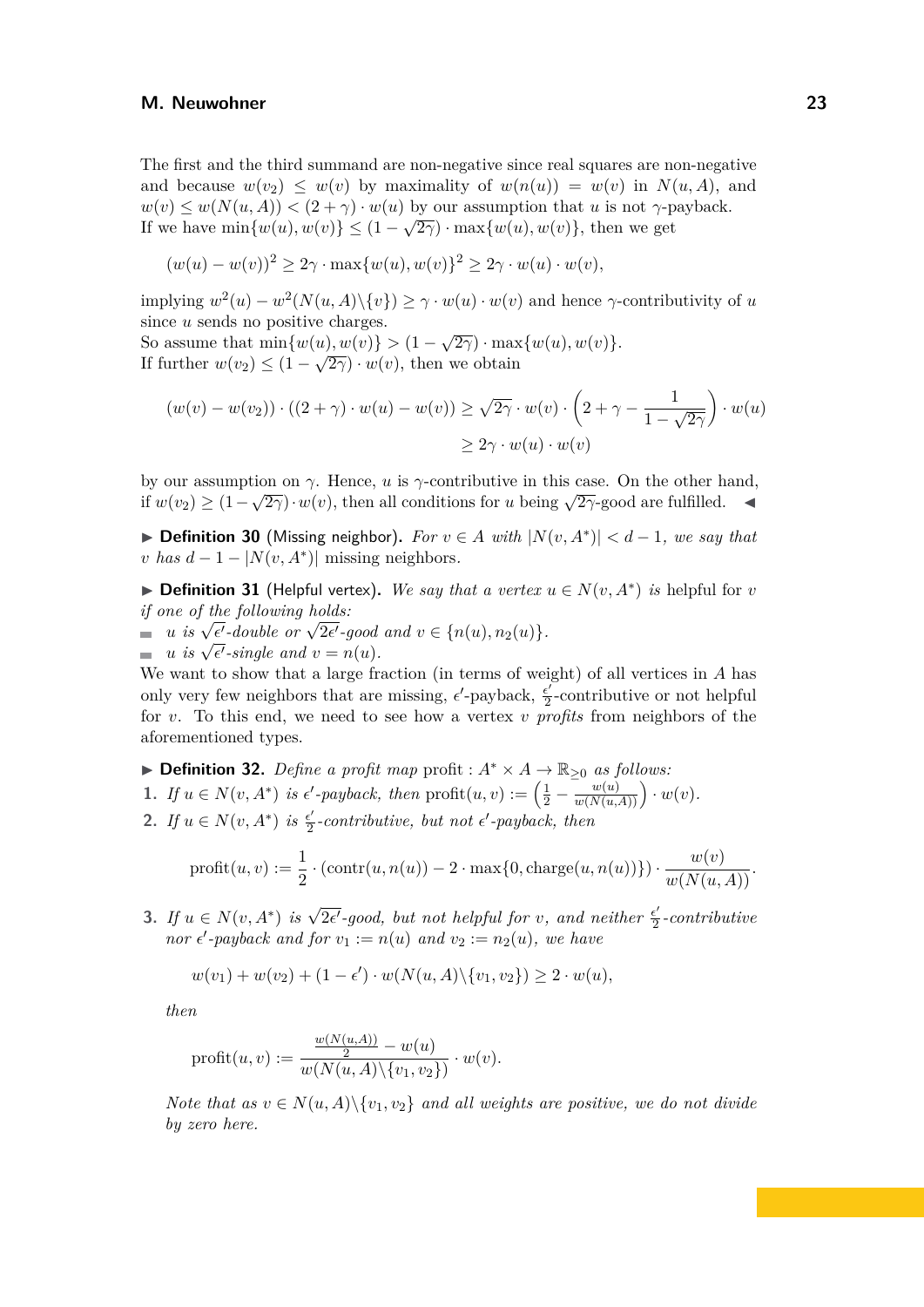**4.** If  $u \in N(v, A^*)$  is  $\sqrt{2\epsilon'}$ -good or  $\sqrt{\epsilon'}$ -double, but not helpful for  $v$ , and neither  $\epsilon'$ -payback nor  $\frac{\epsilon'}{2}$  $\frac{e^{\prime}}{2}$ -contributive and for  $v_1 := n(u)$  and  $v_2 := n_2(u)$ , we have

$$
w(v_1) + w(v_2) + (1 - \epsilon') \cdot w(N(u, A) \setminus \{v_1, v_2\}) < 2 \cdot w(u)
$$

*(note that this condition is automatically fulfilled for*  $\sqrt{\epsilon'}$ -double vertices since *they send charges), then*

$$
\text{profit}(u, v) := \frac{1}{2} \cdot (\text{contr}(u, n(u)) - 2 \cdot \max\{0, \text{charge}(u, n(u))\}) \cdot \frac{w(v)}{w(N(u, A) \setminus \{v_1, v_2\})}.
$$

*Again, note that as*  $v \in N(u, A) \setminus \{v_1, v_2\}$  *and all weights are positive, we do not divide by zero here.*

**5.** *If*  $u \in N(v, A^*)$  *is*  $\sqrt{\epsilon'}$ -single, but not helpful for *u*, and none of the previous cases *applies to u, then define*

$$
\text{profit}(u, v) := \frac{1}{2} \cdot (\text{contr}(u, n(u)) - 2 \cdot \max\{0, \text{charge}(u, n(u))\}) \cdot \frac{w(v)}{w(N(u, A) \setminus \{v_1\})},
$$

*where*  $v_1 := n(u)$ *. Again, the existence of*  $v \in N(u, A) \setminus \{v_1\}$  *and the positivity of weights imply that we do not divide by* 0*.*

- <span id="page-23-2"></span><span id="page-23-0"></span>**6.** If none of the previous cases applies, then  $\text{profit}(u, v) := 0$ .
- ▶ **Definition 33.** *We say that*  $u \in N(v, A^*)$  *is* profitable *for*  $v \in A$  *if u is*
- *ϵ* ′ *-payback,*
- *ϵ* ′  $\frac{e'}{2}$ -contributive, √
- $\sqrt{2\epsilon'}$ -good, but not helpful for *v*,
- *ϵ* ′ *-double but not helpful for v, or*  $V_{\alpha}$
- <span id="page-23-1"></span> $\overline{\epsilon'}$ -single, but not helpful for *v*.

▶ **Lemma 34.** *Let*  $v \in A$  *and*  $u \in N(v, A^*)$  *such that*  $u$  *is profitable for*  $v$ *. Then* profit $(u, v) \geq \frac{\epsilon'}{10} \cdot w(v)$ .

**Proof.** We distinguish the same cases as in Definition [32.](#page-23-0)

**1.** As *u* is  $\epsilon'$ -payback, we get  $w(N(u, A)) \geq (2 + \epsilon') \cdot w(u)$ . Hence,

$$
\text{profit}(u, v) = \left(\frac{1}{2} - \frac{w(u)}{w(N(u, A))}\right) \cdot w(v) \ge \left(\frac{1}{2} - \frac{1}{2 + \epsilon'}\right) \cdot w(v)
$$

$$
= \frac{\epsilon'}{2 \cdot (2 + \epsilon')} \cdot w(v) \ge \frac{\epsilon'}{10} \cdot w(v)
$$

by [\(21\)](#page-46-1).

2. As *u* is  $\frac{\epsilon'}{2}$  $\frac{\epsilon'}{2}$ -contributive, but not  $\epsilon'$ -payback, we get

$$
contr(u, n(u)) \ge 2 \cdot max\{0, charge(u, n(u))\} + \frac{\epsilon'}{2} \cdot w(u)
$$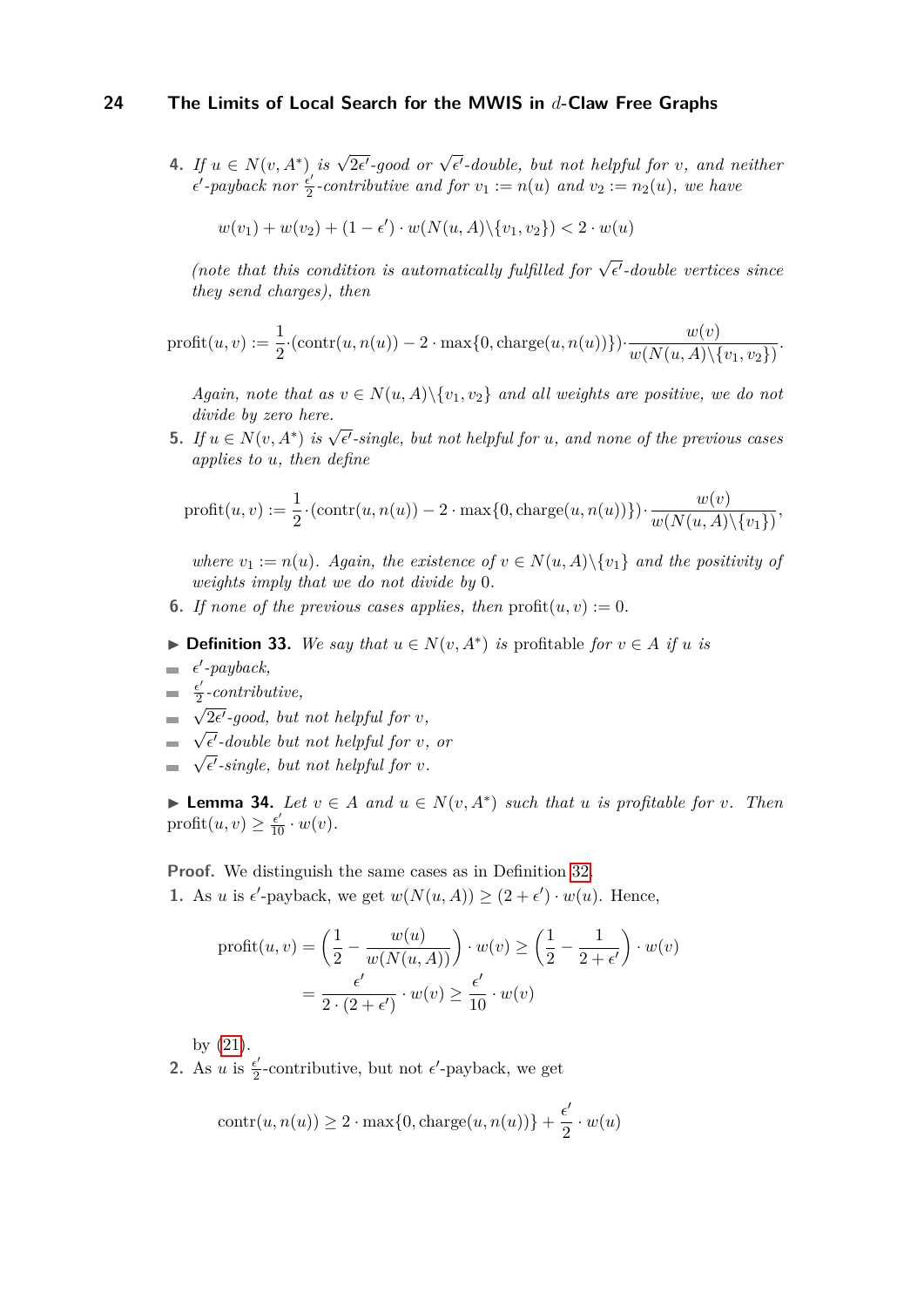and  $w(N(u, A)) < (2 + \epsilon') \cdot w(u)$ . This yields

$$
\text{profit}(u, v) = \frac{1}{2} \cdot (\text{contr}(u, n(u)) - 2 \cdot \max\{0, \text{charge}(u, n(u))\}) \cdot \frac{w(v)}{w(N(u, A))}
$$
\n
$$
\geq \frac{\epsilon' \cdot w(u)}{4} \cdot \frac{w(v)}{w(N(u, A))} \geq w(v) \cdot \frac{\epsilon'}{4} \cdot \frac{w(u)}{w(N(u, A))}
$$
\n
$$
\geq w(v) \cdot \frac{\epsilon'}{4 \cdot (2 + \epsilon')} \geq \frac{\epsilon'}{10} \cdot w(v)
$$

by [\(21\)](#page-46-1).

**3.** We have  $w(N(u, A)) \geq 2 \cdot w(u) + \epsilon' \cdot w(N(u, A) \setminus \{v_1, v_2\})$  and, therefore,

$$
\text{profit}(u, v) = \frac{\frac{w(N(u, A))}{2} - w(u)}{w(N(u, A) \setminus \{v_1, v_2\})} \cdot w(v) \ge \frac{\epsilon'}{2} \cdot w(v).
$$

**4.** First, consider the case where *u* is  $\sqrt{\epsilon'}$ -double and  $v \in N(u, A) \setminus \{v_1, v_2\}$ , where  $v_1 = n(u)$  and  $v_2 := n_2(u)$ . Note that by Lemma [8,](#page-7-1)

contr
$$
(u, v_1) \cdot w(v_1) = w^2(u) - w^2(N(u, A) \setminus \{v_1\}) > 0.
$$

We get

$$
(\text{contr}(u, v_1) - 2 \cdot \text{charge}(u, v_1)) \cdot w(v_1)
$$
  
=  $w^2(u) - w^2(v_2) - w^2(N(u, A) \setminus \{v_1, v_2\}) - w(v_1) \cdot 2 \cdot \text{charge}(u, v_1)$   
 $\geq w^2(u) - w^2(v_2) - \min\{w(v_2), w(N(u, A) \setminus \{v_1, v_2\})\} \cdot w(N(u, A) \setminus \{v_1, v_2\})$   
 $- w(v_1) \cdot 2 \cdot \text{charge}(u, v_1)$   
=  $w^2(u) - w^2(v_2) - \min\{w(v_2), w(N(u, A) \setminus \{v_1, v_2\})\} \cdot w(N(u, A) \setminus \{v_1, v_2\})$   
 $- w(v_1) \cdot (2 \cdot w(u) - w(N(u, A)))$   
=  $w^2(u) - w^2(v_2) - \min\{w(v_2), w(N(u, A) \setminus \{v_1, v_2\})\} \cdot w(N(u, A) \setminus \{v_1, v_2\})$   
 $- w(v_1) \cdot (2 \cdot w(u) - w(v_1) - w(v_2) - w(N(u, A) \setminus \{v_1, v_2\}))$   
=  $(w(u) - w(v_1))^2 + (w(v_1) - w(v_2)) \cdot w(v_2)$   
 $+ (w(v_1) - \min\{w(v_2), w(N(u, A) \setminus \{v_1, v_2\})\}) \cdot w(N(u, A) \setminus \{v_1, v_2\}).$ 

As  $w(v_2) \leq w(v_1)$  and all weights are positive, all summands are non-negative. In case  $w(v_1) \leq \frac{6}{7}$  $\frac{6}{7} \cdot w(u)$ , we get

$$
(\text{contr}(u, v_1) - 2 \cdot \text{charge}(u, v_1)) \cdot w(v_1) \ge (w(u) - w(v_1))^2 \ge \frac{1}{49} \cdot w^2(u)
$$

$$
\ge \frac{1}{98} \cdot w(v_1) \cdot w(N(u, A) \setminus \{v_1, v_2\})
$$

since  $w(N(u, A) \setminus \{v_1, v_2\}) \leq w(N(u, A)) < 2 \cdot w(u)$  as *u* is  $\sqrt{\epsilon'}$ -double. In case  $w(v_1) > \frac{6}{7}$  $\frac{6}{7} \cdot w(u)$ , we must have

$$
\min\{w(v_2), w(N(u, A) \setminus \{v_1, v_2\})\} \le \frac{2}{3} \cdot w(v_1),
$$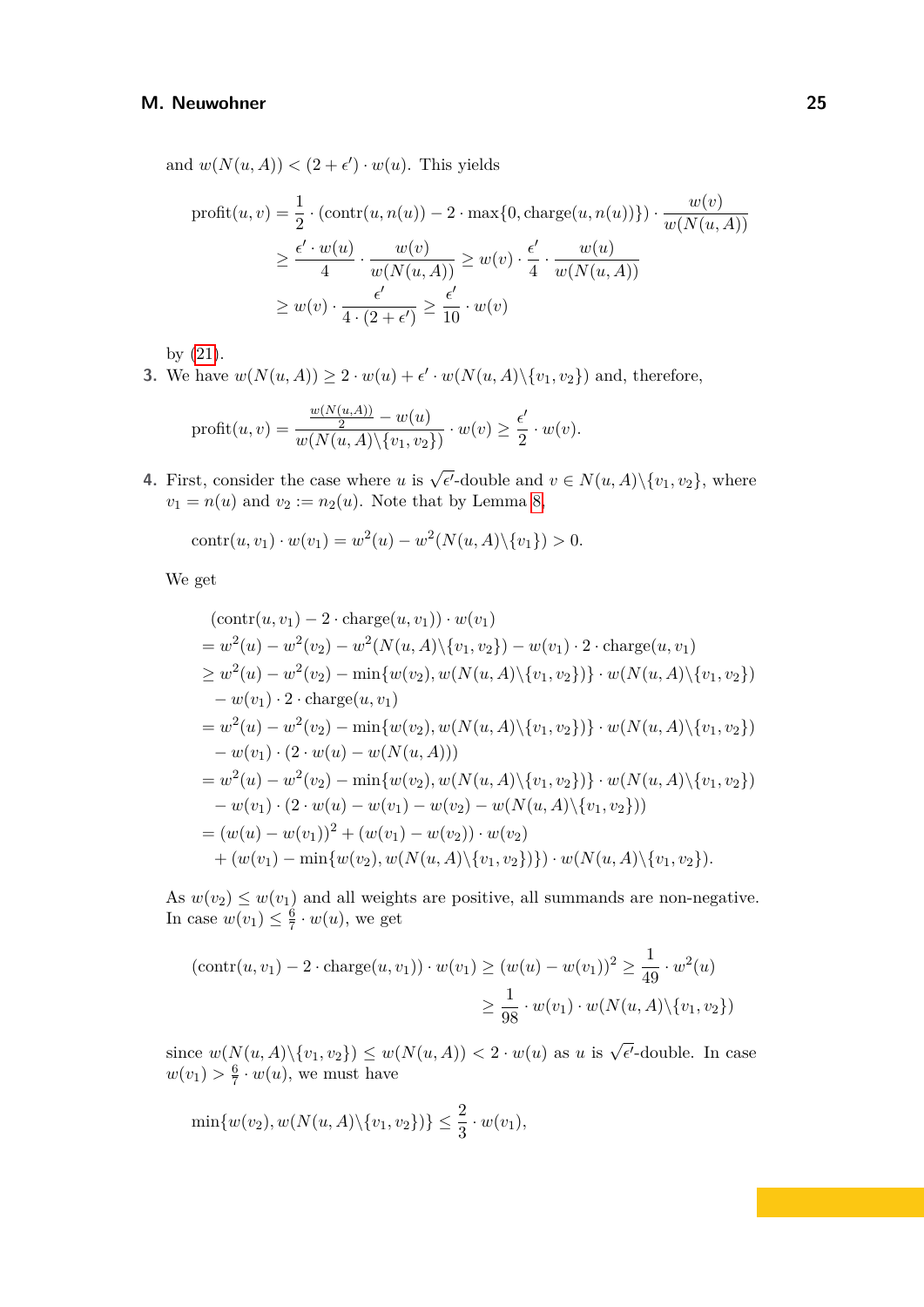because otherwise, we would get

$$
w(N(u, A)) = w(v_1) + w(v_2) + w(N(u, A) \setminus \{v_1, v_2\}) > \left(\frac{6}{7} + \frac{4}{7} + \frac{4}{7}\right) \cdot w(u) = 2 \cdot w(u),
$$

a contradiction to *u* being  $\sqrt{\epsilon'}$ -double. Hence, we obtain

$$
(\text{contr}(u, v_1) - 2 \cdot \text{charge}(u, v_1)) \cdot w(v_1)
$$
  
\n
$$
\geq (w(v_1) - \min\{w(v_2), w(N(u, A) \setminus \{v_1, v_2\})\}) \cdot w(N(u, A) \setminus \{v_1, v_2\})
$$
  
\n
$$
\geq \frac{1}{3} \cdot w(v_1) \cdot w(N(u, A) \setminus \{v_1, v_2\}).
$$

Therefore, in either case, given that double vertices send positive charges, we obtain

$$
\text{profit}(u, v) \ge \frac{1}{196} \cdot w(v).
$$

By [\(21\)](#page-46-1), this is at least  $\frac{\epsilon'}{10} \cdot w(v)$ .<br>Now, consider the case where *u* is  $\sqrt{2\epsilon'}$ -good. By definition, *u* does not send positive charges. We further have

$$
2 \cdot w(v_2) \le w(v_1) + w(v_2) < 2 \cdot w(u) - (1 - \epsilon') \cdot w(N(u, A) \setminus \{v_1, v_2\})
$$

and, therefore,

$$
0 < w(v_2) < w(u) - \frac{1 - \epsilon'}{2} \cdot w(N(u, A) \setminus \{v_1, v_2\}).
$$

Hence,

$$
contr(u, v_1) \cdot w(v_1) = \max\{0, w^2(u) - w^2(v_2) - w^2(N(u, A) \setminus \{v_1, v_2\})\}
$$
  
\n
$$
\geq w^2(u) - \left(w(u) - \frac{1 - \epsilon'}{2} \cdot w(N(u, A) \setminus \{v_1, v_2\})\right)^2
$$
  
\n
$$
- (w(N(u, A) \setminus \{v_1, v_2\}))^2
$$
  
\n
$$
\geq w(u) \cdot (1 - \epsilon') \cdot w(N(u, A) \setminus \{v_1, v_2\})
$$
  
\n
$$
- \frac{5}{4} \cdot (w(N(u, A) \setminus \{v_1, v_2\}))^2.
$$

As *u* is not  $\epsilon'$ -payback, but  $\sqrt{2\epsilon'}$ -good, we get

$$
w(N(u, A) \setminus \{v_1, v_2\}) = w(N(u, A)) - w(v_1) - w(v_2)
$$
  
\n
$$
\leq w(u) \cdot (2 + \epsilon' - (1 - \sqrt{2\epsilon'}) - (1 - \sqrt{2\epsilon'})^2)
$$
  
\n
$$
\leq 3 \cdot \sqrt{2\epsilon'} \cdot w(u).
$$

This implies

$$
\operatorname{contr}(u, v_1) \cdot w(v_1) \ge w(u) \cdot \left(1 - \epsilon' - \frac{15}{4} \sqrt{2\epsilon'}\right) \cdot w(N(u, A) \setminus \{v_1, v_2\})
$$
  
 
$$
\ge w(v_1) \cdot \left(1 - \epsilon' - \frac{15}{4} \sqrt{2\epsilon'}\right) \cdot (1 - \sqrt{2\epsilon'}) \cdot w(N(u, A) \setminus \{v_1, v_2\}).
$$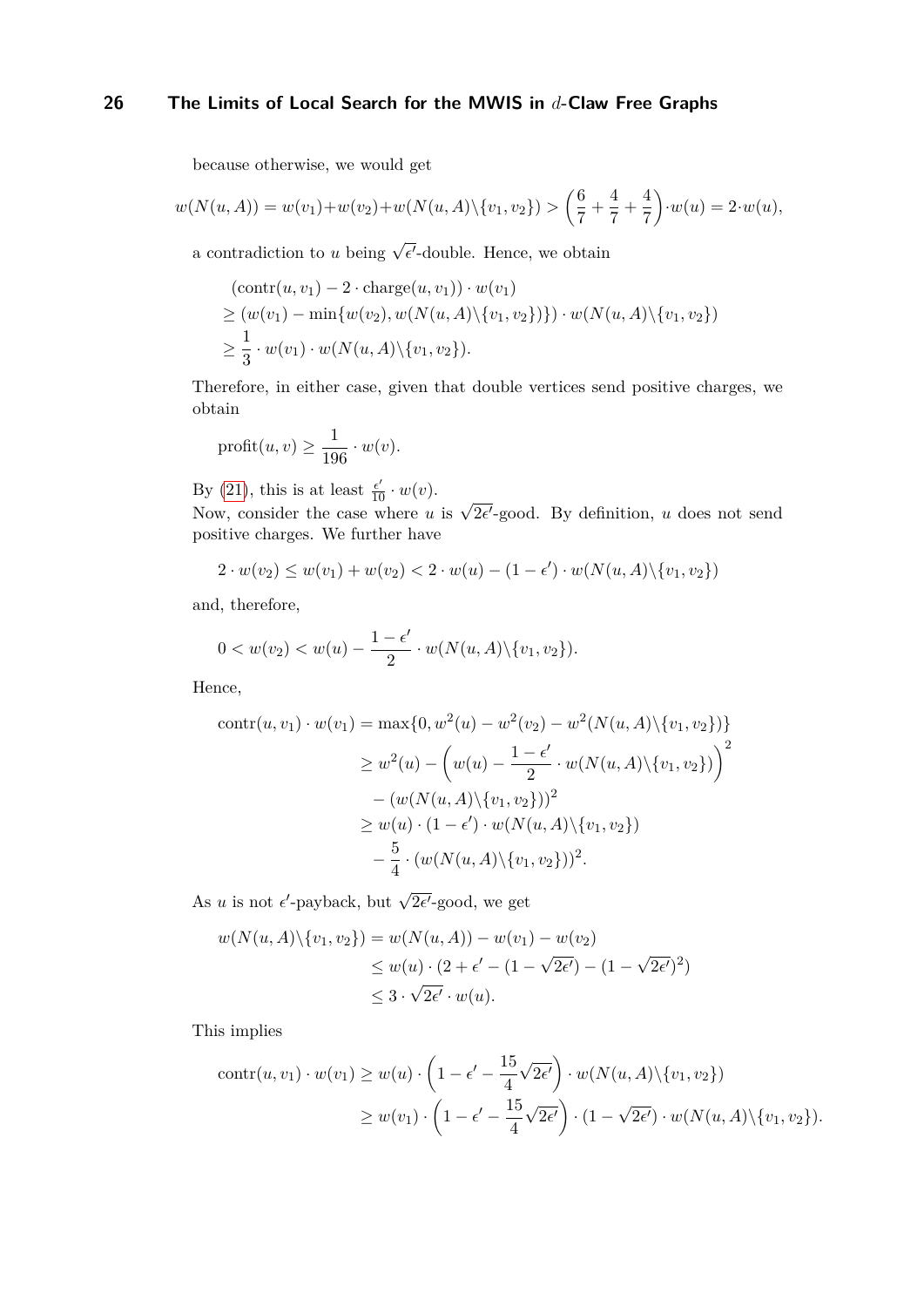Therefore, [\(22\)](#page-47-0) allows us to conclude that

$$
\text{profit}(u, v) \ge \frac{1}{2} \cdot \left(1 - \epsilon' - \frac{15}{4} \sqrt{2\epsilon'}\right) \cdot (1 - \sqrt{2\epsilon'}) \cdot w(v) \ge \frac{\epsilon'}{10} \cdot w(v).
$$

**5.** We get charge $(u, n(u)) > 0$  and  $w(N(u, A)) \leq (1 + \sqrt{\epsilon'}) \cdot w(n(u))$  by definition we get charge $(u, n(u)) > 0$  and  $w(N(u, A)) \leq (1 +$ <br>of  $\sqrt{\epsilon'}$ -single. For  $v_1 := n(u)$ , Lemma [8](#page-7-1) tells us that

$$
(\text{contr}(u, v_1) - 2 \cdot \max\{0, \text{charge}(u, v_1)\}) \cdot w(v_1)
$$
  
=  $(\text{contr}(u, v_1) - 2 \cdot \text{charge}(u, v_1)) \cdot w(v_1)$   
=  $w^2(u) - w^2(N(u, A) \setminus \{v_1\}) - (2 \cdot w(u) - w(v_1) - w(N(u, A) \setminus \{v_1\}) \cdot w(v_1))$   
 $\geq (w(u) - w(v_1))^2 + (w(v_1) - w(N(u, A) \setminus \{v_1\}) \cdot w(N(u, A) \setminus \{v_1\})$   
=  $(w(u) - w(v_1))^2 + (2 \cdot w(v_1) - w(N(u, A))) \cdot w(N(u, A) \setminus \{v_1\})$   
 $\geq (1 - \sqrt{\epsilon'}) \cdot w(v_1) \cdot w(N(u, A) \setminus \{v_1\}).$ 

As a consequence,

$$
\frac{1}{2} \cdot (\operatorname{contr}(u, v_1) - 2 \cdot \max\{0, \operatorname{charge}(u, v_1)\}) \cdot \frac{w(v)}{w(N(u, A) \setminus \{v_1\})}
$$
\n
$$
\geq \frac{1 - \sqrt{\epsilon'}}{2} \cdot w(v)
$$
\n
$$
\stackrel{(23)}{\geq} \frac{\epsilon'}{10} \cdot w(v).
$$

| . .<br>. .<br>. .<br>. .<br>. . |
|---------------------------------|
| o esta                          |

#### <span id="page-26-0"></span>▶ **Lemma 35.** *We have*

$$
w(A^*) \leq \frac{d}{2} \cdot w(A) - \sum_{v \in A} \sum_{u \in A^*} \text{profit}(u, v) - \sum_{v \in A} (d - 1 - |N(v, A^*)|) \cdot \frac{w(v)}{2}.
$$

**Proof.** Observe that for each  $u \in A^*$ , at most one of the cases 1 to 5 from Definition [32](#page-23-0) can ever apply for a neighbor *v* of *u* because the conditions on *u* mutually exclude each other. Define  $A_i^*$  to be the set of vertices  $u \in A^*$  that have neighbors  $v \in A$ for which the *i*-th case of the definition of the profit applies,  $i = 1, 2, 3, 4, 5$ . Then the sets  $A_i^*$ ,  $i = 1, 2, 3, 4, 5$  are pairwise disjoint. Moreover, for  $u \in A^* \setminus \bigcup_{i=1}^5 A_i^*$ ,  $\sum_{v \in A} \text{profit}(u, v) = 0$ . We now compute the sum  $\sum_{v \in A} \text{profit}(u, v)$  for  $u \in A_i^*$ ,  $i = 1, 2, 3, 4, 5.$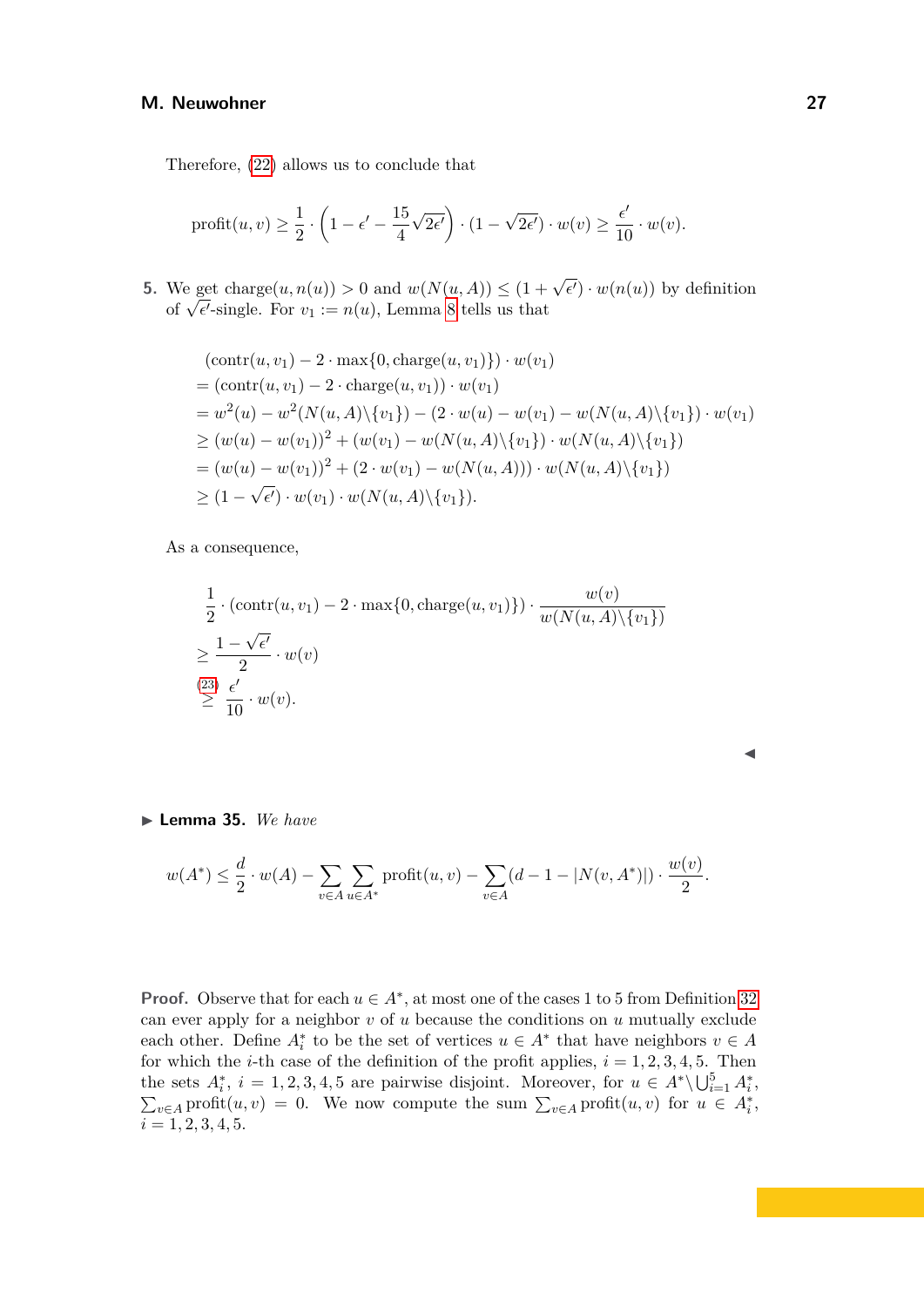*A***<sup>∗</sup> 1 :** By definition,

$$
\sum_{v \in A} \text{profit}(u, v) = \sum_{v \in N(u, A)} \text{profit}(u, v)
$$
\n
$$
= \sum_{v \in N(u, A)} \left( \frac{1}{2} - \frac{w(u)}{w(N(u, A))} \right) \cdot w(v)
$$
\n
$$
= \sum_{v \in N(u, A)} \frac{\frac{w(N(u, A))}{2} - w(u)}{w(N(u, A))} \cdot w(v)
$$
\n
$$
= \frac{\frac{w(N(u, A))}{2} - w(u)}{w(N(u, A))} \cdot w(N(u, A))
$$
\n
$$
= \frac{w(N(u, A))}{2} - w(u) = \max \left\{ 0, \frac{w(N(u, A))}{2} - w(u) \right\}
$$

where the last equality follows from the fact that  $u$  is  $\epsilon'$ -payback.  $A_2^*$ : In this case,

$$
\sum_{v \in A} \text{profit}(u, v) = \sum_{v \in N(u, A)} \text{profit}(u, v)
$$
\n
$$
= \sum_{v \in N(u, A)} \frac{(\text{contr}(u, n(u)) - 2 \cdot \max\{0, \text{charge}(u, n(u))\}) \cdot w(v)}{2 \cdot w(N(u, A))}
$$
\n
$$
= \frac{1}{2} \cdot (\text{contr}(u, n(u)) - 2 \cdot \max\{0, \text{charge}(u, n(u))\}).
$$

Note that the last term is non-negative by non-negativity of the contribution and Lemma [8.](#page-7-1)

*,*

*A*<sup>\*</sup><sub>3</sub></sub>: Observe that this case only applies for  $v \in N(u, A) \setminus \{v_1, v_2\}$ , where  $v_1 = n(u)$ and  $v_2 = n_2(u)$ . Hence, we get

$$
\sum_{v \in A} \text{profit}(u, v) = \sum_{v \in N(u, A) \setminus \{v_1, v_2\}} \text{profit}(u, v)
$$
\n
$$
= \sum_{v \in N(u, A) \setminus \{v_1, v_2\}} \frac{\frac{w(N(u, A))}{2} - w(u)}{w(N(u, A) \setminus \{v_1, v_2\})} \cdot w(v)
$$
\n
$$
= \frac{w(N(u, A))}{2} - w(u) = \max \left\{ 0, \frac{w(N(u, A))}{2} - w(u) \right\},
$$

where the last equality follows from our case assumption, which implies  $w(N(u, A)) \geq 2 \cdot w(u).$ 

*A*<sup>\*</sup><sub>4</sub>: Again, this case only applies for  $v \in N(u, A) \setminus \{v_1, v_2\}$ , where  $v_1 = n(u)$  and  $v_2 = n_2(u)$ . Therefore,

$$
\sum_{v \in A} \text{profit}(u, v) = \sum_{v \in N(u, A) \setminus \{v_1, v_2\}} \text{profit}(u, v)
$$
\n
$$
= \sum_{v \in N(u, A) \setminus \{v_1, v_2\}} \frac{(\text{contr}(u, n(u)) - 2 \cdot \max\{0, \text{charge}(u, n(u))\}) \cdot w(v)}{2 \cdot w(N(u, A) \setminus \{v_1, v_2\})}
$$
\n
$$
= \frac{1}{2} \cdot (\text{contr}(u, n(u)) - 2 \cdot \max\{0, \text{charge}(u, n(u))\}).
$$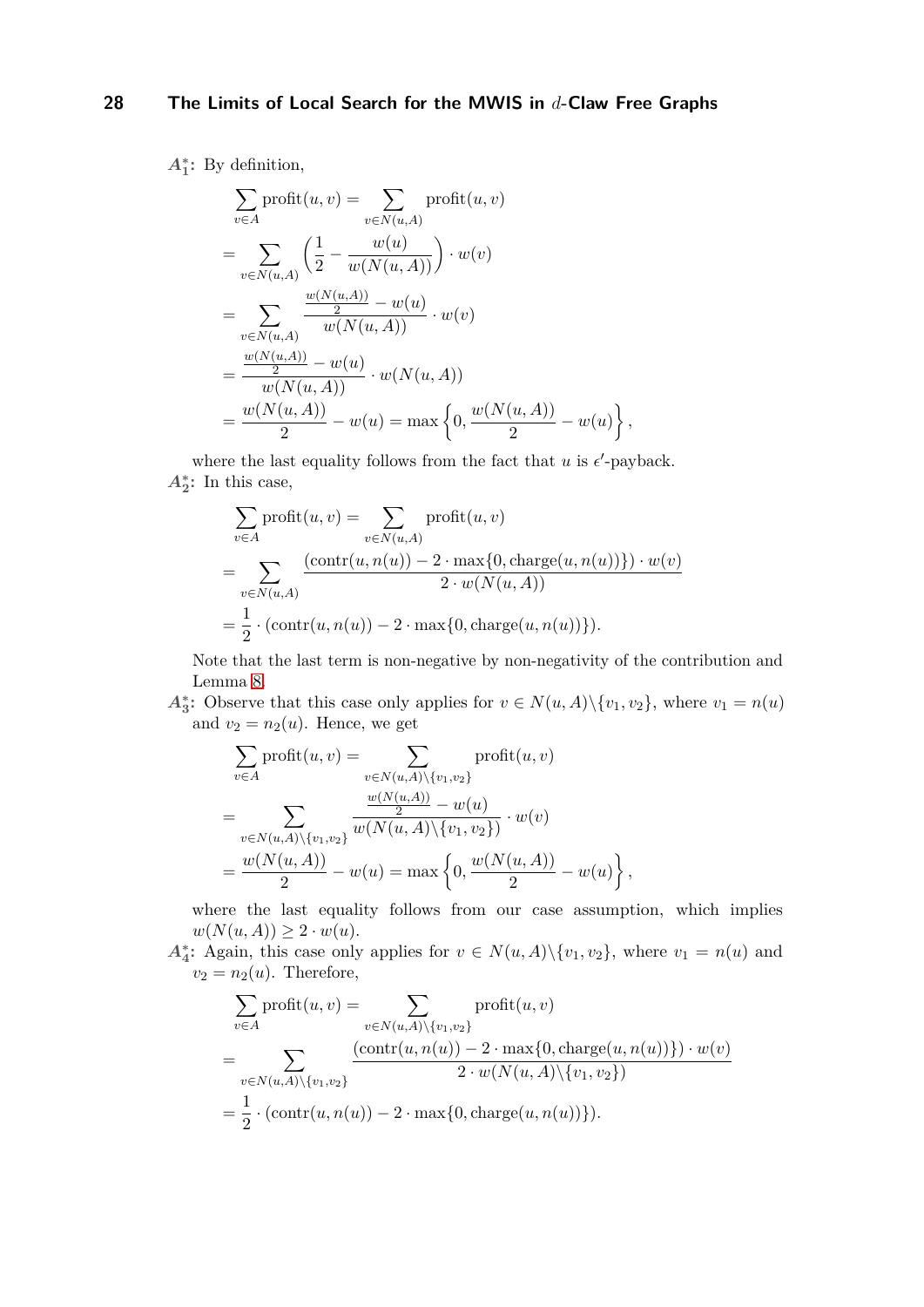Note that the last term is non-negative by non-negativity of the contribution and Lemma [8.](#page-7-1)

 $A_5^*$  This case only applies for  $v \in N(u, A) \setminus \{v_1\}$ , where  $v_1 = n(u)$ . Therefore,

$$
\sum_{v \in A} \text{profit}(u, v) = \sum_{v \in N(u, A) \setminus \{v_1\}} \text{profit}(u, v)
$$
\n
$$
= \sum_{v \in N(u, A) \setminus \{v_1\}} \frac{(\text{contr}(u, n(u)) - 2 \cdot \text{max}\{0, \text{charge}(u, n(u))\}) \cdot w(v)}{2 \cdot w(N(u, A) \setminus \{v_1\})}
$$
\n
$$
= \frac{1}{2} \cdot (\text{contr}(u, n(u)) - 2 \cdot \text{max}\{0, \text{charge}(u, n(u))\}).
$$

Note that the last term is non-negative by non-negativity of the contribution and Lemma [8.](#page-7-1)

Now, we can prove the statement of the lemma: To this end, observe that

$$
\sum_{u \in A^*} \frac{w(N(u, A))}{2} = \sum_{v \in A} \frac{|N(v, A^*)|}{2} \cdot w(v) = \frac{d-1}{2} \cdot w(A) - \sum_{v \in A} \frac{d-1-|N(v, A^*)|}{2} \cdot w(v).
$$

Furthermore, by Proposition [21,](#page-18-0) Proposition [22,](#page-18-1) and non-negativity of the contribution, we get

$$
\sum_{u \in A^*} \max\{0, \text{charge}(u, n(u))\}
$$
\n
$$
= \sum_{u \in A^*} \frac{1}{2} \text{contr}(u, n(u)) - \sum_{u \in A^*} \frac{1}{2} \cdot (\text{contr}(u, n(u)) - 2 \cdot \max\{0, \text{charge}(u, n(u))\})
$$
\n
$$
\leq \frac{1}{2} \sum_{u \in A^*} \sum_{v \in A} \text{contr}(u, v) - \sum_{u \in A^*} \frac{1}{2} \cdot (\text{contr}(u, n(u)) - 2 \cdot \max\{0, \text{charge}(u, n(u))\})
$$
\n
$$
= \frac{1}{2} \sum_{v \in A} \sum_{u \in A^*} \text{contr}(u, v) - \sum_{u \in A^*} \frac{1}{2} \cdot (\text{contr}(u, n(u)) - 2 \cdot \max\{0, \text{charge}(u, n(u))\})
$$
\n
$$
\leq \frac{w(A)}{2} - \sum_{u \in A^*} \frac{1}{2} \cdot (\text{contr}(u, n(u)) - 2 \cdot \max\{0, \text{charge}(u, n(u))\})
$$
\n
$$
\leq \frac{w(A)}{2} - \sum_{u \in A^* \cup A^*_{4} \cup A^*_{5}} \frac{1}{2} \cdot (\text{contr}(u, n(u)) - 2 \cdot \max\{0, \text{charge}(u, n(u))\}),
$$

where the last inequality follows from the fact that

$$
contr(u, n(u)) - 2 \cdot max\{0, \text{charge}(u, n(u))\} \ge 0
$$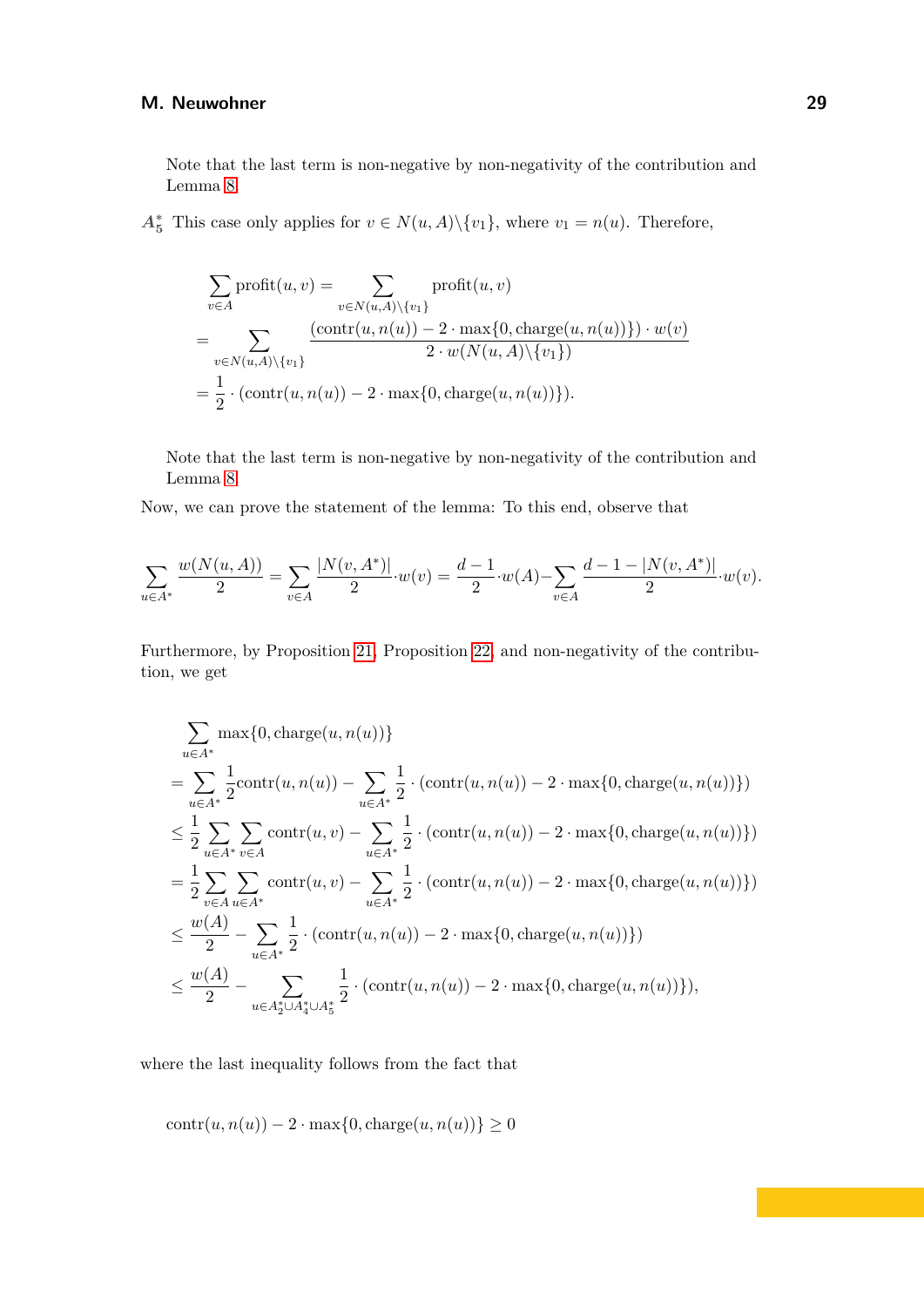by Proposition [22](#page-18-1) and non-negativity of the contribution. This leads to

$$
w(A^*) = \sum_{u \in A^*} w(u)
$$
  
\n
$$
= \sum_{u \in A^*} \max \left\{ w(u), \frac{N(u, A)}{2} \right\} - \max \left\{ 0, \frac{w(N(u, A))}{2} - w(u) \right\}
$$
  
\n
$$
= \sum_{u \in A^*} \frac{w(N(u, A))}{2} + \max \left\{ 0, w(u) - \frac{w(N(u, A))}{2} \right\}
$$
  
\n
$$
- \max \left\{ 0, \frac{w(N(u, A))}{2} - w(u) \right\}
$$
  
\n
$$
= \sum_{u \in A^*} \frac{w(N(u, A))}{2} + \sum_{u \in A^*} \max \{ 0, \text{charge}(u, n(u)) \}
$$
  
\n
$$
- \sum_{u \in A^*} \max \left\{ 0, \frac{w(N(u, A))}{2} - w(u) \right\}
$$
  
\n
$$
= \frac{d-1}{2} \cdot w(A) - \sum_{v \in A} \frac{d-1-|N(v, A^*)|}{2} \cdot w(v)
$$
  
\n
$$
+ \sum_{u \in A^*} \max \left\{ 0, \frac{w(N(u, A))}{2} - w(u) \right\}
$$
  
\n
$$
\leq \frac{d}{2} \cdot w(A) - \sum_{v \in A} \frac{d-1-|N(v, A^*)|}{2} \cdot w(v)
$$
  
\n
$$
- \sum_{u \in A_2^* \cup A_4^* \cup A_5^*} \frac{1}{2} \cdot (\text{contr}(u, n(u)) - 2 \cdot \max \{ 0, \text{charge}(u, n(u)) \})
$$
  
\n
$$
- \sum_{u \in A_2^* \cup A_4^* \cup A_5^*} \frac{1}{2} \cdot (\text{contr}(u, n(u)) - 2 \cdot \max \{ 0, \text{charge}(u, n(u)) \})
$$
  
\n
$$
= \sum_{u \in A_1^* \cup A_3^*} \left\{ 0, \frac{w(N(u, A))}{2} - w(u) \right\}
$$
  
\n
$$
= \frac{d}{2} \cdot w(A) - \sum_{v \in A} \frac{d-1-|N(v, A^*)|}{2} \cdot w(v) -
$$

<span id="page-29-0"></span>▶ **Corollary 36.** Let  $A_u$  be the set of all vertices  $v \in A$  for which the total number of *missing or profitable neighbors they have in*  $A^*$  *is larger than*  $\frac{d-1}{4}$ . *If*  $w(A_u) \geq \frac{20}{(d-1)}$  $\frac{20}{(d-1)\cdot \epsilon'} \cdot w(A)$ , then  $w(A^*) \leq \frac{d-1}{2}$  $\frac{-1}{2} \cdot w(A)$ .

◀

**Proof.** If  $v \in A$  has at least  $\frac{d-1}{4}$  neighbors in  $A^*$  that are either missing, or profitable for *v*, then Lemma [34,](#page-23-1) and the definition of missing neighbors, tell us that

$$
\sum_{u \in A^*} \text{profit}(u, v) + (d - 1 - |N(v, A^*)|) \cdot \frac{w(v)}{2} \ge \frac{(d - 1) \cdot \epsilon'}{40} \cdot w(v).
$$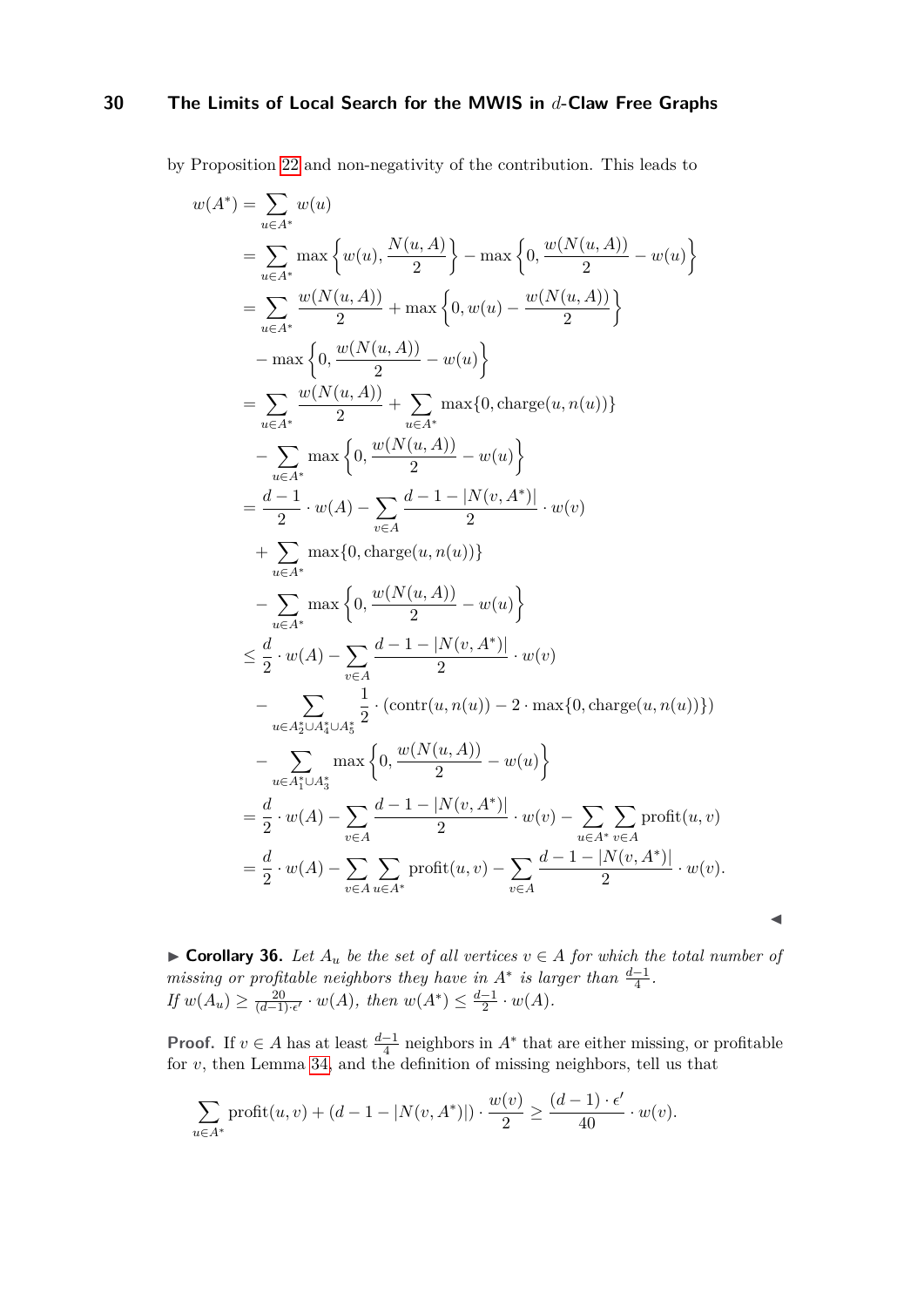By Lemma [35,](#page-26-0)  $w(A_u) \geq \frac{20}{(d-1)}$  $\frac{20}{(d-1)\cdot \epsilon'} \cdot w(A)$  would, therefore, imply

$$
w(A^*) \leq \frac{d}{2} \cdot w(A) - \frac{(d-1) \cdot \epsilon'}{40} \cdot w(A_u) \leq \frac{d-1}{2} \cdot w(A).
$$

▶ **Lemma 37.** *Each*  $u \in A^*$  *is one of the following:* 

- **1.** <sup>√</sup> *ϵ* ′ *-single*
- **2.**  $\sqrt{\epsilon'}$ -double
- **3.**  $\epsilon'$ -payback
- 4.  $\frac{\epsilon'}{2}$  $\frac{\epsilon'}{2}$ *-contributive*
- <span id="page-30-0"></span>**5.**  $\sqrt{2\epsilon'}$ -good

**Proof.** Let  $v := n(u)$ . By Lemma [25,](#page-19-1) each vertex in  $T_v$  is  $\sqrt{\epsilon'}$ -single,  $\sqrt{\epsilon'}$ -double or *ϵ* ′  $\frac{e^{\prime}}{2}$ -contributive. So in case *u* sends positive charges, the lemma is true for *u*. On the other hand, if *u* does not send positive charges, i.e.  $w(N(u, A)) \geq 2 \cdot w(u)$ , then Lemma [29](#page-21-1) (which is applicable by [\(21\)](#page-46-1) and [\(24\)](#page-47-2)) yields the statement of the lemma since being  $\epsilon'$ -contributive is a stronger statement than being  $\frac{\epsilon'}{2}$  $\frac{\epsilon'}{2}$ -contributive.  $\blacktriangleleft$ 

We define the set  $\overline{B} \subseteq A$  to contain all vertices  $v \in A$  with

$$
\sum_{u \in T_v} w^2(u) - w^2(N(u, A) \setminus \{v\}) \ge \tilde{\epsilon} \cdot w^2(v).
$$

Note that in particular, all *v* that possess  $u \in T_v$  that is  $\sqrt{\epsilon'}$ -single fulfill this condition because by Lemma [8,](#page-7-1) each of the above summands is positive and for  $u \in T_v \sqrt{\epsilon'}$ -single, we get

$$
\operatorname{contr}(u, v) \cdot w(v) = w^2(u) - w^2(N(u, A) \setminus \{v\})
$$
  
\n
$$
\ge (1 - \sqrt{\epsilon'})^2 \cdot w^2(v) - (\sqrt{\epsilon'} \cdot w(v))^2
$$
  
\n
$$
= (1 - 2\sqrt{\epsilon'}) \cdot w^2(v) \stackrel{(25)}{>} \frac{w^2(v)}{2} \stackrel{(20)}{>} \tilde{\epsilon} \cdot w^2(v).
$$

Our next goal is to show that  $w(\bar{B})$  constitutes at most an  $\mathcal{O}(\frac{1}{d-1})$ -fraction of  $w(A)$ .

<span id="page-30-1"></span>► Lemma 38. If 
$$
w(\bar{B}) \ge \frac{40}{(d-1)\cdot \epsilon'} \cdot w(A)
$$
, then  $w(A^*) \le \frac{d-1}{2} \cdot w(A)$ .

**Proof.** Let  $A_u$  be defined as in Corollary [36.](#page-29-0) If  $w(A_u) \geq \frac{20}{(d-1)}$  $\frac{20}{(d-1)\cdot\epsilon'}\cdot w(A)$ , then we are done by Corollary [36.](#page-29-0) Therefore, assume that  $w(A_u) < \frac{20}{(d-1)}$  $\frac{20}{(d-1)\cdot \epsilon'} \cdot w(A)$  and let  $B := \overline{B} \setminus A_u$ . Then  $w(B) > \frac{20}{(d-1)}$ (*d*−1)·*ϵ* ′ · *w*(*A*). Our goal is to derive the existence of a claw-shaped or circular improvement, proving that this case cannot occur.

claw-shaped or circular improvement, proving that this case cannot of<br>Let  $v \in B$ . By Lemma [37,](#page-30-0) each  $u \in N(v, A^*)$  is  $\sqrt{\epsilon'}$ -single,  $\sqrt{\epsilon'}$ -double,  $\frac{\epsilon'}{2}$  $\frac{\epsilon'}{2}$ -contributive, Let  $v \in D$ . By Lemma 37, each  $u \in N(v, A)$  is  $\sqrt{e}$ -single,  $\sqrt{e}$ -double,  $\frac{1}{2}$ -contributive<br>*e*'-payback or  $\sqrt{2e'}$ -good. Moreover, the total number of neighbors of *v* that are missing or profitable for *v* (cf. Definition [33\)](#page-23-2) amounts to at most  $\frac{d-1}{4}$ . Therefore, *v* possesses at least  $\frac{3}{4} \cdot (d-1)$  neighbors *u* that are  $\sqrt{\epsilon'}$ -single with  $v = n(u)$ ,  $\sqrt{\epsilon'}$ -double possesses at least  $\frac{1}{4} \cdot (u-1)$  heighbors u that are  $v \in$ -single with  $v = h(u)$ ,  $v \in$ -double<br>with  $v = n(u)$  or  $v = n_2(u)$  or  $\sqrt{2\epsilon'}$ -good and not  $\epsilon'$ -payback with  $v = n(u)$  or  $v = n_2(u)$ .

◀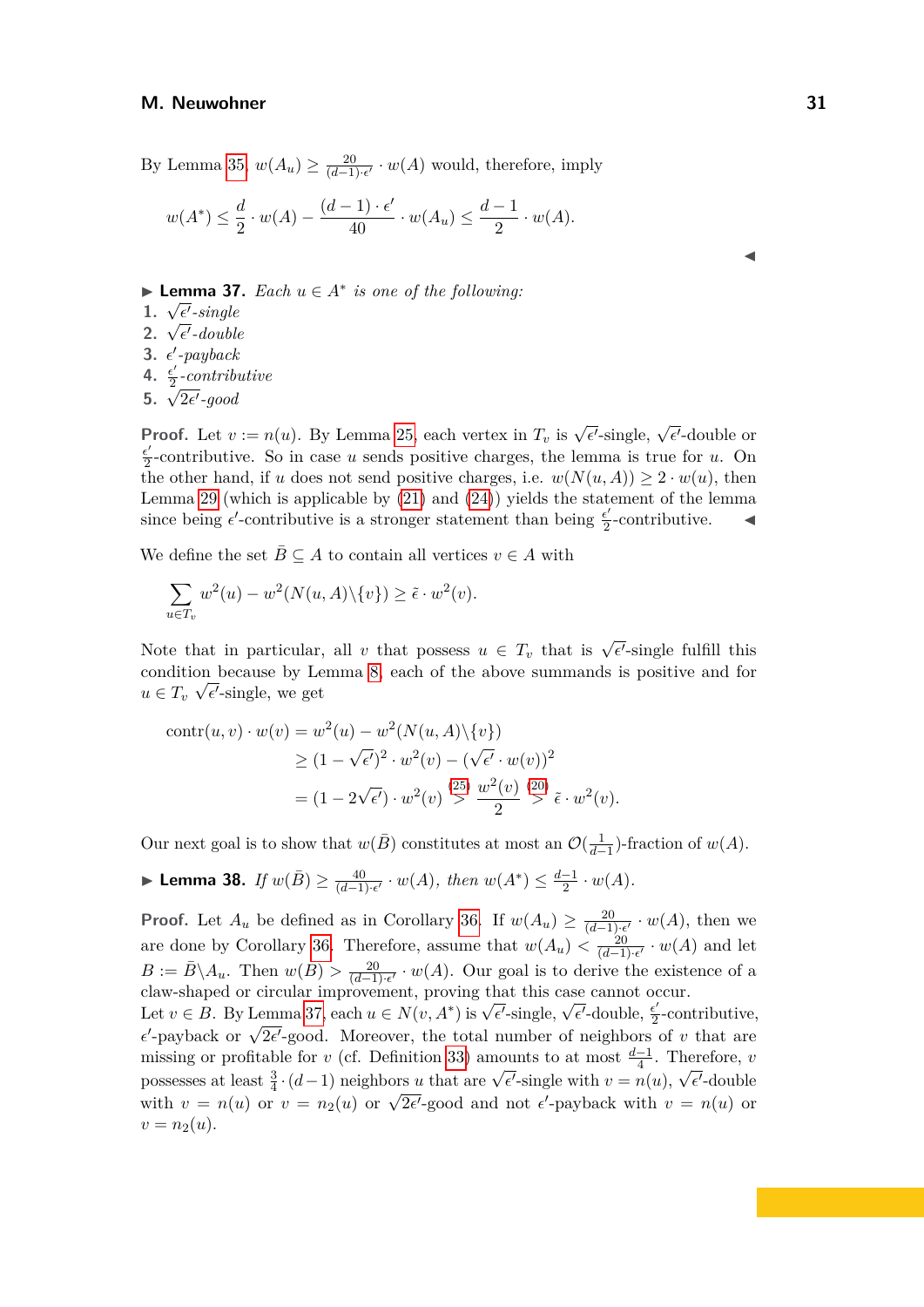Next, we show that the number of neighbors of *v* that are  $\sqrt{\epsilon'}$ -single with  $v = n(u)$ cannot be larger than  $\frac{d-1}{4}$ . Assume towards a contradiction that this were the case. Commot be larger than  $\frac{1}{4}$ . Assume towards a contradiction that this were the case.<br>We have already seen that for a  $\sqrt{\epsilon'}$ -single vertex  $u \in T_v$ , contr $(u, v) \geq \tilde{\epsilon} \cdot w(v)$ . But this means that *v* would receive a total contribution of  $\frac{d-1}{4} \cdot \tilde{\epsilon} \cdot w(v) \overset{(30)}{>} w(v)$  $\frac{d-1}{4} \cdot \tilde{\epsilon} \cdot w(v) \overset{(30)}{>} w(v)$  $\frac{d-1}{4} \cdot \tilde{\epsilon} \cdot w(v) \overset{(30)}{>} w(v)$ , contradicting the fact that by Proposition [21,](#page-18-0) the total contribution  $v$  receives can be at most  $w(v)$  because there is no claw-shaped local improvement when can be at most  $w(v)$  because there is no claw-shaped local improvement when<br>LogImp terminates. Thus, *v* possesses at most  $\frac{d-1}{4}$  neighbors that are  $\sqrt{\epsilon'}$ -single with  $v = n(u)$ .

As a consequence, *v* has at least  $\frac{3}{4} \cdot (d-1) - \frac{d-1}{4} = \frac{d-1}{2}$  $\frac{-1}{2}$  neighbors that are  $\sqrt{\epsilon'}$ -double As a consequence, *v* has at least  $\frac{1}{4} \cdot (u-1) - \frac{1}{4} - \frac{1}{2}$  heighbors that are  $\sqrt{v}$  = double<br>with  $v = n(u)$  or  $v = n_2(u)$  or  $\sqrt{2\epsilon'}$ -good with  $v = n(u)$  or  $v = n_2(u)$ , and not  $\epsilon'$ -payback.

Now, we want to apply Lemma [12.](#page-9-0) We consider the following graph *G*<sup>∗</sup> :

- $V(G^*) := A$
- $E(G^*) := \{ \{ n(u), n_2(u) \} : u \text{ is } \sqrt{2\epsilon'}\text{-good and not } \epsilon'\text{-payback or }\sqrt{\epsilon'}\text{-double }\wedge\}$  ${n(u), n_2(u)} \cap B \neq \emptyset$

The vertex weights are given by *w*. We further set  $X := B$  and  $Y := A \setminus B$ . By definition of  $E(G^*)$ , *Y* is stable and there are no loops at all. By definition of being  $\overline{2\epsilon'}$ -good or  $\sqrt{\epsilon'}$ -double, we can choose  $\alpha := (1 - \sqrt{2\epsilon'})^{-2}$ . Moreover, we can pick  $t := \frac{d-1}{2} \geq 5$  by [\(33\)](#page-47-5). Hence,

$$
\frac{2\alpha}{t-2} = \frac{4 \cdot (1 - \sqrt{2\epsilon'})^{-2}}{d-5} \stackrel{(31)}{<} \frac{1}{2}.
$$

This leads to

$$
\left(1 - \frac{2\alpha}{t - 2}\right)^{-1} \le 1 + \frac{8 \cdot (1 - \sqrt{2\epsilon'})^{-2}}{d - 5}
$$

because  $\frac{1}{1-x} \leq 1 + 2x$  for  $0 \leq x \leq 0.5$ . As  $Y \subseteq A$ , this yields

$$
\left(\left(1-\frac{2\alpha}{t-2}\right)^{-1}-1\right)\cdot w(Y) \le \frac{8\cdot(1-\sqrt{2\epsilon'})^{-2}}{d-5}\cdot w(A) < \frac{16}{(d-1)\cdot \epsilon'}\cdot w(A)
$$

$$
< \frac{20}{(d-1)\cdot \epsilon'}\cdot w(A) < w(B) = w(X)
$$

by [\(26\)](#page-47-7) and [\(32\)](#page-47-8). If  $|V(G)| \leq 1$ , our algorithm is optimum. If  $|V(G)| \geq 2$  and  $|A| = 1$ , then the unique  $v \in A$  must come from *B* since  $w(B) > 0$  and it must have an incident loop in  $G^*$  and  $1 \leq 4 \cdot \log(|V(G)|)$ . Otherwise, we can apply Lemma [12](#page-9-0) to obtain a cycle *C* of size at most  $4 \cdot \log(|A|) \leq 4 \cdot \log(|V(G)|)$  and as *Y* is stable, at least every second vertex of *C* comes from *B*.

We need to see how to get a circular local improvement out of *C*. To this end, denote the set of vertices from  $A^*$  corresponding to the edges of  $C$  by  $U_e$ , and define

$$
X := U_e \cup \bigcup_{v \in V(C) \cap B} T_v.
$$

Note that

$$
|X| \le |E(C)| + (d-1) \cdot |V(C)| = d \cdot |V(C)| \le 4 \cdot d \cdot \log(|V(G)|).
$$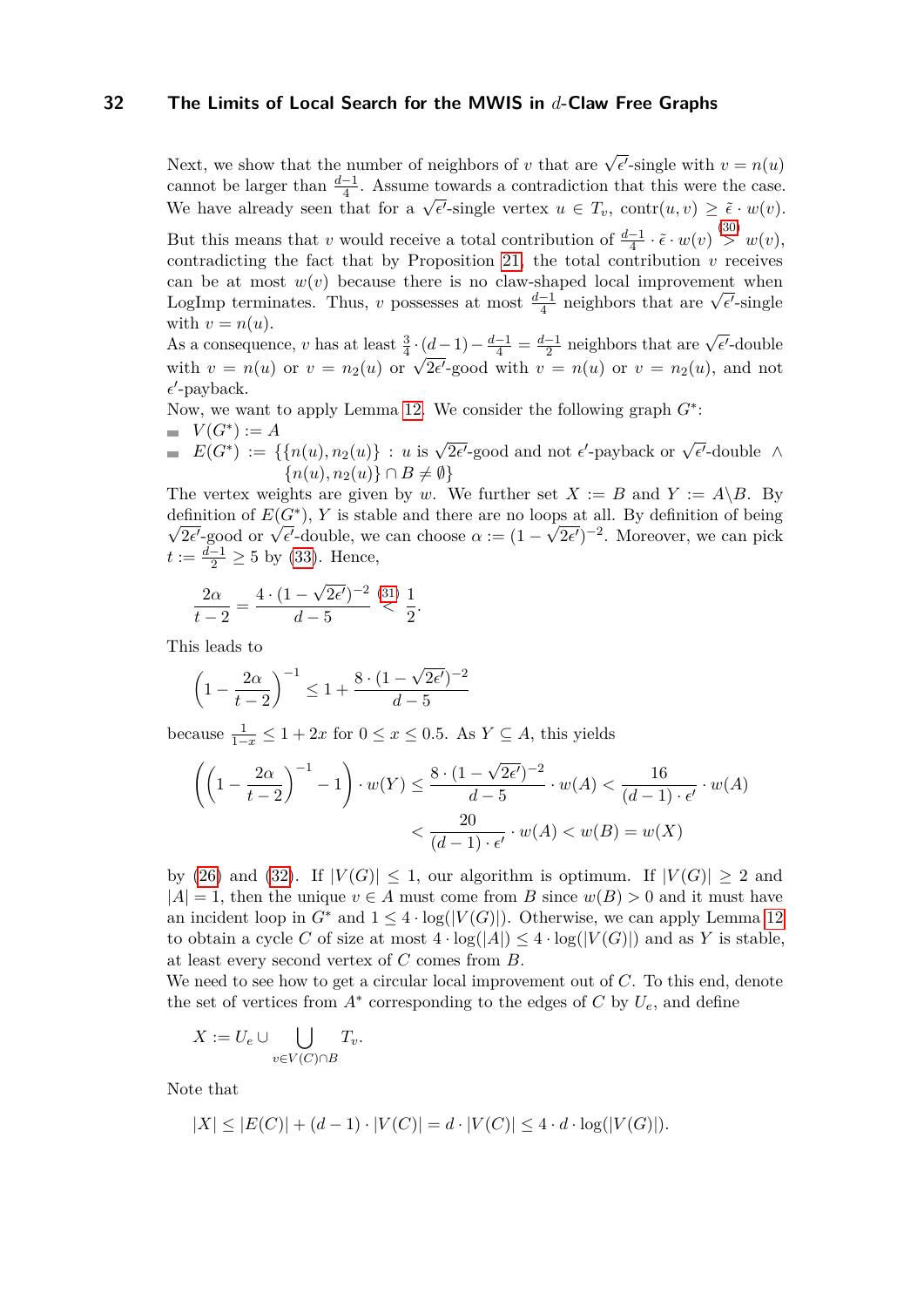Let  $e = \{n(u), n_2(u)\} \in E(C)$  and let  $\{v, z\} := e$  such that  $v \in B$  (and we do not make any assumptions on whether or not  $z \in B$ ). This is possible since every edge of *G*<sup>∗</sup> and hence of *C* must intersect *B* by definition. We claim that

<span id="page-32-0"></span>
$$
w^{2}(u) + \frac{1}{2} \cdot w^{2}(T_{v} \setminus U_{e}) \ge \frac{w^{2}(v) + w^{2}(z)}{2} + w^{2}(N(u, A) \setminus \{v, z\}) + \frac{1}{2} \cdot \sum_{x \in T_{v} \setminus U_{e}} w^{2}(N(x, A) \setminus \{v\}).
$$
\n(16)

We have  $\sum_{x \in T_v} w^2(x) - w^2(N(x, A) \setminus \{v\}) \geq \tilde{\epsilon} \cdot w^2(v)$  by definition of *B*. Moreover, we know that each vertex  $x \in T_v \cap U_e$  sends positive charges and satisfies  $n(x) = v$ we know that each vertex  $x \in I_v \cap U_e$  sends positive charges and satisfies  $n(x) = v$ <br>since it is in  $T_v$ , and is  $\sqrt{\epsilon'}$ -double or  $\sqrt{2\epsilon'}$ -good since it is in  $U_e$ . As good vertices since it is in  $I_v$ , and is  $\sqrt{\epsilon'}$ -double or  $\sqrt{\epsilon'}$ -good since it is in  $U_e$ . As<br>invoke no positive charges,  $x \in T_v \cap U_e$  has to be  $\sqrt{\epsilon'}$ -double. Hence,

$$
w^{2}(x) - w^{2}(N(x, A)\setminus\{v\}) \leq w^{2}(x) - w^{2}(n_{2}(x))
$$
  
\n
$$
\leq (1 + \sqrt{\epsilon'})^{2} \cdot w^{2}(v) - (1 - \sqrt{\epsilon'})^{2} \cdot w^{2}(v)
$$
  
\n
$$
= 4\sqrt{\epsilon'} \cdot w^{2}(v).
$$

Next, as the edge in  $E(C)$  that  $x \in T_v \cap U_e$  induces is  $\{n(x), n_2(x)\} = \{v, n_2(x)\},\$ this edge must be incident to  $v$ . But in the cycle  $C$ ,  $v$  has exactly two incident edges. Therefore,  $|T_v \cap U_e| \leq 2$  and

$$
\sum_{x \in T_v \setminus U_e} w^2(x) - w^2(N(x, A) \setminus \{v\}) \ge (\tilde{\epsilon} - 8\sqrt{\epsilon'}) \cdot w^2(v).
$$

We have  $e = \{n(u), n_2(u)\} = \{v, z\}$ , which implies

$$
w(v) \ge \min\{w(n(u)), w(n_2(u))\} = w(n_2(u)).
$$

As *u* is  $\sqrt{2\epsilon'}$ -good or  $\sqrt{\epsilon'}$ -double, we either get  $w(n_2(u)) \leq w(n(u)) \leq w(u)$  and, hence,

$$
\frac{w^2(v) + w^2(z)}{2} = \frac{w^2(n(u)) + w^2(n_2(u))}{2} \le w^2(u),
$$

or

$$
w(u) < w(n(u)) \le \frac{1}{1 - \sqrt{2\epsilon'}} \cdot w(u) \stackrel{(21)}{\le} (1 + 2\sqrt{2\epsilon'}) \cdot w(u)
$$

and

$$
(1 - \sqrt{2\epsilon'}) \cdot w(u) < (1 - \sqrt{2\epsilon'}) \cdot w(n(u)) \le w(n_2(u)) \le w(n(u)),
$$

leading to

$$
\frac{w(v)^2 + w(z)^2}{2} = \frac{w(n(u))^2 + w(n_2(u))^2}{2} \le \frac{2 + 8 \cdot \sqrt{2\epsilon'} + 16\epsilon'}{2} \cdot w^2(u)
$$

$$
= w^2(u) + (4\sqrt{2\epsilon'} + 8\epsilon') \cdot w^2(u)
$$

$$
\le w^2(u) + \frac{4\sqrt{2\epsilon'} + 8\epsilon'}{(1 - \sqrt{2\epsilon'})^2} \cdot w^2(v).
$$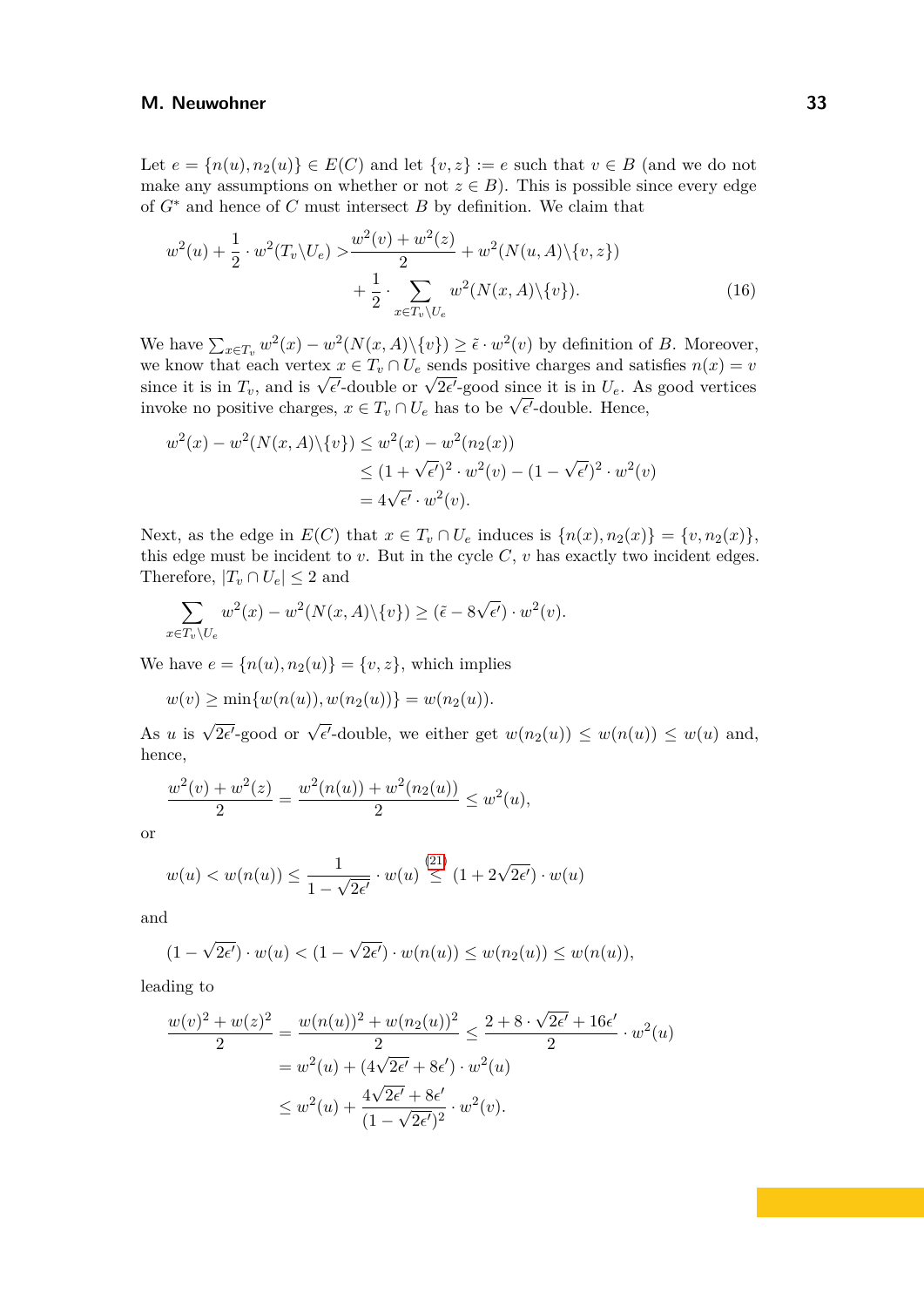Hence, the weaker inequality

$$
\frac{w(v)^{2} + w(z)^{2}}{2} \leq w^{2}(u) + \frac{4\sqrt{2\epsilon'} + 8\epsilon'}{(1 - \sqrt{2\epsilon'})^{2}} \cdot w^{2}(v)
$$

holds in either case. Additionally, as  $w(v) \geq w(n_2(u)) \geq (1 -$ √  $\sqrt{2\epsilon'}$ <sup>2</sup> ·  $w(u)$  and  $w(N(u, A)) \leq (2 + \epsilon') \cdot w(u)$  by definition of  $\sqrt{\epsilon'}$ -double or  $\sqrt{2\epsilon'}$ -good, and not  $\epsilon'$ -payback, we get

$$
w^{2}(N(u, A)\setminus\{v, z\}) = w^{2}(N(u, A)\setminus\{n(u), n_{2}(u)\})
$$
  
\n
$$
\leq (w(N(u, A)) - w(n(u)) - w(n_{2}(u)))^{2}
$$
  
\n
$$
\leq (2 + \epsilon' - (1 - \sqrt{2\epsilon'}) - (1 - \sqrt{2\epsilon'})^{2})^{2} \cdot w^{2}(u)
$$
  
\n
$$
< (3\sqrt{2\epsilon'})^{2} \cdot w^{2}(u)
$$
  
\n
$$
= 18\epsilon' \cdot w^{2}(u)
$$
  
\n
$$
\leq 18\epsilon' \cdot \frac{w^{2}(v)}{(1 - \sqrt{2\epsilon'})^{4}}
$$

This gives

$$
w^{2}(u) + \frac{1}{2} \sum_{x \in T_{v} \setminus U_{e}} w^{2}(x) - w^{2}(N(x, A) \setminus \{v\})
$$
  
\n
$$
\geq w^{2}(u) + \frac{\tilde{\epsilon}}{2} \cdot w^{2}(v) - 4\sqrt{\epsilon'} \cdot w^{2}(v)
$$
  
\n
$$
\geq \frac{w^{2}(v) + w^{2}(z)}{2} + w^{2}(N(u, A) \setminus \{v, z\}) + \frac{\tilde{\epsilon}}{2} \cdot w^{2}(v)
$$
  
\n
$$
- \left(4\sqrt{\epsilon'} + \frac{4\sqrt{2\epsilon'} + 8\epsilon'}{(1 - \sqrt{2\epsilon'})^{2}} + \frac{18\epsilon'}{(1 - \sqrt{2\epsilon'})^{4}}{(1 - \sqrt{2\epsilon'})^{4}}\right) \cdot w^{2}(v)
$$
  
\n
$$
> \frac{w^{2}(v) + w^{2}(z)}{2} + w^{2}(N(u, A) \setminus \{v, z\}),
$$

where the last strict inequality follows from  $(27)$  and  $w(v) > 0$  since weights are positive. This proves our claim [\(16\)](#page-32-0).

Now, when summing up all of the inequalities [\(16\)](#page-32-0) for  $e \in E(C)$ , each  $v \in V(C)$ appears exactly twice (once per incident edge) and each  $u \in U_e$  occurs exactly once. Moreover, for each  $v_0 \in B$ , the terms for  $T_{v_0}$  appear at most twice since  $v_0$  has only two incident edges (but they need not appear at all if for both incident edges the other vertex  $v_1$  is from *B* as well and we pick it as  $v$  and  $v_0$  as  $z$ ). However, we have seen that

<span id="page-33-0"></span>
$$
\frac{1}{2} \cdot \sum_{x \in T_v \backslash U_e} w^2(x) - w^2(N(x, A) \backslash \{v\}) \ge \frac{1}{2} \cdot (\tilde{\epsilon} - 8\sqrt{\epsilon'}) \cdot w^2(v) \ge 0,
$$
\n(17)

where the last inequality follows from  $(28)$ . Hence, by summing up all the inequalities [\(16\)](#page-32-0) for the edges and the latter inequalities [\(17\)](#page-33-0) in a way that each set  $T_v$  for  $v \in V(C) \cap B$  appears exactly twice in total, we get, as the sets  $T_v \subseteq \{u : n(u) = v\}$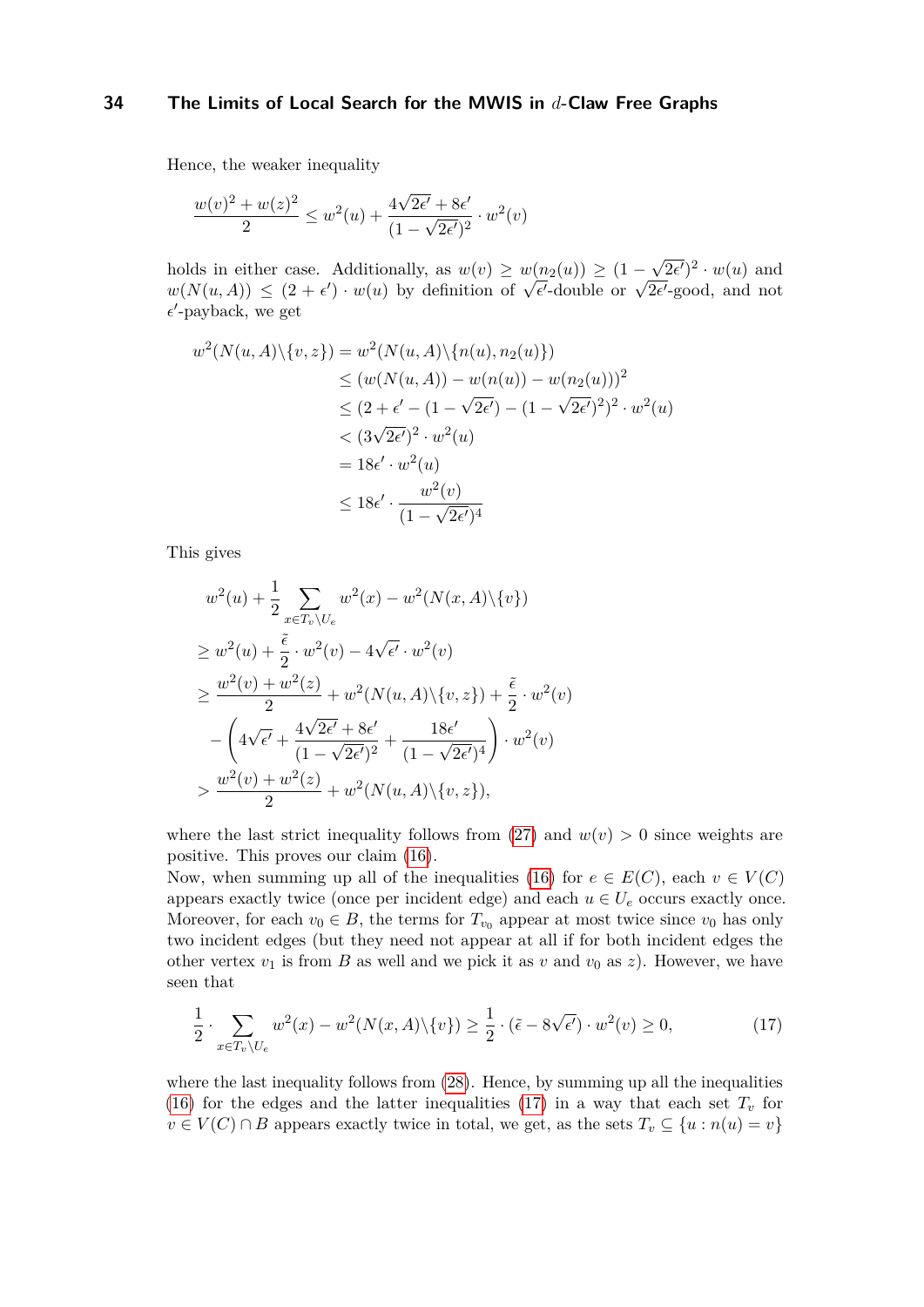are pairwise disjoint,

$$
w^{2}(X) = w^{2}(U_{e} \cup \bigcup_{v \in V(C) \cap B} T_{v})
$$
  
\n
$$
= \sum_{u \in U_{e}} w^{2}(u) + \sum_{v \in V(C) \cap B} \sum_{x \in T_{v} \setminus U_{e}} w^{2}(x)
$$
  
\n
$$
> w^{2}(V(C)) + \sum_{u \in U_{e}} w^{2}(N(u, A) \setminus \{n(u), n_{2}(u)\})
$$
  
\n
$$
+ \sum_{v \in V(C) \cap B} \sum_{x \in T_{v} \setminus U_{e}} w^{2}(N(x, A) \setminus \{v\})
$$
  
\n
$$
\geq w^{2}(N(U_{e} \cup \bigcup_{v \in V(C) \cap B} T_{v}, A)) = w^{2}(N(X, A)),
$$

showing that we obtain a local improvement. Moreover, we have

$$
|U_e| = |E(C)| \le 4 \cdot \log(|V(G)|)
$$

and  $|T_v| \leq d - 1$  by *d*-claw freeness of *G* and since  $T_v = \{v\}$  if  $v \in A^* \cap A$ . Hence, choosing  $U := U_e$  and  $Y_v := T_v \setminus U_e$  for  $v \in V(C) \cap B$  and  $Y_v := \emptyset$  for  $v \in V(C) \setminus B$ , we see that our local improvement is circular by  $(16)$  and  $(17)$ , provided it is a subset of *V*\*A*. To this end, note that  $V(C) \subseteq A\backslash A^*$  since vertices in  $A \cap A^*$  are only adjacent to themselves in  $A^*$ , and, hence, isolated in  $G^*$ . As a consequence, as all vertices in  $X = U_e \cup \bigcup_{v \in V(C) \cap B} T_v$  are adjacent to some  $v \in V(C) \subseteq A \backslash A^*$ , they cannot be contained in  $A^* \cap A$  either, because in this case, they could only be adjacent to themselves in *A* and in particular not to a vertex in  $A\ A^*$ . Hence,  $X \subseteq A^*\A \subseteq V\A$  defines a circular improvement and we have arrived at the desired contradiction.

We want to show that for  $v \in A \backslash B$ , the total charges send to *v* are small.

<span id="page-34-0"></span>▶ **Lemma 39.** *Let*  $v \in A \setminus \overline{B}$ *. Then*  $\sum_{u \in T_v} \text{charge}(u, v) \leq \frac{\tilde{\epsilon}}{2}$  $\frac{\epsilon}{2} \cdot w(v)$ .

**Proof.** By Lemma [8,](#page-7-1) we get

$$
\sum_{u \in T_v} \text{charge}(u, v) \cdot w(v) \le \frac{1}{2} \cdot \sum_{u \in T_v} w^2(u) - w^2(N(u, A) \setminus \{v\}).
$$

As  $v \in A \setminus \overline{B}$ , we must have  $\sum_{v \in T_v} w^2(u) - w^2(N(u, A) \setminus \{v\}) \leq \tilde{\epsilon} \cdot w^2(v)$ , implying  $\epsilon$  the claim.

Finally, we have all parts together to prove Theorem [18.](#page-15-2) For the sake of readability, we restate it once again.

**► Theorem [18.](#page-15-2)** For any  $\delta > 0$ , there exists  $d_{\delta} \in \mathbb{N}$  with the following property: If  $A^*$  *is an optimum solution to the MWIS in a <i>d*-claw free graph *G* for some  $d \geq d_{\delta}$ *and A denotes the solution returned by LogImp, then we have*

$$
w(A^*) \le \frac{d-1+\delta}{2} \cdot w(A).
$$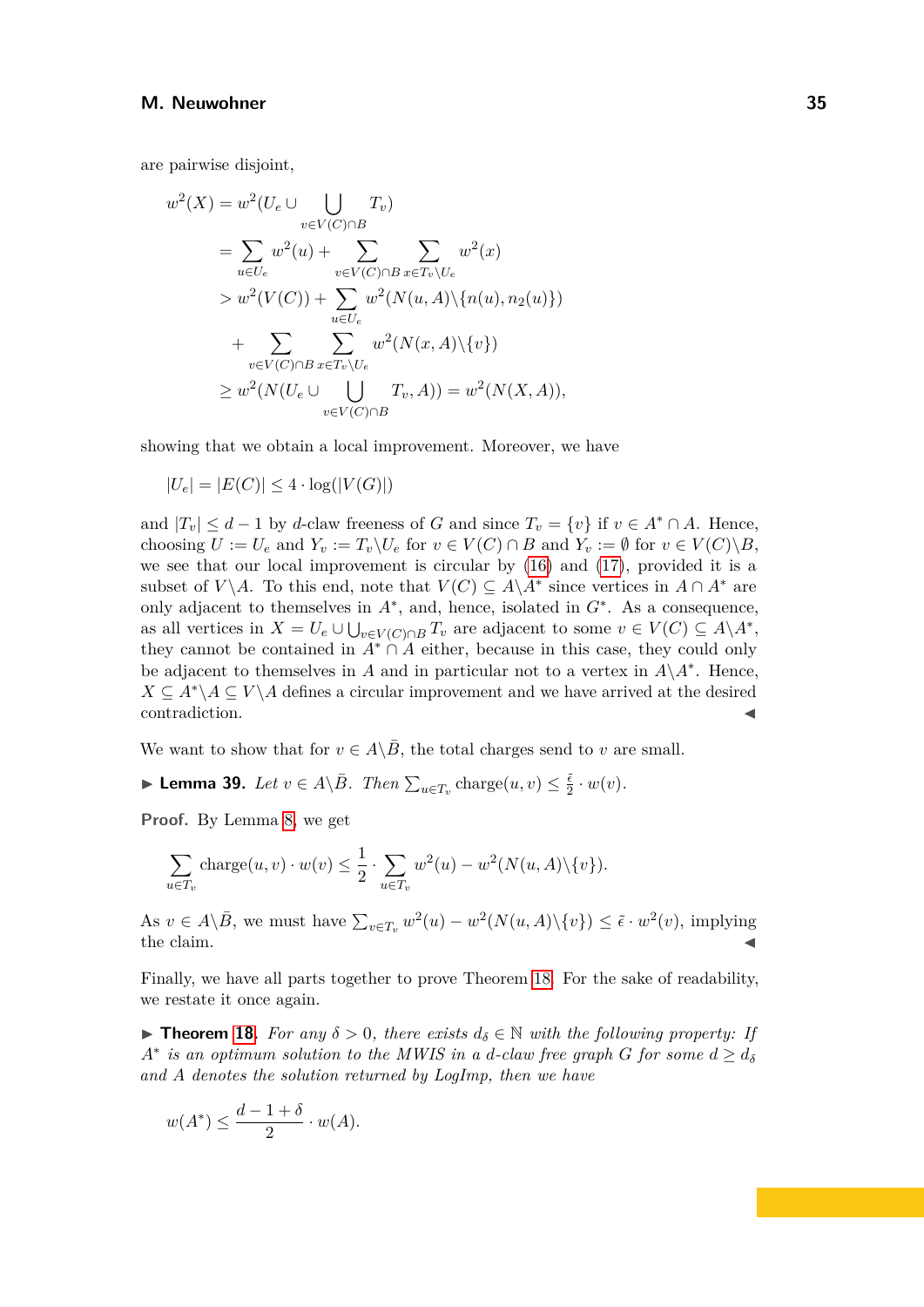**Proof.** By Lemma [38,](#page-30-1) we can assume that  $w(\bar{B}) < \frac{40}{(d-1)}$  $\frac{40}{(d-1)\cdot\epsilon'}\cdot w(A)$  since we are done otherwise. By [\(29\)](#page-47-11), it suffices to show that

$$
w(A^*) \leq \frac{d-1}{2} \cdot w(A) + \frac{\tilde{\epsilon}}{2} \cdot w(A) + \frac{20}{(d-1) \cdot \epsilon'} \cdot w(A).
$$

We know that when LogImp terminates, there is no more local improvement and in particular, *A* is a maximal independent set in *G*. Hence, Theorem [10](#page-8-1) and Lemma [7](#page-7-0) tell us that

$$
w(A^*) \le \frac{d-1}{2} \cdot w(A) + \sum_{u \in A^* : \text{charge}(u, n(u)) > 0} \text{charge}(u, n(u))
$$

$$
= \frac{d-1}{2} \cdot w(A) + \sum_{v \in A} \sum_{u \in T_v} \text{charge}(u, v).
$$

In addition to that, we know that by Lemma [9,](#page-7-2) vertices  $v \in \overline{B} \subseteq A$  receive total charges of at most  $\frac{w(v)}{2}$ , whereas vertices in  $A\backslash \bar{B}$  receive total charges of at most *ϵ*˜  $\frac{e}{2} \cdot w(v)$  by Lemma [39.](#page-34-0) This leads to

$$
w(A^*) \le \frac{d-1}{2} \cdot w(A) + \frac{w(\overline{B})}{2} + \frac{\tilde{\epsilon}}{2} \cdot w(A \setminus \overline{B}) \le \frac{d-1}{2} \cdot w(A) + \frac{\tilde{\epsilon}}{2} \cdot w(A) + \frac{w(\overline{B})}{2}.
$$

Hence, the fact that  $w(\bar{B}) < \frac{40}{(d-1)}$  $\frac{40}{(d-1)\cdot\epsilon'}\cdot w(A)$  allows us to conclude that

$$
w(A^*) \le \frac{d-1}{2} \cdot w(A) + \frac{\tilde{\epsilon}}{2} \cdot w(A) + \frac{20}{(d-1) \cdot \epsilon'} \cdot w(A)
$$

as desired.  $\blacktriangleleft$ 

As we have already seen how to derive Theorem [1](#page-5-1) from Theorem [18,](#page-15-2) this concludes the analysis of LogImp.

## <span id="page-35-0"></span>**6 Achieving a polynomial runtime for weighted** *k***-Set Packing**

The previous considerations result in a quasi-polynomial running time bound for each iteration of LogImp (and we have seen how to ensure a polynomial number of iterations by scaling and truncating the weight function). While it is unclear how to get down to a polynomial running time for the general MWIS in *d*-claw free graphs, for the *k*-Set Packing Problem, which is the main application we have in mind, a polynomial running time can be achieved by means of color coding similar as in [\[9\]](#page-45-5) (but in a much simpler way). Recall that the conflict graph  $G = (V, E)$  of a *k*-Set Packing instance is  $d := k + 1$ -claw free. First, note that we have already seen how to find claw-shaped local improvements in polynomial time since they can have at most  $d-1=k$  elements. It, therefore, remains to see how we can check for circular local improvements. To this end, observe that each independent set *X* ⊆ *V*  $\setminus$ *A* for which *U* ⊆ *X*  $\cap$  {*u* ∈ *V* $\setminus$ *A* : |*N*(*u, A*)| ≥ 2} of cardinality at most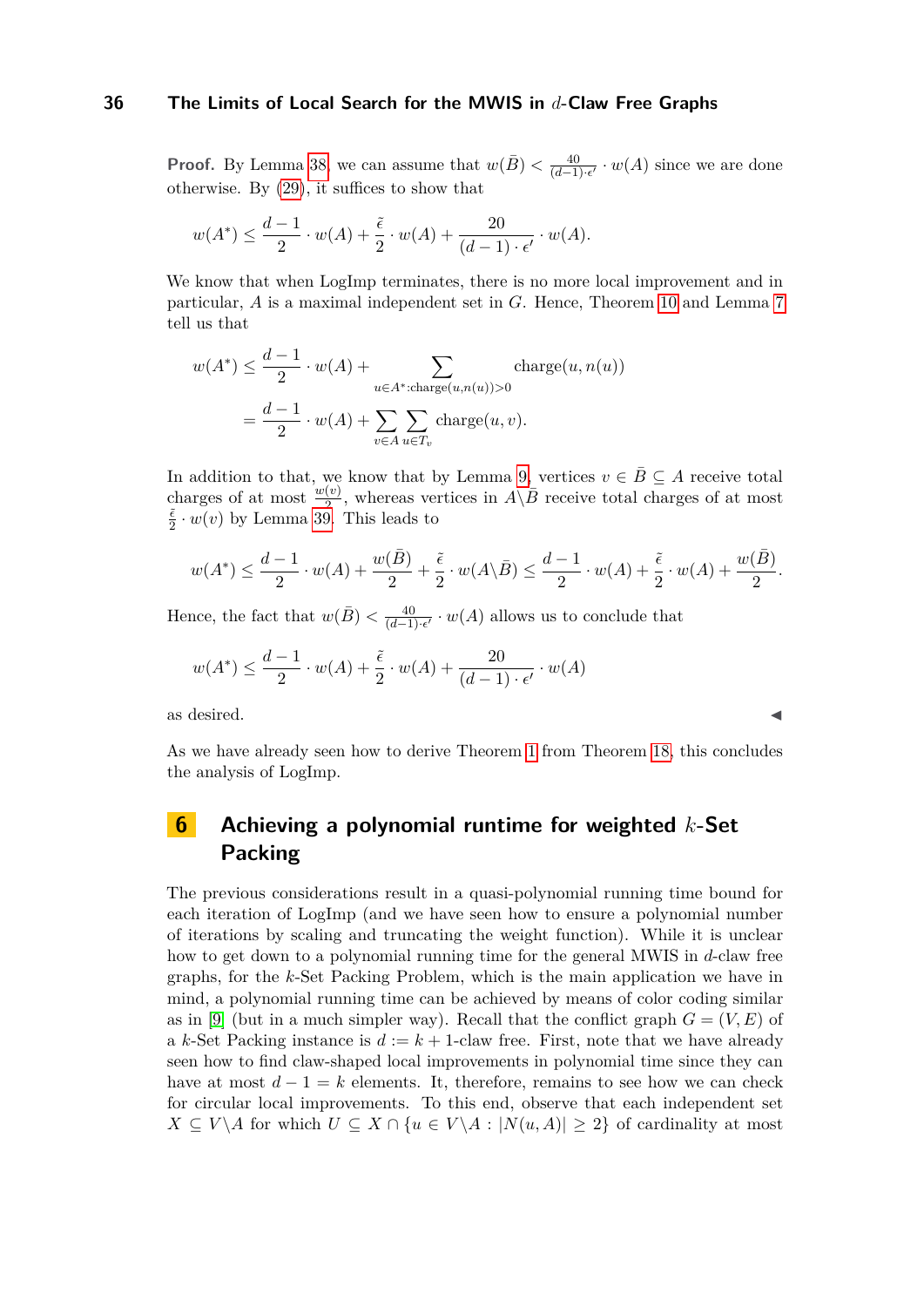$4 \cdot \log(|V|)$  satisfying conditions (i) to (iii) from Definition [17](#page-15-1) exists, automatically fulfills  $w^2(N(X, A)) < w^2(X)$  because

$$
w^{2}(X) = w^{2}(U) + \sum_{v \in V(C)} w^{2}(Y_{v}) = \sum_{u \in U} w^{2}(u) + \frac{w^{2}(Y_{n(u)} \cup Y_{n_{2}(u)})}{2}
$$
  
> 
$$
\sum_{u \in U} \frac{w^{2}(n(u)) + w^{2}(n_{2}(u))}{2} + w^{2}(N(u, A) \setminus \{n(u), n_{2}(u)\})
$$
  
+ 
$$
\frac{1}{2} \cdot \sum_{u \in U} \left( \sum_{x \in Y_{n(u)}} w^{2}(N(x, A) \setminus \{n(u)\}) + \sum_{x \in Y_{n_{2}(u)}} w^{2}(N(x, A) \setminus \{n_{2}(u)\}) \right)
$$
  

$$
\stackrel{\text{(*)}}{=} \sum_{v \in V(C)} w^{2}(v) + \sum_{x \in Y_{v}} w^{2}(N(x, A) \setminus \{v\}) + \sum_{u \in U} w^{2}(N(u, A) \setminus \{n(u), n_{2}(u)\}))
$$
  

$$
\geq \sum_{v \in V(C)} w^{2}(v) + w^{2}(N(Y_{v}, A) \setminus \{v\}) + \sum_{u \in U} w^{2}(N(u, A) \setminus V(C))
$$
  

$$
\geq w^{2}(N(X, A)).
$$

Here, the equation labeled (∗) follows from the fact that

$$
C = \left( \bigcup_{u \in U} \{n(u), n_2(u)\}, \{e_u = \{n(u), n_2(u)\}, u \in U\} \right)
$$

forms a cycle, meaning that each  $v \in V(C)$  occurs exactly twice among all of the sets  $\{n(u), n_2(u)\}\$ ,  $u \in U$ . Hence, any independent set  $X \subseteq V\backslash A$ , for which a subset  $U \subseteq X \cap \{u \in V \backslash A : |N(u, A)| \geq 2\}$  of cardinality at most  $4 \cdot \log(|V|)$  subject to items (i) to (iii) from Definition [17](#page-15-1) exists, constitutes a circular local improvement. Recall that the in the reduction from *k*-Set Packing to the MWIS in  $d := k + 1$ -claw free graphs, each vertex corresponds to a given set  $S \in \mathcal{S}$ , and edges correspond to non-empty set intersections. To simplify notation, we identify a set  $S \in \mathcal{S}$  and its corresponding vertex in the conflict graph

$$
G_{\mathcal{S}} = (\mathcal{S}, \{ \{ S_1, S_2 \} : S_1, S_2 \in \mathcal{S}, S_1 \neq S_2, S_1 \cap S_2 \neq \emptyset \}).
$$

Moreover, we might just write  $G = (V, E)$  to refer to  $G<sub>S</sub>$ .

In order to search for a circular improvement, we first compute maps  $n$  and  $n_2$ meeting the requirements of Definition [17](#page-15-1) and such that the domain of *n* is  $V \setminus A$ . These maps are guaranteed to exist if we have made sure that there is no claw-shaped improvement, and can be easily determined in polynomial time. Then, we define an auxiliary multi-graph *H* as follows:

The vertices of *H* are pairs  $(v, Y)$ , where  $v \in A$  and  $Y \subseteq \{u \in V \mid A : n(u) = v\}$  is an independent set of cardinality at most  $k = d - 1$ . Then for each *v*, there are at  $\text{most } \sum_{i=0}^{d-1} |V|^i = \frac{|V|^d - 1}{|V| - 1} < |V|^d \text{ many possible choices for } Y, \text{ so } |V(H)| < |V|^{d+1}.$ As far as the set of edges is concerned, for each  $u \in \{x \in V \setminus A : |N(x, A)| \geq 2\}$  and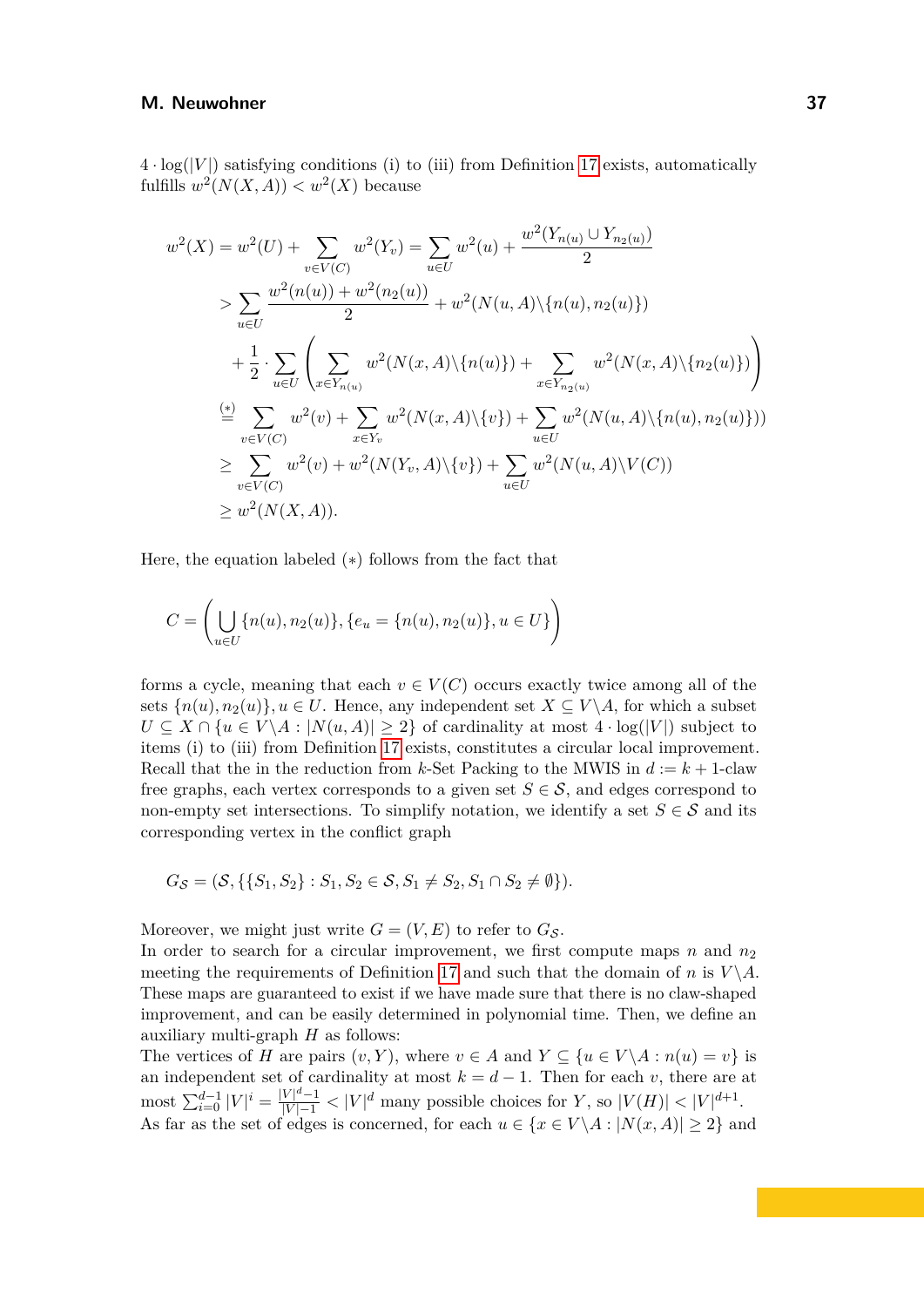each pair of vertices  $(n(u), Y_{n(u)})$ ,  $(n_2(u), Y_{n_2(u)}) \in V(H)$  such that

$$
w^{2}(u) + \frac{w^{2}(Y_{n(u)} \cup Y_{n_{2}(u)})}{2} > \frac{w^{2}(n(u)) + w^{2}(n_{2}(u))}{2} + w^{2}(N(u, A) \setminus \{n(u), n_{2}(u)\}) + \frac{1}{2} \cdot \sum_{x \in Y_{n(u)}} w^{2}(N(x, A) \setminus \{n(u)\}) + \frac{1}{2} \cdot \sum_{x \in Y_{n_{2}(u)}} w^{2}(N(x, A) \setminus \{n_{2}(u)\}),
$$

and  $\{u\}$ ,  $Y_{n(u)}$  and  $Y_{n_2(u)}$  are pairwise disjoint and their union is independent, we add an edge  $\{(n(u), Y_{n(u)}), (n_2(u), Y_{n_2(u)})\}$  to  $E(H)$ . We say that this edge is *induced by u*. As we have as most |*V*| many possible choices for *u* and at most  $|V|^d$  possibilities to choose each of  $Y_{n(u)}$  and  $Y_{n_2(u)}$ , we get  $|E(H)| \leq |V|^{2d+1} = |V|^{2k+3}$ .

For convenience, let  $\mu : E(H) \to V \backslash A$  such that  $e \in E(H)$  is induced by the vertex  $\mu(e)$ . Now, by definition, there is a one-to-one correspondence between cycles C of length at most  $4 \cdot \log |V|$  such that  $\{\mu(e), e \in E(C)\} \cup \bigcup_{(v,Y)\in V(C)} Y$  defines an independent set a.k.a. a disjoint sub-family of  $S$ , and circular improvements. Hence, it remains to see how to find such a cycle, or decide that none exists, in polynomial time.

First, for each pair of parallel edges, we can check in polynomial time whether or not it yields a circular improvement, so we can restrict ourselves to cycles of length at least 3 (and at most  $4 \cdot \log(|V|)$ ) in the following.

To find these, we want to apply the *color coding* technique. For this purpose, we introduce the following terminology:

▶ **Definition 40** (*t*-perfect family of hash functions, [\[1\]](#page-44-8)). *For*  $t, m \in \mathbb{N}$  with  $t \leq m$ , a *family*  $\mathcal{F} \subseteq \{1,...,m\}$  { $1,...,t$ } *of functions mapping* { $1,...,m$ } *to* { $1,...,t$ } *is called a t*-perfect family of hash functions *if for all*  $I \subseteq \{1, \ldots, m\}$  *of size at most t, there is*  $f ∈ F$  *with*  $f ∣ I$  *injective.* 

▶ **Theorem 41** (stated in [\[1\]](#page-44-8) referring to [\[17\]](#page-45-10)). For  $t, m \in \mathbb{N}$  with  $t \leq m$ , a  $t$ -perfect *family* F of hash functions of cardinality  $\mathcal{O}(2^{\mathcal{O}(t)} \cdot (\log(m))^2)$ , where each function is *encoded using*  $O(t) + 2 \log \log m$  *many bits, can be explicitly constructed such that the query time is constant.*

For our application, let F be a  $t := 4 \cdot (k+1) \cdot k \cdot \log(|\mathcal{S}|) = 4 \cdot (k+1) \cdot k \cdot \log(|V|)$ -perfect family of functions with domain  $\bigcup \mathcal{S}$ , i.e. the underlying universe of the *k*-Set Packing Problem (or, more precisely, its restriction to the set of elements that appear in at least one set). Clearly,  $|\bigcup \mathcal{S}| \leq k \cdot |\mathcal{S}|$ , so we obtain such a family F of size

$$
\mathcal{O}(2^{\mathcal{O}(k^2 \cdot \log(|\mathcal{S}|))} \cdot (\log(k \cdot |\mathcal{S}|))^2) = \mathcal{O}(|\mathcal{S}|^{\mathcal{O}(k^2)} \cdot (\log(k \cdot |\mathcal{S}|))^2),
$$

which is polynomial. For each  $f \in \mathcal{F}$ , we do the following: We assign to an edge  $e = \{(v_1, Y_1), (v_2, Y_2)\} \in E(H)$  the set of colors

$$
col(e) := f(\mu(e)) = \{f(x), x \in \mu(e)\},\
$$

where we interpret  $\mu(e)$  as the corresponding *k*-set. For a vertex  $v = (z, Y) \in V(H)$ , we define

$$
col(v) := f(\bigcup Y) = \{f(x) : \exists S \in Y : x \in S\},\
$$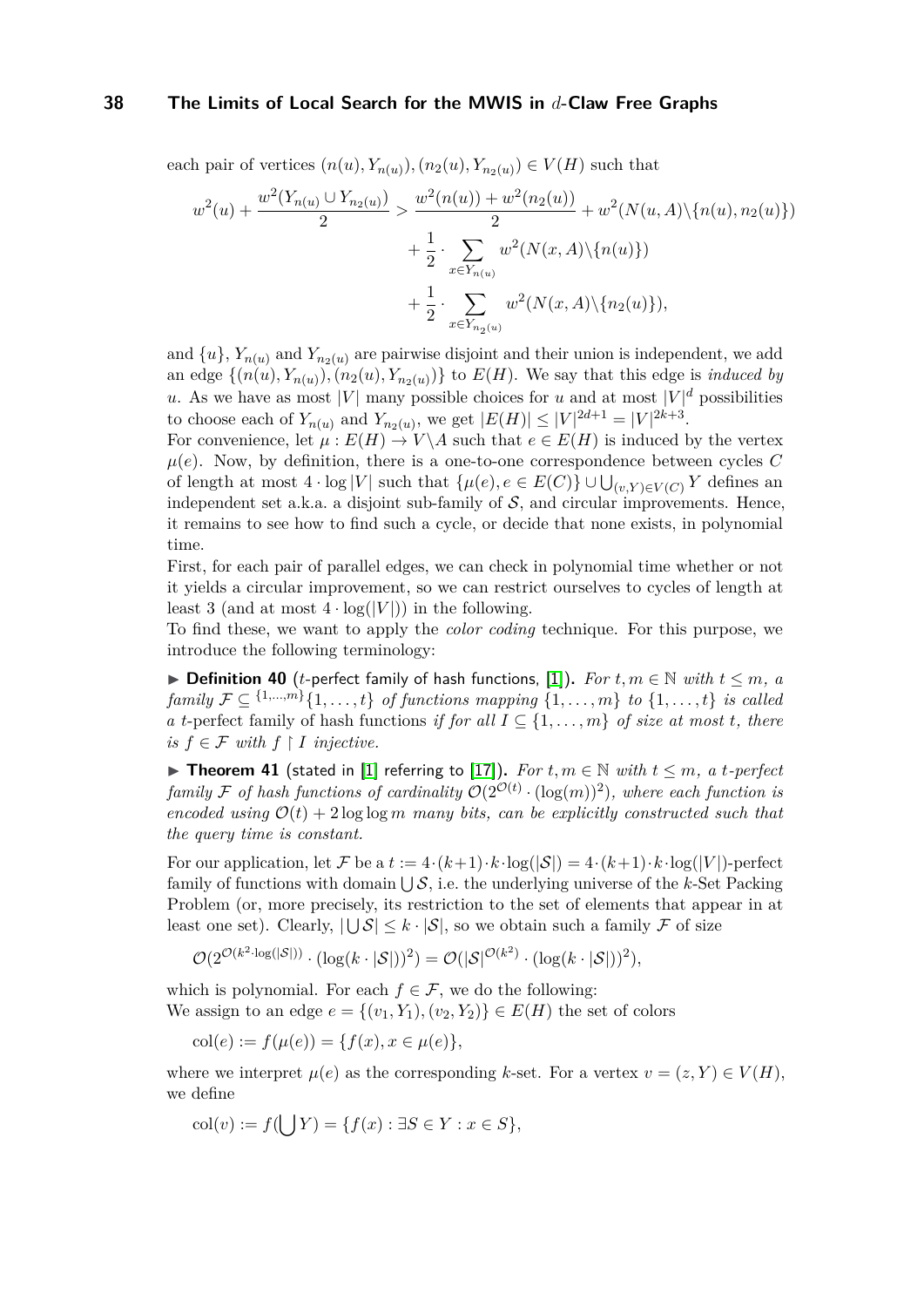i.e. we color *v* with all of the colors occurring among the elements of the *k*-sets in *Y* . Following [\[9\]](#page-45-5), we call a path or cycle *P* in *H colorful* if the color sets assigned to its edges and vertices are pairwise disjoint.

We apply dynamic programming to seek for a colorful cycle of length at most  $4 \cdot \log |V| = 4 \log |\mathcal{S}|$ . To do so, we compute the Boolean values  $Path(v, w, C, i)$ , where  $v, w \in V(H), C \subseteq \{1, \ldots, t\}$  and  $i \in \{0, \ldots, 4 \cdot \log |V| - 1\}$ , telling us whether there is a colorful *v*-*w*-path with *i* edges in *H* such that the union of the color sets of its vertices and edges is *C*. We have to compute at most

$$
|V(H)|^2 \cdot 2^t \cdot 4 \cdot \log |V| \le |V|^{2(d+1)} \cdot 2^{4 \cdot k \cdot (k+1) \cdot \log(|V|)} \cdot 4 \cdot \log |V|
$$
  
= 
$$
|V|^{4k^2 + 6k + 4} \cdot 4 \cdot \log |V|
$$

of these values, which is polynomially bounded. Whenever we set a value  $Path(v, w, C, i)$ with  $i \geq 2$  to true (correctly), we check whether there is an edge  $e = \{v, w\}$  such that  $col(e) \cap C = \emptyset$ , i.e. an edge that completes the current path to a colorful cycle. In this case, we can use backlinks (which we do not mention explicitly in Algorithm [4](#page-39-0) for the sake of readability) to retrace the corresponding colorful cycle.

Consider Algorithm [4,](#page-39-0) which we employ to compute the values  $Path(v, w, C, i)$  and seek for a colorful cycle. Its running time is polynomial since the size of *H* (w.r.t. the size of *G* or *S*, respectively) and  $2^t = |V|^{4 \cdot k \cdot (k+1)}$  are.

Correctness follows by induction on *i*. For  $i = 0$ , the initialization is correct because the only paths of length zero consist of precisely one vertex  $v \in V(H)$  and zero edges and feature exactly the colors of the respective vertex.

If for some  $s, t \in V(H)$ , there exists a colorful *s*-*t*-path with color set *C* and  $i > 0$ edges, then the edge set of the path is non-empty and must, therefore, contain an edge  $e \in \delta_H(s)$ , and we have  $col(s) \cup col(e) \subseteq C$ . Let *v* be the other endpoint of *e*. Then *P*−*e* constitutes a colorful *v*-*t* path of length *i*−1 with color set  $C\setminus (col(e) \cup col(s))$ . By the induction hypothesis,  $Path(v, t, C \setminus (col(e) \cup col(s)), i - 1) = 1$ , and  $Path(s, t, C, i)$ is set to 1 in the update step (line [12\)](#page-39-1). Conversely, if we perform an update from 0 to 1 in line [12,](#page-39-1) then  $col(e) \cup col(s) \subseteq C$  and by the induction hypothesis, there exists a colorful *v*-*t*-path with colors from  $C\setminus (col(e) \cup col(s))$  and  $i-1$  edges. In particular, *e* and *s* and their colors have not occurred on this path yet. Moreover, line [1](#page-39-2) ensures that the color sets of *e* and *s* are disjoint. So the update step is correct and by induction, all of the Path-values are set correctly.

Now, there exists a colorful cycle of length at least 3 and at most  $4 \cdot \log |V|$  if and only if for some  $s \neq t$ , *C* and  $2 \leq i \leq 4 \cdot \log |V| - 1$ , we have Path $(s, t, C, i) = 1$  and there exists an edge  $e = \{s, t\}$  with  $col(e) \cap C = \emptyset$ . Hence, Algorithm [4](#page-39-0) is correct and we have found a polynomial time algorithm to check whether a colorful cycle of length at least 3 and at most  $4 \cdot \log(|V|)$  exists, and return one if this is the case.

For a colorful cycle *C*, the sets of colors assigned to the (union of) *k*-sets in *Y* ,  $(x, Y) \in V(C)$  and the colors assigned to the *k*-sets  $\mu(e)$ ,  $e \in E(C)$  are pairwise distinct. In particular, *k*-sets from different sets *Y* , *k*-sets corresponding to different edges and *k*-sets from sets *Y* and *k*-sets corresponding to edges are pairwise distinct. Moreover, when constructing *H*, we made sure that for each  $(v, Y) \in V(H)$ , *Y* is independent, meaning that the contained *k*-sets are pairwise distinct. Hence,  $\bigcup_{(x,Y)\in V(C)} Y \cup \{\mu(e), e \in E(C)\}\$ defines a circular improvement.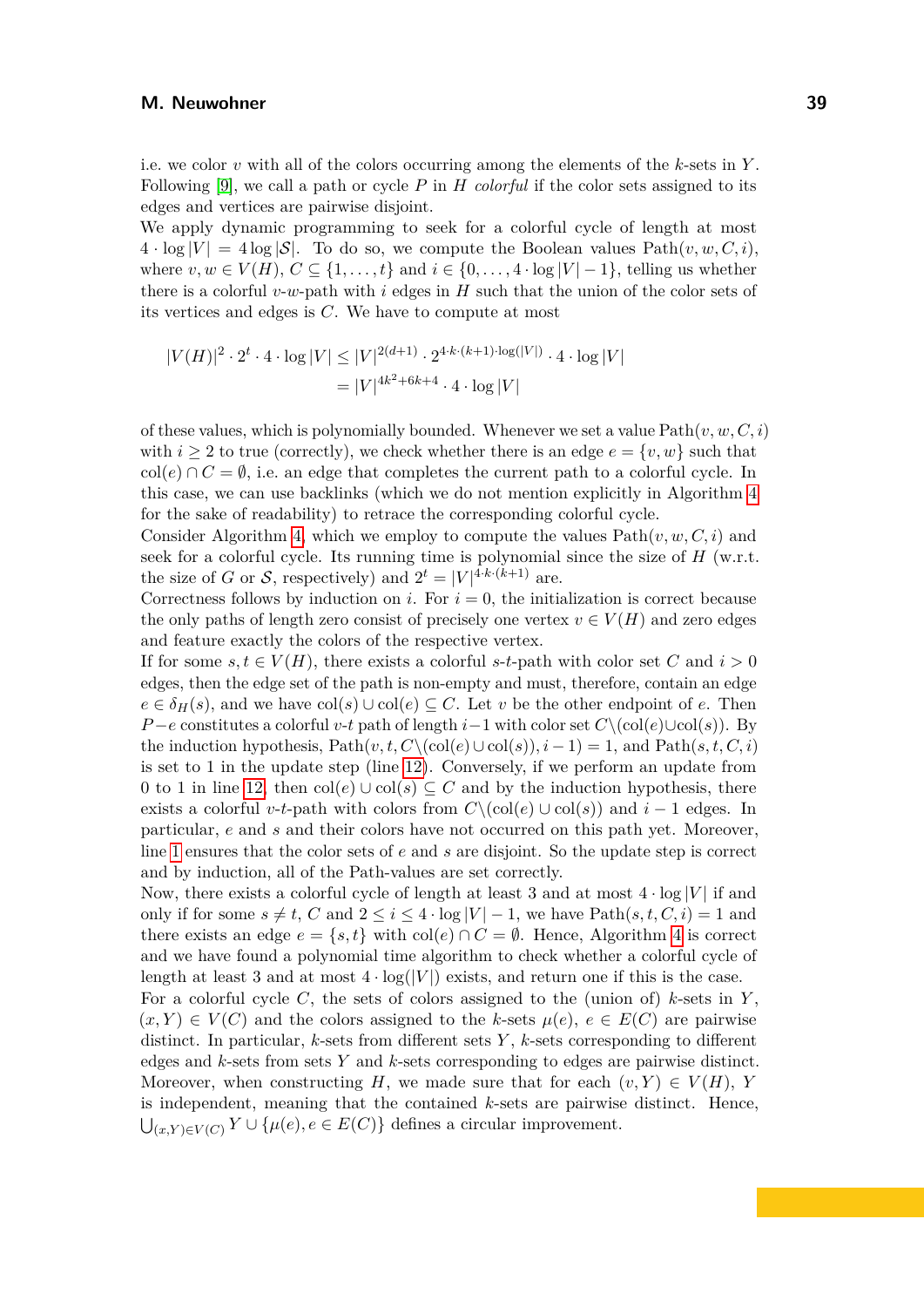```
Algorithm 4 Dynamic program searching for a colorful cycle.
   Input: H, f
   Output: a colorful cycle of length at least 3 and at most 4 \cdot \log(|V|) or the
             information that none exists
 1 Delete all edges e = \{v, w\} such that col(e), col(v) and col(w) are not
    pairwise disjoint.
 2 foreach v, w ∈ V (H), C ⊆ {1, . . . , t}, i ∈ {0, . . . , 4 · log |V | − 1} do
 3 Path(v, w, C, 0) \leftarrow 04 foreach v \in V(H) do
 5 Path(v, v, \text{col}(v), 0) \leftarrow 16 for i ← 1 to 4 · log(|V |) − 1 do
 7 foreach C \subseteq \{1, \ldots, t\} do
 8 foreach s \in V(H) do
 9 foreach t \in V(H) do
10 for e = \{s, v\} \in \delta_H(s) <b>do
11 if col(e) ∪ col(s) ⊆ C then
\mathbf{12} | | | | Path(s,t,C,i) \leftarrowPath(s, t, C, i) \vee \text{Path}(v, t, C \setminus (\text{col}(e) \cup \text{col}(s)), i - 1)13 i i if i \geq 2 \land \text{Path}(s, t, C, i) then
14 for e = \{s, t\} \in E(H) do
15 i if col(e) ∩ C = \emptyset then
16 Use backlinks to recover the edges of a colorful
                            s-t-path P of length i with colors from C.
17 | | | | | | return P + e18 return "No colorful cycle found"
```
<span id="page-39-1"></span>On the other hand, if *X* defines a circular improvement, then

<span id="page-39-0"></span> $|X| < 4 \cdot d \cdot \log(|V|) = 4 \cdot (k+1) \cdot \log(|V|)$ ,

the sets in *X* are pairwise disjoint and

$$
|\bigcup X| \le 4 \cdot (k+1) \cdot k \cdot \log(|V|) = t.
$$

Hence, there exists  $f \in \mathcal{F}$  assigning distinct colors to all elements of  $\bigcup X$  and we find a circular improvement in this case. Consequently, we have found a polynomial time method to check whether a circular improvement exists and find one, if this is the case. This shows that in the context of *k*-Set Packing, we can implement each iteration of LogImp to run in polynomial time, and a polynomial number of iterations can be ensured by scaling and truncating the weight function.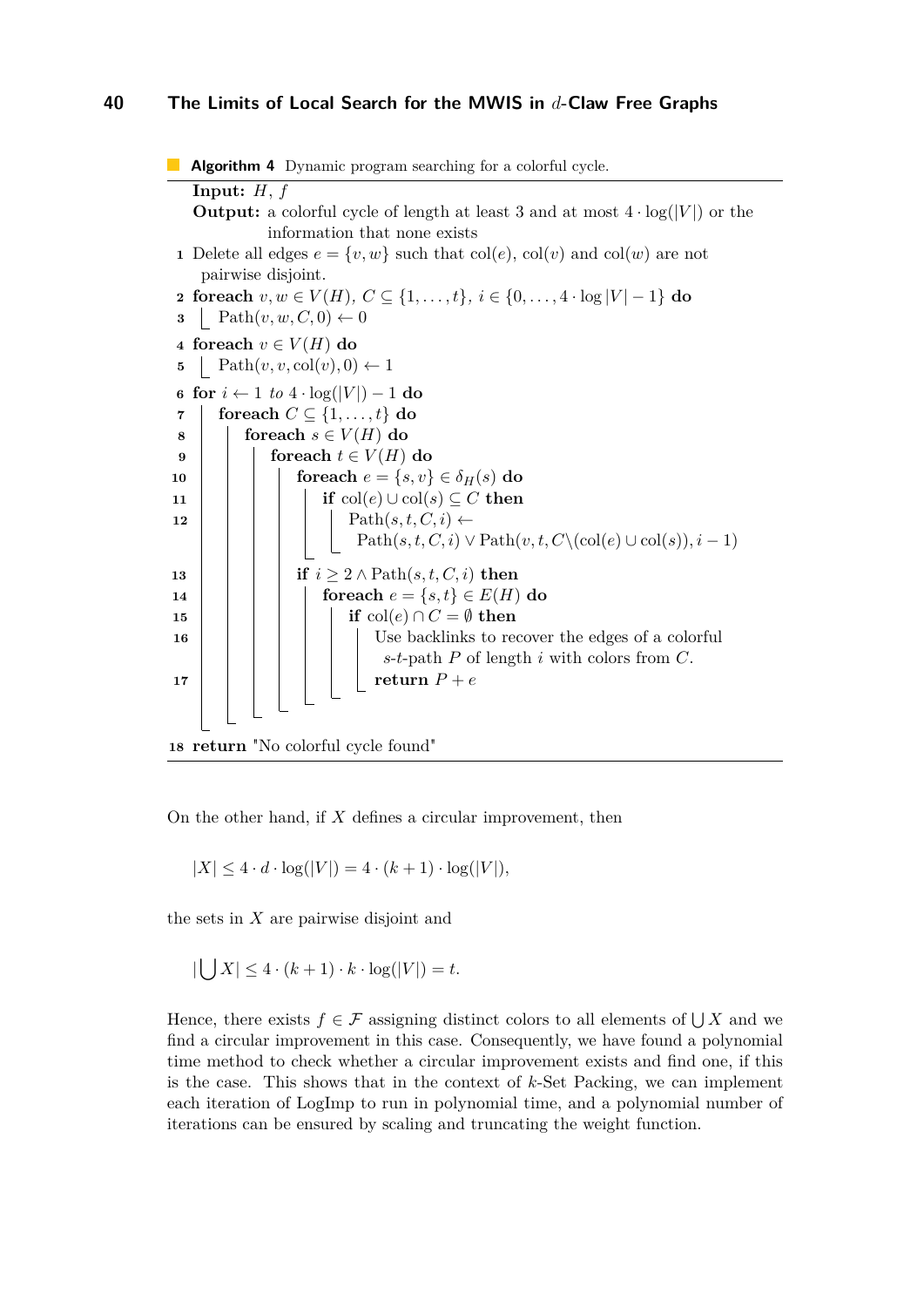**Algorithm 5** Parametrized local improvement algorithm for the MWIS **Input:** a *d*-claw free graph *G*, a (positive) weight function  $w: V(G) \to \mathbb{R}_{>0}$ **1** , **2** parameters  $\alpha \in \mathbb{R}$  and  $C > 0$ **Output:** an independent set  $A \subseteq V(G)$ **3**  $\mathbf{4} \cdot \mathbf{A} \leftarrow \emptyset$ **5 while**  $\exists$  *inpendent set*  $X \subseteq V(G)$ *:*  $|X| \leq C \cdot \log(|V(G)|) \land$  $w^{\alpha}(N(X,A)) < w^{\alpha}(X)$  do **6**  $A \leftarrow A \setminus N(X, A) \cup X$ **7 return** *A*

# <span id="page-40-1"></span><span id="page-40-0"></span>**7 Searching for local improvements of logarithmic size cannot result in an approximation guarantee better** than  $\frac{d-1}{2}$

In this section, we show that we cannot hope to get beyond an approximation guarantee of  $\frac{d-1}{2}$  by considering local improvements of  $w^{\alpha}$  for some  $\alpha \in \mathbb{R}$  of at most logarithmic size. More precisely, we prove the following theorem:

▶ **Theorem 42.** *Let*  $d \geq 3$ ,  $\alpha \in \mathbb{R}$ ,  $0 < \epsilon < 1$  *and*  $C > 0$ *. Then for each*  $N_0 \in \mathbb{N}$ *, there exists an undirected, simple graph G with*  $|V(G)| \geq N_0$  *vertices, a weight function*  $w: V(G) \to \mathbb{R}_{>0}$ , and an independent set  $A \subseteq V(G)$  with the following *properties:*

- **(i)** *Each vertex in G has degree at least* 2 *and at most d* − 1*. In particular, G is d-claw free.*
- (ii) *For each independent*  $X \subseteq V(G)$  *with*  $|X| \leq C \cdot \log(|V(G)|)$ *, we have*  $w^{\alpha}(X) \leq w^{\alpha}(N(X,A)).$ *(This means that there is no local improvement of*  $w^{\alpha}(A)$  *of size at most*  $C \cdot \log(|V(G)|)$ .
- <span id="page-40-2"></span>(iii) *For each optimum solution*  $A^*$ *, we have*  $w(A^*) \geq \frac{d-1-\epsilon}{2}$  $rac{1-\epsilon}{2} \cdot w(A)$ .

Before we engage in the proof of the theorem, we would like to point out that it implies the following statements:

▶ **Corollary 43.** *Let*  $d \geq 3$ ,  $\alpha \in \mathbb{R}$ ,  $0 < \epsilon < 1$  *and*  $C > 0$ *. Then for each*  $N_0 \in \mathbb{N}$ , *there exists an instance*  $(G, w)$  *of the MWIS in d-claw free graphs on*  $|V(G)| \geq N_0$ *vertices such that Algorithm [5](#page-40-1)* does not yield a better approximation ratio than  $\frac{d-1-\epsilon}{2}$ .

**Proof.** By Theorem [42,](#page-40-2) there exists an undirected graph *G* with  $|V(G)| \geq N_0$ vertices, a weight function  $w: V(G) \to \mathbb{R}_{>0}$ , and an independent set  $A' \subseteq V(G)$  with the following properties:

**(i)** Each vertex in *G* has degree at least 2 and at most *d* − 1. In particular, *G* is *d*-claw free.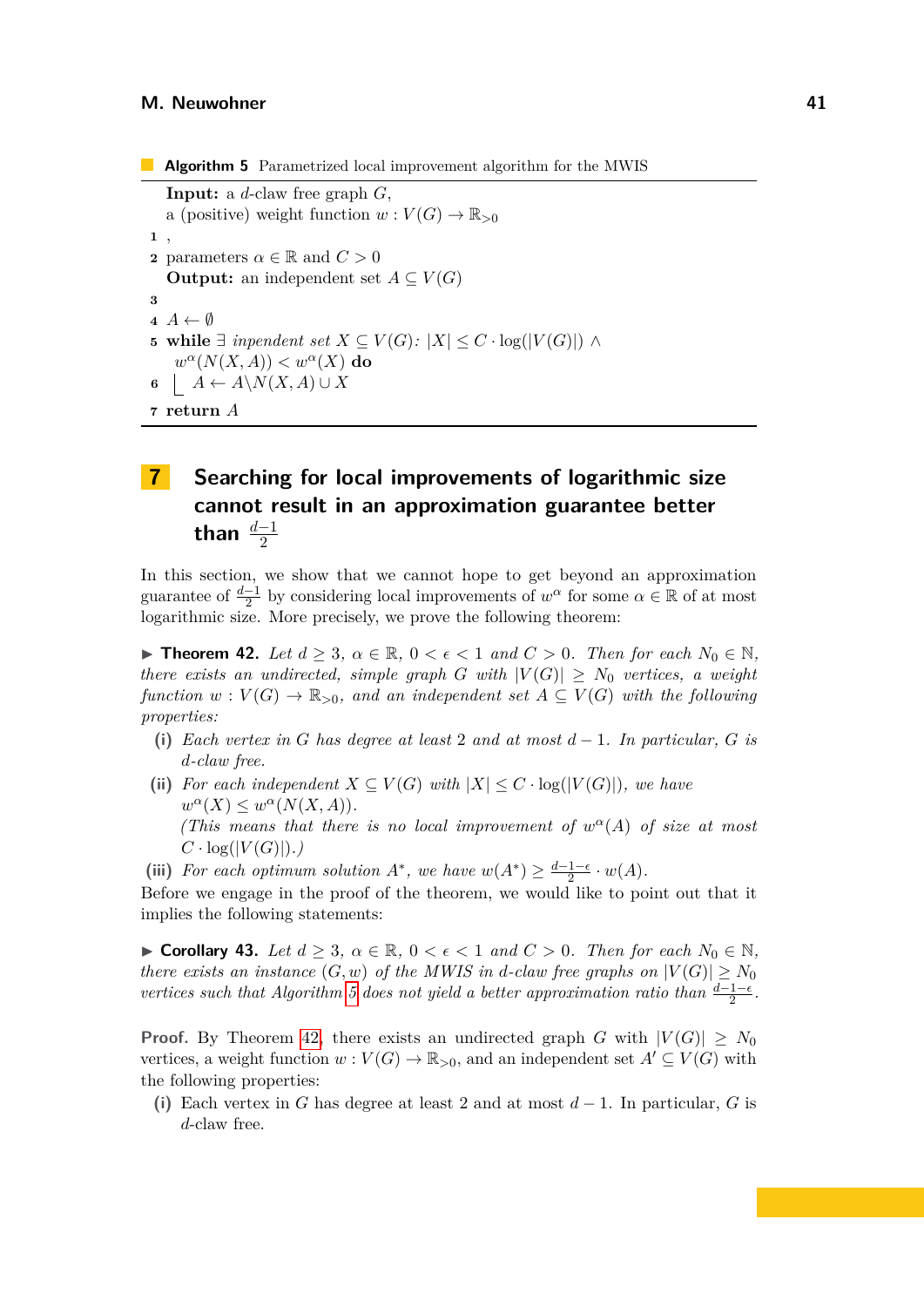**Algorithm 6** Parametrized local improvement algorithm for the *k*-Set Packing Problem

**Input:** a collection  $S$  of sets each of cardinality at most  $k$ , a (positive) weight function  $w : \mathcal{S} \to \mathbb{R}_{>0}$ **1** , **2** parameters  $\alpha \in \mathbb{R}$  and  $C > 0$ **Output:** a sub-collection  $A \subseteq S$  consisting of pairwise disjoint sets **3**  $\mathbf{4} \cdot \mathbf{A} \leftarrow \emptyset$ **5 while**  $\exists$  *a collection of pairwise disjoint sets X* ⊆ *S*:  $|X|$  ≤ *C* · log( $|S|$ ) ∧  $w^{\alpha}(\lbrace v \in A : \exists u \in X : u \cap v \neq \emptyset \rbrace) < w^{\alpha}(X)$  do **6**  $A \leftarrow A \setminus \{v \in A : \exists u \in X : u \cap v \neq \emptyset\} \cup X$ **7 return** *A*

<span id="page-41-0"></span>(ii) For each independent set  $X \subseteq V(G)$  with  $|X| \leq C \cdot \log(|V(G)|)$ , we have  $w^{\alpha}(X) \leq w^{\alpha}(N(X, A')).$ (This means that there is no local improvement of  $w^{\alpha}(A')$  of size at most  $C \cdot \log(|V(G)|)$ .)

(iii) For each optimum solution  $A^*$ , we have  $w(A^*) \geq \frac{d-1-\epsilon}{2}$  $rac{1-\epsilon}{2} \cdot w(A')$ . Now, as  $w > 0$ , Algorithm [5](#page-40-1) may just pick A' vertex by vertex and then return the

found solution. Hence, the approximation ratio of Algorithm [5](#page-40-1) on the given instance is no better than  $\frac{d-1-\epsilon}{2}$ . ◀

<span id="page-41-1"></span>▶ **Corollary 44.** *Let*  $k \geq 3$ ,  $\alpha \in \mathbb{R}$ ,  $0 < \epsilon < 1$  *and*  $C > 0$ *. Then for each*  $N_0 \in \mathbb{N}$ *, there exists an instance*  $(S, w)$  *of weighted k*-*Set Packing Problem with*  $|S| \geq N_0$ , *such that Algorithm [6](#page-41-0) does not yield a better approximation ratio than*  $\frac{k-\epsilon}{2}$ .

**Proof.** Note that Algorithm [6](#page-41-0) is just Algorithm [5,](#page-40-1) applied to the conflict graph of the given instance of the weighted *k*-Set Packing Problem. Again, by Theorem [42,](#page-40-2) there exists an undirected, simple graph *G* with  $|V(G)| \geq N_0$  vertices, a weight function  $w': V(G) \to \mathbb{R}_{>0}$ , and an independent set  $A' \subseteq V(G)$  with the following properties: **(i)** Each vertex in *G* has degree at least 2 and at most *k*.

(ii) For each independent set  $X \subseteq V(G)$  with  $|X| \leq C \cdot \log(|V(G)|)$ , we have  $w^{\prime\alpha}(X) \leq w^{\prime\alpha}(N(X, A')).$ 

(This means that there is no local improvement of  $w^{\prime\alpha}(A')$  of size at most  $C \cdot \log(|V(G)|)$ .)

(iii) For each optimum solution  $A^{\prime*}$ , we have  $w'(A^{\prime*}) \geq \frac{k-\epsilon}{2}$  $\frac{-\epsilon}{2} \cdot w'(A')$ .

Define  $S := \{\delta(v) : v \in V(G)\}\$ , where  $\delta(v)$  denotes the set of incident edges of *v*. Then each of the sets in  $S$  is of cardinality at most  $k$ . Moreover, note that for two distinct vertices  $v, w \in V(G)$ , the sets  $\delta(v)$  and  $\delta(w)$  have to be distinct because both *v* and *w* have degree at least 2, but there cannot be two edges between *v* and *w* since *G* is simple. We can, hence, define  $w : \mathcal{S} \to \mathbb{R}_{>0}$  by setting  $w(\delta(v)) := w'(v)$  for  $v \in V(G)$ . As we have a one-to-one correspondence between independent sets in G and sub-families of S the sets of which are pairwise disjoint (mapping  $B \subseteq V(G)$  to  ${\{\delta(v), v \in B\}}$  and vice versa), we know that there is no sub-collection X consisting of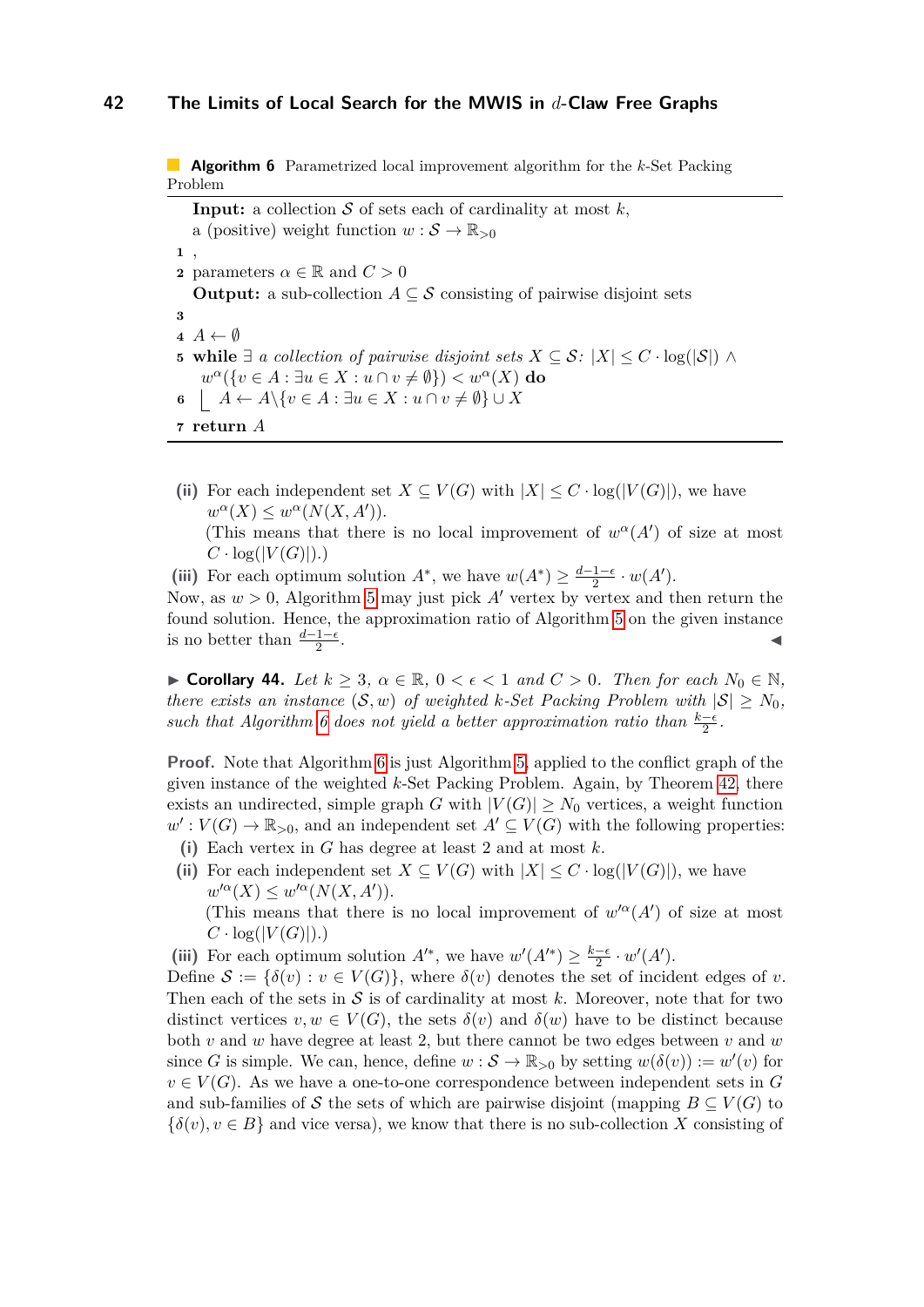at most  $C \cdot \log |\mathcal{S}|$  pairwise disjoint sets such that *X* improves  $w^{\alpha}(\{\delta(v): v \in A'\})$  and additionally, we have  $w(A^*) \geq \frac{k-6}{2}$  $\frac{-\epsilon}{2} \cdot w(\{\delta(v) : v \in A'\})$  for each optimum solution  $A^*$ to the weighted *k*-Set Packing Problem. As Algorithm [6](#page-41-0) may just pick  $\{\delta(v): v \in A'\}$ set by set, the claim follows.

▶ **Corollary 45.** *For any α* ∈ R*, C >* 0 *and k* ≥ 3*, Algorithm [6](#page-41-0) yields no better* approximation guarantee than  $\frac{k}{2}$ .

**Proof.** By Corollary [44,](#page-41-1) we know that the approximation guarantee that Algorithm [6](#page-41-0) achieves is no better than  $\sup_{\epsilon>0} \frac{k}{2} - \epsilon = \frac{k}{2}$ 2 . ↓ ↓ ↓ ↓ ↓ ↓ ↓ ↓ ↓ ↓ ↓ ↓ ↓ ↓

**Proof of Theorem [42.](#page-40-2)** For  $d \leq 3$ , we have  $\frac{d-1}{2} \leq 1$  and there is nothing to show. So assume that  $d \geq 4$  and let  $k := d - 1$ . We first deal with the case  $\alpha \leq 0$ . To this end, consider a circuit *G* on  $2n \geq N_0$  vertices the weights of which alternate between  $\frac{2}{d-1-\epsilon} \in (0,1)$  and 1. Observe that all vertex degrees are  $2 < d-1$ . Let *A* consist of all vertices of weight  $\frac{2}{d-1-\epsilon}$  and let  $A^*$  comprise all vertices of weight 1. Let *M* be one of the two perfect matchings in *G*. As all weights are positive, each optimum solution to the MWIS picks precisely one vertex per edge of *M*. Now, as  $\left(\frac{2}{d-1-\epsilon}\right)^{\alpha} \geq 1^{\alpha}$  since  $\alpha \leq 0$ , *A* is an independent set in *G* of maximum *w*<sup>α</sup>-weight because it picks a maximum *w <sup>α</sup>*-weight vertex of each edge in *M*. In particular, there cannot be any local improvement improving  $w^{\alpha}(A)$ . On the other hand,  $A^*$  is optimum for *w*, and  $\frac{w(A^*)}{w(A)} = \frac{d-1-\epsilon}{2}$  $\frac{1-\epsilon}{2}$ . Therefore, we can restrict ourselves to the case  $\alpha > 0$  in the following.

By [\[8\]](#page-44-5), we know that for every  $l \geq 4$ , there exists a k-regular graph of girth at least *l* such that its number  $n(l)$  of vertices satisfies

$$
l \le n(l) \le 4 \cdot \sum_{t=1}^{l-2} (k-1)^t = 4 \cdot (k-1) \cdot \sum_{t=0}^{l-3} (k-1)^t = 4 \cdot (k-1) \cdot \frac{(k-1)^{l-2} - 1}{k-2} \le 4 \cdot (k-1)^{l-1}.
$$

In particular, *d* ≥ 4 and, hence, *k* − 1 ≥ 2 implies that  $log_{k-1} n(l) \le l + 1$ . Let  $\epsilon_d' := 1 - (1 - \frac{\epsilon}{d-1})^{\alpha}$  and let  $0 < \epsilon_d \leq \epsilon_d'$  with  $\frac{1}{\epsilon_d} \in \mathbb{N}$ . Pick  $N_1$  such that for  $n \geq N_1$ , we have

<span id="page-42-0"></span>
$$
\frac{\log(n)}{\log(k-1)} - 1 > \frac{4}{\epsilon_d} \cdot \left( \log\left(\log\left(\frac{d+1}{2} \cdot n\right)\right) + \log(C) \right). \tag{18}
$$

This is possible since the left hand side grows asymptotically faster than the right hand side. Pick  $l \ge \max\{N_0, N_1\}$  and a *k*-regular graph *H* of girth at least *l* on *n* vertices such that

<span id="page-42-1"></span>
$$
l \le n \le 4 \cdot (k-1)^{l-1}.
$$

As we have seen before, this implies

$$
\frac{\log(|V(H)|)}{\log(k-1)} - 1 = \frac{\log(n)}{\log(k-1)} - 1 \le l.
$$
\n(19)

Define

$$
G := (V(H) \cup E(H), \{ \{v, e\} : v \in V(H), e \in E(H), v \in e \}
$$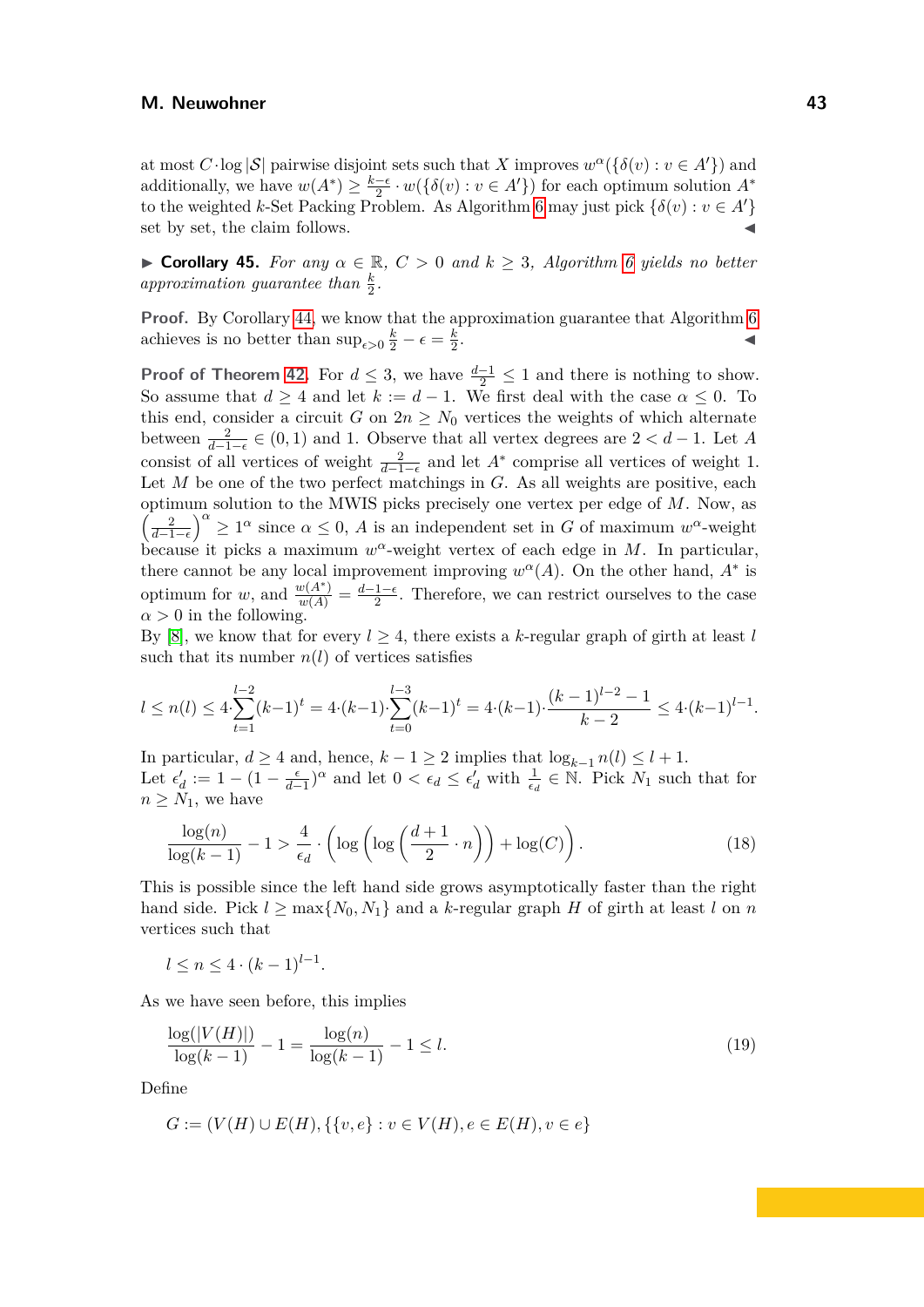and

$$
w: V(G) \to \mathbb{R}_{>0}, x \mapsto \begin{cases} 1 & , x \in V(H) \\ (1 - \epsilon_d)^{\frac{1}{\alpha}} & , x \in E(H) \end{cases}.
$$

By  $k = d - 1$ -regularity of *H*, every  $v \in V(H)$  has degree  $d - 1 > 2$  in *G*, whereas each  $e \in E(H)$  has degree  $2 < d-1$  in *G*. In particular, all vertex degrees in *G* are bounded from below by 2 and from above by  $d-1$ , and G is simple by construction. Moreover, by definition,  $A := V(H)$  constitutes a maximal independent set in  $G$ and  $A^* := E(H)$  is an independent set in *G* of cardinality  $\frac{k}{2} \cdot |V(H)| = \frac{d-1}{2}$  $\frac{-1}{2} \cdot |V(H)|$ (since *H* is *k*-regular) and we get

$$
\frac{w(A^*)}{w(A)}=\frac{\frac{d-1}2\cdot(1-\epsilon_d)^{\frac1\alpha}\cdot|V(H)|}{|V(H)|}\geq \frac{d-1}2\cdot(1-\epsilon_d')^{\frac1\alpha}=\left(1-\frac{\epsilon}{d-1}\right)\cdot\frac{d-1}2=\frac{d-1-\epsilon}2.
$$

Therefore, as  $w(A^*)$  certainly defines a lower bound on the optimum value, it remains to show that there is not local improvement (w.r.t.  $w^{\alpha}$ ) of size at most  $C \cdot log(|V(G)|)$ improving *A*. Assume towards a contradiction that  $X \subseteq V(G)$  constitutes a local improvement of size at most  $C \cdot \log(|V(G)|)$ . We can assume without loss of generality that  $X \subseteq E(H)$  because as *X* is independent, we have  $N(X \setminus V(H), X \cap V(H)) = \emptyset$ and, therefore,

$$
N(X, V(H)) = X \cap V(H) \dot{\cup} N(X \backslash V(H), V(H))
$$

and *X* is a local improvement of  $w^{\alpha}(A) = w^{\alpha}(V(H))$  if and only if  $X\setminus V(H)$  is. If  $|X| < l$ , then the subgraph  $(N(X, V(H)), X)$  of *H* is acyclic since the girth of *H* is at least *l*. This implies that  $|N(X, V(H))| > |X|$ . As a consequence, given that  $w^{\alpha}(x) < 1 = w^{\alpha}(y)$  for all  $x \in X \subseteq E(H)$ ,  $y \in N(X, V(H))$ , *X* cannot be a local improvement. Hence, we must have  $|X| > l$ . As

$$
\frac{((1-\epsilon_d)^{\frac{1}{\alpha}})^{\alpha}}{1^{\alpha}}=1-\epsilon_d,
$$

we must have  $(1 - \epsilon_d) \cdot |X| > |N(X, V(H))|$ , i.e.

$$
|X| > \frac{|N(X, V(H))|}{1 - \epsilon_d} = |N(X, V(H))| \cdot \left(1 + \frac{\epsilon_d}{1 - \epsilon_d}\right) \ge |N(X, V(H))| \cdot (1 + \epsilon_d).
$$

By Lemma 3.2 from [\[4\]](#page-44-6) and since  $\frac{1}{\epsilon_d} \in \mathbb{N}$ , this implies that the subgraph  $(N(X, V(H)), X)$ of *H* possesses a cycle of length at most

$$
\frac{4}{\epsilon_d} \cdot \log(|N(X, V(H))|) \le \frac{4}{\epsilon_d} \cdot \log(|X|) \le \frac{4}{\epsilon_d} \cdot \log(C \cdot \log(|V(G)|))
$$
\n
$$
= \frac{4}{\epsilon_d} \cdot \log(C \cdot \log(|V(H)| + |E(H)|))
$$
\n
$$
= \frac{4}{\epsilon_d} \cdot \log\left(C \cdot \log\left(\frac{d+1}{2} \cdot |V(H)|\right)\right)
$$
\n
$$
= \frac{4}{\epsilon_d} \cdot \left(\log(C) + \log\left(\log\left(\frac{d+1}{2} \cdot |V(H)|\right)\right)\right)
$$
\n
$$
\le \frac{(18)}{\log(k-1)} \frac{\log(|V(H)|)}{\log(k-1)} - 1 \le l,
$$

a contradiction to the fact that the girth of  $H$  is as least  $l$ . This finishes the proof.  $\blacktriangleleft$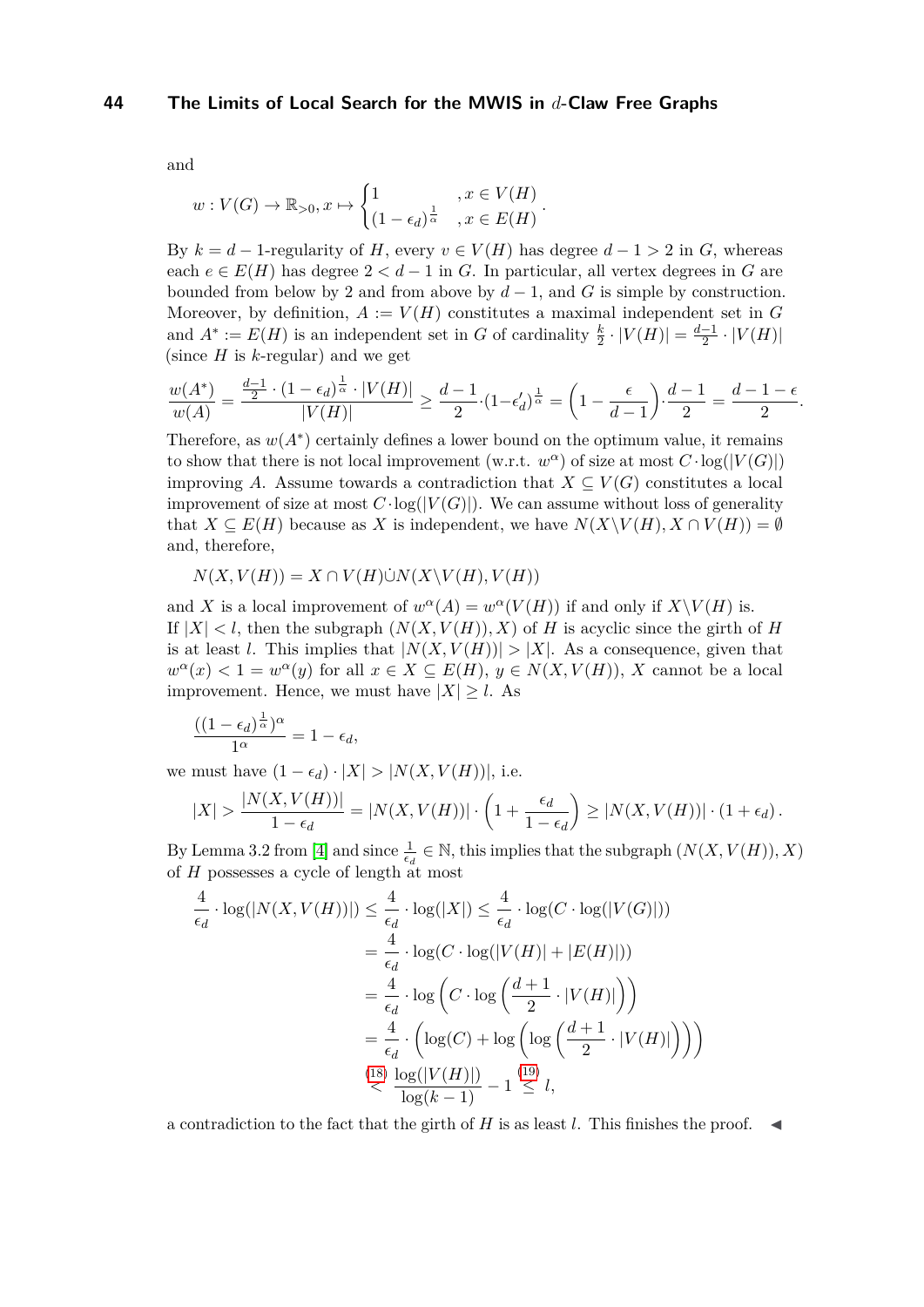## <span id="page-44-7"></span>**8 Conclusion**

In this paper, we have seen how to use local search to approximate the weighted *k*-Set Packing Problem with an approximation ratio that gets arbitrarily close to *k*  $\frac{k}{2}$  as *k* approaches infinity. At the cost of a quasi-polynomial running time, this result applies to the more general setting of the Maximum Weight Independent Set Problem in *d*-claw free graphs, yielding approximation ratios arbitrarily close to  $\frac{d-1}{2}$ . Moreover, we have seen that this result is asymptotically best possible in the sense that for no  $\alpha \in \mathbb{R}$ , a local improvement algorithm for the weighted *k*-Set Packing Problem that considers local improvements of  $w^{\alpha}$  of logarithmically bounded size can produce an approximation guarantee better than  $\frac{k}{2}$ . As a consequence, our paper seems to conclude the story of (pure) local improvement algorithms for both the MWIS in *d*-claw free graphs and the weighted *k*-Set Packing Problem.

Hence, the search for new techniques beating the threshold of  $\frac{d-1}{2}$ , respectively  $\frac{k}{2}$ , might be one of the next goals for research in this area.

#### **References**

- <span id="page-44-8"></span>**1** Noga Alon, Raphael Yuster, and Uri Zwick. Color-coding. *J. ACM*, 42(4):844–856, July 1995. [doi:10.1145/210332.210337](https://doi.org/10.1145/210332.210337).
- <span id="page-44-3"></span>**2** Esther M. Arkin and Refael Hassin. On local search for weighted *k*-set packing. *Mathematics of Operations Research*, 23(3):640–648, 1998. [doi:10.1287/moor.](https://doi.org/10.1287/moor.23.3.640) [23.3.640](https://doi.org/10.1287/moor.23.3.640).
- <span id="page-44-0"></span>**3** Piotr Berman. A *d/*2 Approximation for Maximum Weight Independent Set in *d*-Claw Free Graphs. In *Scandinavian Workshop on Algorithm Theory*, pages 214–219. Springer, 2000. [doi:10.1007/3-540-44985-X\\_19](https://doi.org/10.1007/3-540-44985-X_19).
- <span id="page-44-6"></span>**4** Piotr Berman and Martin Fürer. Approximating Maximum Independent Set in Bounded Degree Graphs. In *Proceedings of the fifth annual ACM-SIAM Symposium on Discrete Algorithms*, pages 365–371, 1994. URL: [https://dl.](https://dl.acm.org/doi/pdf/10.5555/314464.314570) [acm.org/doi/pdf/10.5555/314464.314570](https://dl.acm.org/doi/pdf/10.5555/314464.314570).
- <span id="page-44-4"></span>**5** Barun Chandra and Magnús M. Halldórsson. Greedy Local Improvement and Weighted Set Packing Approximation. *Journal of Algorithms*, 39(2):223–240, 2001. [doi:10.1006/jagm.2000.1155](https://doi.org/10.1006/jagm.2000.1155).
- <span id="page-44-2"></span>**6** Marek Cygan. Improved Approximation for 3-Dimensional Matching via Bounded Pathwidth Local Search. In *54th Annual IEEE Symposium on Foundations of Computer Science, FOCS 2013, 26-29 October, 2013, Berkeley, CA, USA*, pages 509–518. IEEE Computer Society, 2013. [doi:10.1109/FOCS.2013.](https://doi.org/10.1109/FOCS.2013.61) [61](https://doi.org/10.1109/FOCS.2013.61).
- <span id="page-44-1"></span>**7** Marek Cygan, Fabrizio Grandoni, and Monaldo Mastrolilli. How to Sell Hyperedges: The Hypermatching Assignment Problem. In *Proceedings of the 2013 Annual ACM-SIAM Symposium on Discrete Algorithms*, pages 342–351. SIAM, 2013. [doi:10.1137/1.9781611973105.25](https://doi.org/10.1137/1.9781611973105.25).
- <span id="page-44-5"></span>**8** Paul Erdős and Horst Sachs. Reguläre Graphen gegebener Taillenweite mit minimaler Knotenzahl. *Wiss. Z. Martin-Luther-Univ. Halle-Wittenberg Math.- Natur. Reihe*, 12(251-257), 1963.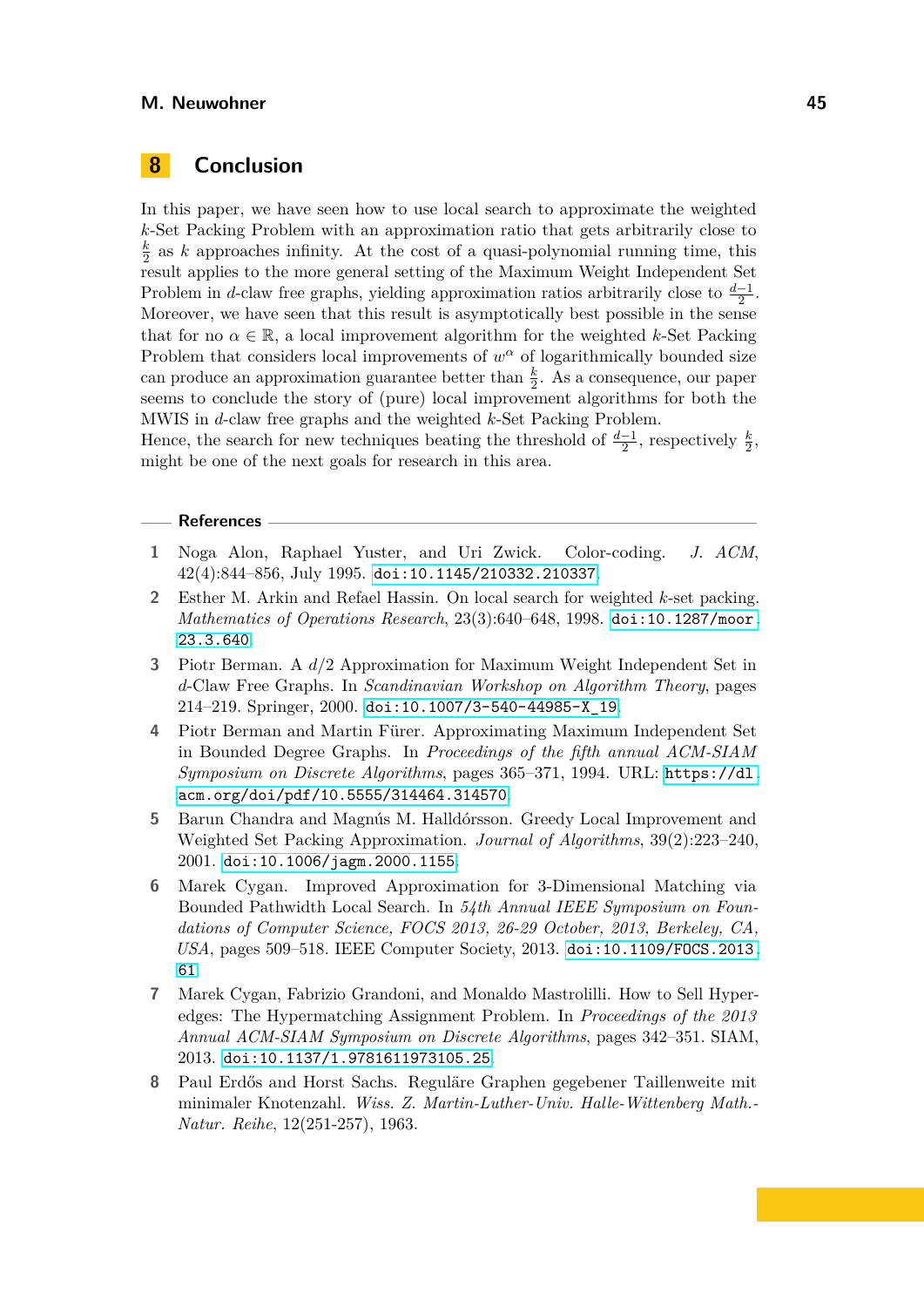- <span id="page-45-5"></span>**9** Martin Fürer and Huiwen Yu. Approximating the *k*-Set Packing Problem by Local Improvements. In *International Symposium on Combinatorial Optimization*, pages 408–420. Springer, 2014. [doi:10.1007/978-3-319-09174-7\\_35](https://doi.org/10.1007/978-3-319-09174-7_35).
- <span id="page-45-3"></span>**10** Magnús M. Halldórsson. Approximating Discrete Collections via Local Improvements. In *Proceedings of the Sixth Annual ACM-SIAM Symposium on Discrete Algorithms*, page 160–169, USA, 1995. Society for Industrial and Applied Mathematics. URL: <http://dl.acm.org/citation.cfm?id=313651.313687>.
- <span id="page-45-0"></span>**11** Elad Hazan, Shmuel Safra, and Oded Schwartz. On the complexity of approximating *k*-Set Packing. *Computational Complexity*, 15:20–39, 2006. [doi:10.1007/s00037-006-0205-6](https://doi.org/10.1007/s00037-006-0205-6).
- <span id="page-45-2"></span>**12** C. A. J. Hurkens and A. Schrijver. On the size of systems of sets every *t* of which have an SDR, with an application to the worst-case ratio of heuristics for packing problems. *SIAM Journal on Discrete Mathematics*, 2(1):68–72, 1989. [doi:10.1137/0402008](https://doi.org/10.1137/0402008).
- <span id="page-45-6"></span>**13** George J. Minty. On Maximal Independent Sets of Vertices in Claw-Free Graphs. *Journal of Combinatorial Theory, Series B*, 28(3):284–304, 1980. [doi:10.1016/0095-8956\(80\)90074-X](https://doi.org/10.1016/0095-8956(80)90074-X).
- <span id="page-45-8"></span>**14** Daishin Nakamura and Akihisa Tamura. A revision of Minty's algorithm for finding a maximum weight stable set of a claw-free graph. *Journal of the Operations Research Society of Japan*, 44(2):194–204, 2001. [doi:10.15807/](https://doi.org/10.15807/jorsj.44.194) [jorsj.44.194](https://doi.org/10.15807/jorsj.44.194).
- <span id="page-45-1"></span>**15** Meike Neuwohner. An Improved Approximation Algorithm for the Maximum Weight Independent Set Problem in d-Claw Free Graphs. In *38th International Symposium on Theoretical Aspects of Computer Science (STACS 2021)*, volume 187 of *Leibniz International Proceedings in Informatics (LIPIcs)*, pages 53:1– 53:20, 2021. [doi:10.4230/LIPIcs.STACS.2021.53](https://doi.org/10.4230/LIPIcs.STACS.2021.53).
- <span id="page-45-7"></span>**16** Najiba Sbihi. Algorithme de recherche d'un stable de cardinalité maximum dans un graphe sans étoile. *Discrete Mathematics*, 29(1):53–76, 1980. [doi:](https://doi.org/10.1016/0012-365X(90)90287-R) [10.1016/0012-365X\(90\)90287-R](https://doi.org/10.1016/0012-365X(90)90287-R).
- <span id="page-45-10"></span>**17** Jeanette P. Schmidt and Alan Siegel. The spatial complexity of oblivious k-probe hash functions. *SIAM Journal on Computing*, 19(5):775–786, 1990. [doi:10.1137/0219054](https://doi.org/10.1137/0219054).
- <span id="page-45-4"></span>**18** Maxim Sviridenko and Justin Ward. Large Neighborhood Local Search for the Maximum Set Packing Problem. In *International Colloquium on Automata, Languages, and Programming*, pages 792–803. Springer, 2013. [doi:10.1007/](https://doi.org/10.1007/978-3-642-39206-1_67) [978-3-642-39206-1\\_67](https://doi.org/10.1007/978-3-642-39206-1_67).

## <span id="page-45-9"></span>**A Proofs of Lemmata from the Analysis of SquareImp**

**Proof of Lemma [7.](#page-7-0)** As  $A^*$  is independent in *G*, we know that each  $v \in V$  satisfies  $|N(v, A^*)|$  ≤ *d*−1 because either  $v \in A^*$  and  $N(v, A^*) = \{v\}$ , or  $v \notin A^*$  and  $N(v, A^*)$ constitutes the set of talons of a claw centered at *v*, provided it is non-empty. ◀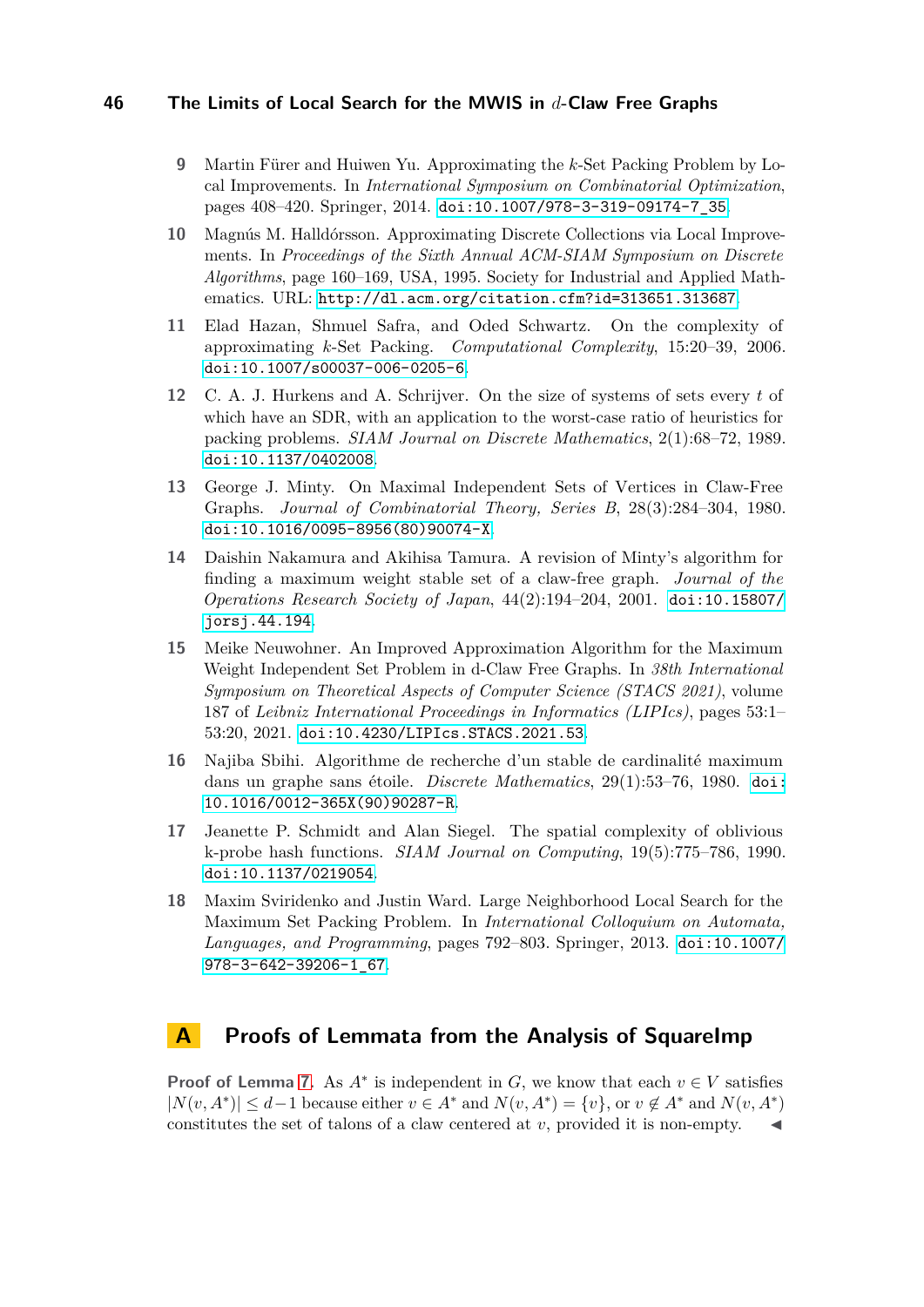**Proof of Lemma [8.](#page-7-1)** charge $(u, v) > 0$  implies  $v = n(u) \in N(u, A)$  and, therefore,

$$
w^{2}(N(u, A)\setminus\{v\}) = \sum_{x \in N(u, A)\setminus\{v\}} w^{2}(x)
$$
  
\n
$$
\leq \sum_{x \in N(u, A)\setminus\{v\}} w(x) \cdot \max_{y \in N(u, A)} w(y)
$$
  
\n
$$
= w(N(u, A)\setminus\{v\}) \cdot w(v)
$$
  
\n
$$
= (w(N(u, A)) - w(v)) \cdot w(v).
$$

From this, we get

$$
2 \cdot \text{charge}(u, v) \cdot w(v) = (2 \cdot w(u) - w(N(u, A))) \cdot w(v)
$$
  
= 2 \cdot w(u) \cdot w(v) - w(N(u, A)) \cdot w(v)  

$$
\leq w^2(u) + w^2(v) - w(N(u, A)) \cdot w(v)
$$
  
= w<sup>2</sup>(u) - (w(N(u, A)) - w(v)) \cdot w(v)  

$$
\leq w^2(u) - w^2(N(u, A) \setminus \{v\})
$$

as claimed.  $\blacksquare$ 

**Proof of Lemma [9.](#page-7-2)** Assume for a contradiction that

$$
\sum_{u \in A^* : \text{charge}(u,v) > 0} \text{charge}(u,v) > \frac{w(v)}{2}
$$

for some  $v \in A$ . Then  $v \notin A^*$  since

$$
\{u \in A^* : \text{charge}(u, v) > 0\} = \{v\} = N(v, A) = N(v, A^*)
$$

and

$$
\sum_{u \in A^* : \text{charge}(u,v) > 0} \text{charge}(u,v) = \text{charge}(v,v) = \frac{w(v)}{2}
$$

otherwise. Hence,  $T := \{u \in A^* : \text{charge}(u, v) > 0\}$  forms the set of talons of a claw centered at *v*. By Lemma [8,](#page-7-1) it satisfies

$$
w^{2}(T) = \sum_{u \in T} w^{2}(u) > \sum_{u \in T} w^{2}(N(u, A) \setminus \{v\}) + w^{2}(v) \ge w^{2}(N(T, A)),
$$

contradicting the fact that no claw improves  $w^2(A)$ .

# <span id="page-46-0"></span>**B Conditions satisfied by our choices of** *ϵ*˜**,** *ϵ* ′ **and** *d<sup>δ</sup>*

<span id="page-46-2"></span><span id="page-46-1"></span>
$$
0 < \tilde{\epsilon} < \min\left\{2\delta, \frac{1}{2}\right\} \tag{20}
$$

$$
0 < \epsilon' \le \frac{1}{20} \tag{21}
$$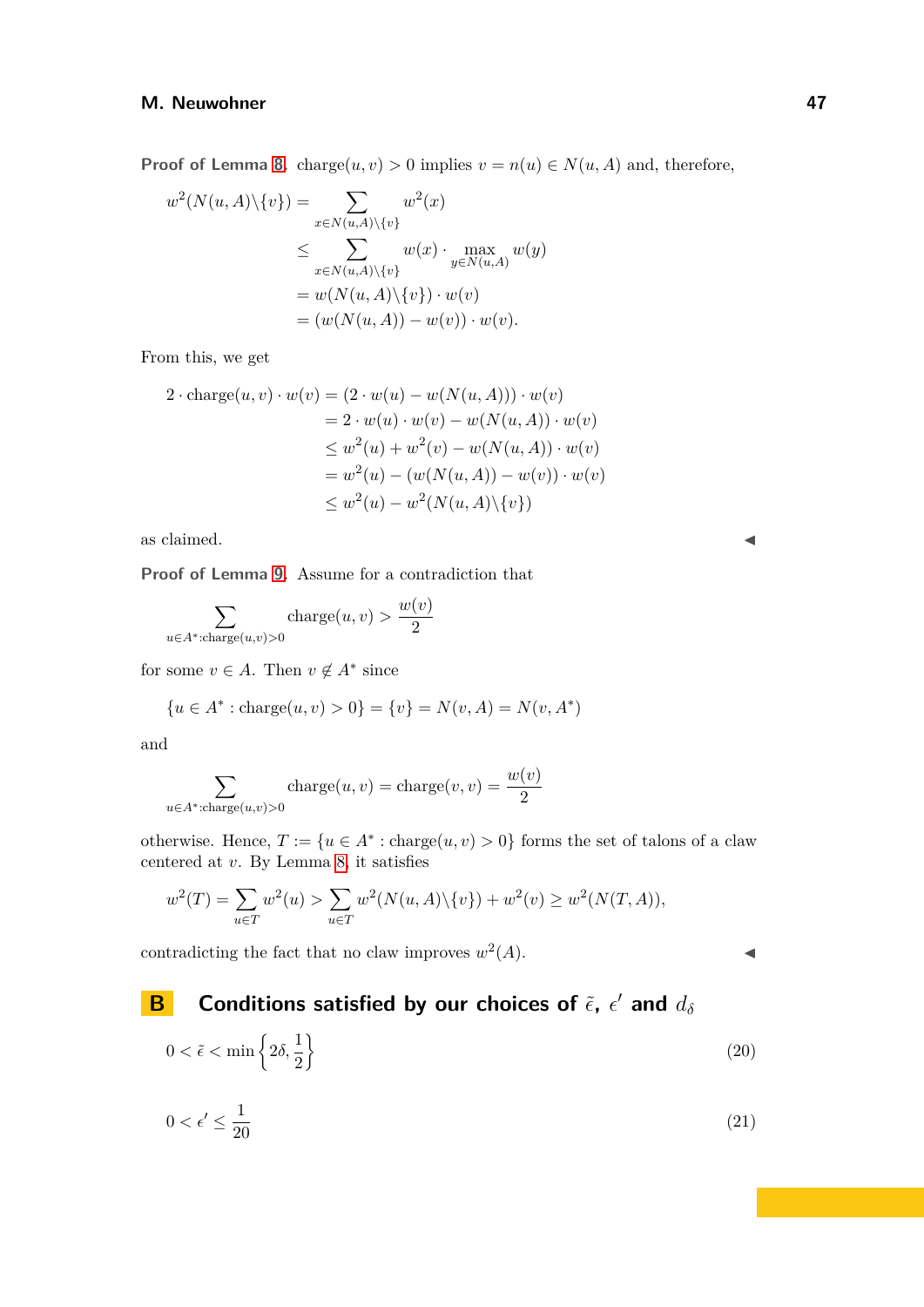<span id="page-47-0"></span>
$$
\frac{1}{2} \cdot \left(1 - \epsilon' - \frac{15}{4} \sqrt{2\epsilon'}\right) \cdot \left(1 - \sqrt{2\epsilon'}\right) \ge \frac{\epsilon'}{10}
$$
\n<sup>(22)</sup>

<span id="page-47-1"></span>
$$
\frac{1-\sqrt{\epsilon'}}{2} \ge \frac{\epsilon'}{10} \tag{23}
$$

<span id="page-47-2"></span>
$$
2 + \epsilon' - \frac{1}{1 - \sqrt{2\epsilon'}} \ge \sqrt{2\epsilon'}
$$
\n(24)

<span id="page-47-3"></span>
$$
\frac{1}{2} < 1 - \sqrt{2\epsilon'} \tag{25}
$$

<span id="page-47-7"></span>
$$
\epsilon' \le (1 - \sqrt{2\epsilon'})^2 \tag{26}
$$

<span id="page-47-9"></span>
$$
4\sqrt{\epsilon'} + \frac{4\sqrt{2\epsilon'} + 8\epsilon'}{(1 - \sqrt{2\epsilon'})^2} + \frac{18\epsilon'}{(1 - \sqrt{2\epsilon'})^4} < \frac{\tilde{\epsilon}}{2} \tag{27}
$$

<span id="page-47-10"></span>
$$
8 \cdot \sqrt{\epsilon'} \le \tilde{\epsilon} \tag{28}
$$

<span id="page-47-11"></span>
$$
\forall d \ge d_{\delta} : \frac{20}{(d-1) \cdot \epsilon'} + \frac{\tilde{\epsilon}}{2} \le \frac{\delta}{2}
$$
\n
$$
(29)
$$

<span id="page-47-4"></span>
$$
\forall d \ge d_{\delta} : 1 < \frac{d-1}{4} \cdot \tilde{\epsilon} \tag{30}
$$

<span id="page-47-6"></span>
$$
\forall d \ge d_\delta : \frac{4 \cdot (1 - \sqrt{2\epsilon'})^{-2}}{d - 5} < \frac{1}{2} \tag{31}
$$

<span id="page-47-8"></span><span id="page-47-5"></span>
$$
\forall d \ge d_\delta : \frac{d-1}{d-5} < 2 \tag{32}
$$

$$
\forall d \ge d_\delta : 9 < d \tag{33}
$$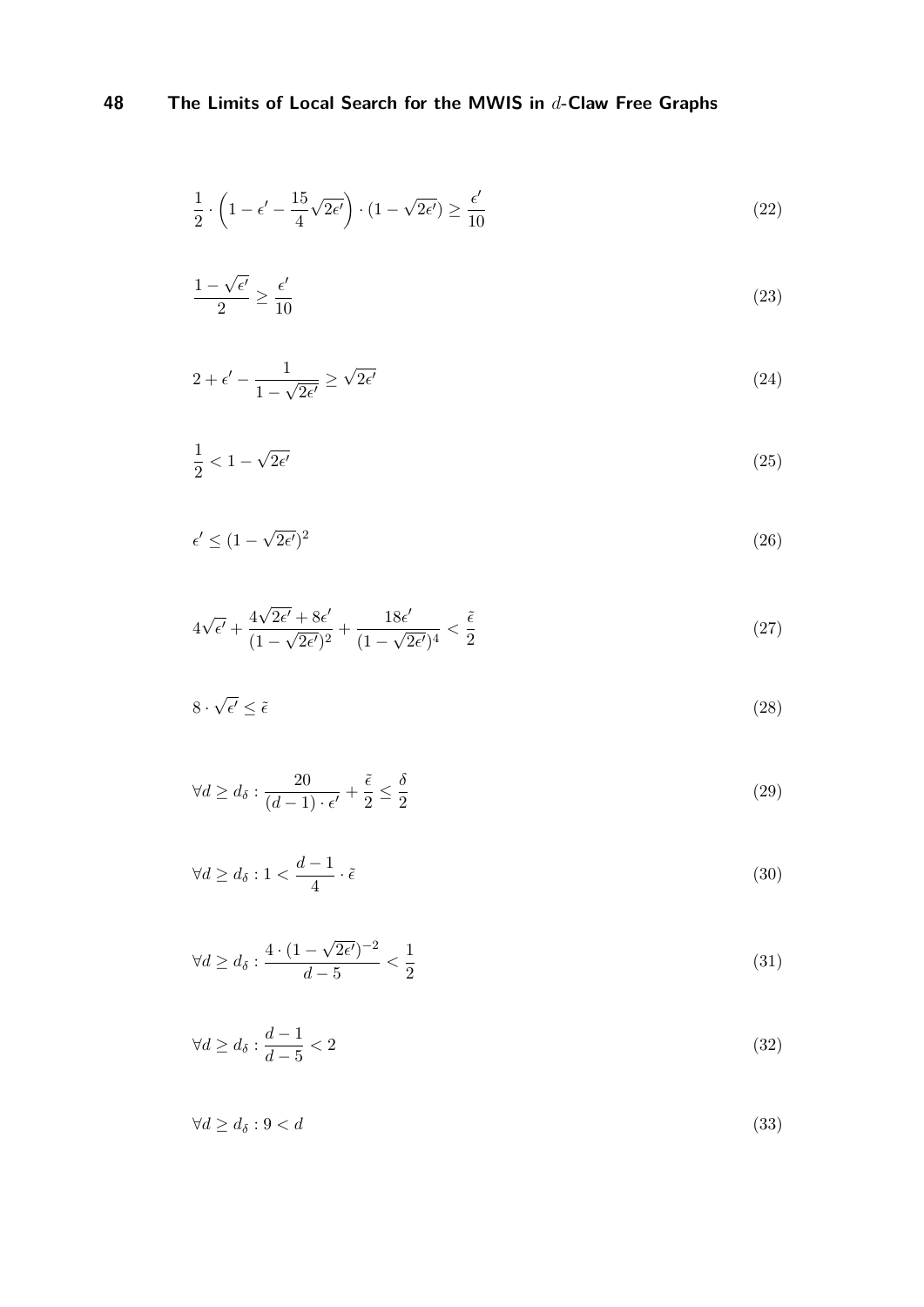**Proof.** [\(20\)](#page-46-2): Clear, as  $\tilde{\epsilon} = \frac{\delta}{2}$  $\frac{\delta}{2}$  and  $0 < \delta < 1$ . [\(21\)](#page-46-1): Also clear, as  $\epsilon' = \frac{\delta^2}{2500}$ . [\(22\)](#page-47-0): We have

$$
\frac{1}{2} \cdot \left(1 - \epsilon' - \frac{15}{4} \sqrt{2\epsilon'}\right) \cdot (1 - \sqrt{2\epsilon'})
$$
\n
$$
= \frac{1}{2} \cdot \left(1 - \frac{\delta^2}{2500} - \frac{15}{4} \cdot \sqrt{2} \cdot \frac{\delta}{50}\right) \cdot \left(1 - \sqrt{2} \cdot \frac{\delta}{50}\right)
$$
\n
$$
> \frac{1}{2} \cdot \left(1 - \frac{1}{2500} - \frac{15}{2} \cdot \frac{1}{50}\right) \cdot \left(1 - \frac{1}{25}\right)
$$
\n
$$
= \frac{1}{2} \cdot \frac{2124}{2500} \cdot \frac{24}{25} = \frac{25488}{62500} > \frac{1}{25000} \ge \frac{\epsilon'}{10}.
$$

[\(23\)](#page-47-1):

$$
\frac{1-\sqrt{\epsilon'}}{2} \ge \frac{1-\frac{1}{50}}{2} > \frac{1}{4} > \frac{\epsilon'}{10}
$$

$$
(24):
$$

$$
2 + \epsilon' - \frac{1}{1 - \sqrt{2\epsilon'}} \ge 2 - \frac{1}{1 - \sqrt{\frac{4}{2500}}} = 2 - \frac{1}{1 - \frac{1}{25}}
$$

$$
= 2 - \frac{25}{24} = \frac{23}{24} > \frac{1}{25} = \sqrt{\frac{4}{2500}} > \sqrt{2\epsilon'}
$$

[\(25\)](#page-47-3):

$$
\frac{1}{2}<1-\frac{1}{25}=1-\sqrt{\frac{4}{2500}}<1-\sqrt{2\epsilon'}
$$

[\(26\)](#page-47-7):

$$
\epsilon' \le \frac{1}{2500} < \frac{576}{625} = \left(1 - \frac{1}{25}\right)^2 = \left(1 - \sqrt{\frac{4}{2500}}\right)^2 \le (1 - \sqrt{2\epsilon'})^2
$$